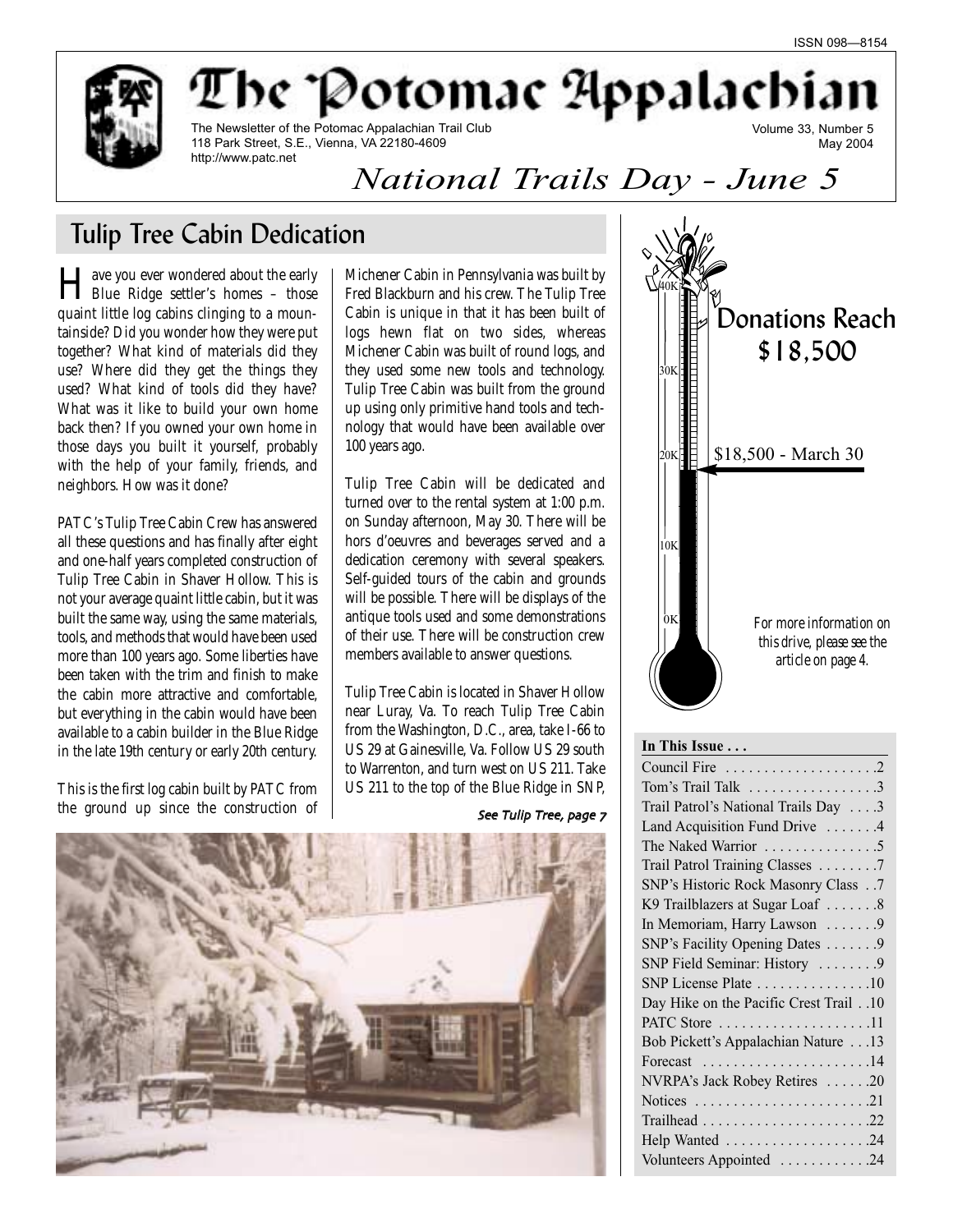#### **Council Members, Chairs and** *PA* **Staff**

#### **Officers**

**President:** Tom Johnson (johnts3@juno.com) Weekdays, Reston, Va, ph. 703/435-2755 Weekends, Front Royal, ph. 540/622-6422 **VP Volunteerism:** Mickey McDermott **VP Operations:** Fred "Hop" Long **Treasurer:** Gerhard Salinger **Secretary:** Georgeann Smale (gsmale99@yahoo.com) **Supervisor of Trails:** Liles Creighton **Supervisor of Membership:** Susan Nelson **Supervisor of Land Management:** Chris Mangold, csm5749@yahoo.com **Supervisor of Facilities:** Larry Marcoux **Supervisor of Education, Information, and Activities:** Lisa Still

**General Counsel:** Charles Sloan

#### **Sections/Chapters**

**Mountaineering Section:** Andy Britton **SMRG:** Christopher Smith **Ski Touring Section:** Bert Finkelstein **North Chapter:** Pete Brown **N. Shenandoah Valley Chapter:** Lee Sheaffer **S. Shenandoah Valley Chapter:** John Held **Charlottesville Chapter:** John Shannon **West Virginia Chapter:** Judy Smoot

#### **Standing Committee Chairs**

**(Council Members) AT Corridor Monitoring:** Tom Lupp **Blackburn Trail Center:** Chris Brunton **Budget:** David White **Cabins Operations:** Mel Merritt **Cabin Construction:** Charlie Graf **Conservation:** Jeff Pearcy **Grants & Donations:** Susan Nelson **Endowment:** Don Price **Finance:** Gerhard Salinger **Hikes:** Karen Brown & Lee Sheaffer **Internet Services:** Stephen Raia **Land Management:** Chris Mangold, csm5749@yahoo.com **Legal:** Charles Sloan **Maps:** Dave Pierce **Maryland Appalachian Trail Management Committee:** Charlie Graf *Potomac Appalachian:* Linda Shannon-Beaver **Public Affairs:** George Still **Publications:** George Meek **Sales:** Vacant **Shelters:** Frank Turk **Trail Lands Acquisition:** Phil Paschall **Trail Patrol:** Holly Wheeler **Tuscarora Trail Land Management:**

Vacant

#### **Special Committees/Ongoing Activities**

**Archives & Library:** Carol Niedzialek **Cabin Reservations:** Shakuntala Ghare **Communications Team:** Vacant **Deputy Finance Committee Chair:** John Ferguson **Deputy Supervisor of Trails:** Jon Rindt **Headquarters Facility:** Orron Kee **Information/Sales Desks:** Annetta DePompa **Medical:** Vacant **Shelters, Cabins, & Cabins Land Fund:** Larry Marcoux **SNP Boundary Trailheads Study Group:** Mark Holland **Tuscarora Trail Shenandoah Valley Project:** Phoebe Kilby & Larry Bradford

#### *Potomac Appalachian*

**Chief Editor:** Linda Shannon-Beaver PA@patc.net **Features Editor:** Joanne Erickson **Forecast Editor:** Suzie Shannon PA-Forecast@patc.net

# Council Fire

The Potomac Appalachian Trail Club's regularly scheduled Council Meeting was held at club headquarters; March 9, 2004. Administrator Wilson Riley informed Council members that the heat exchanger had been replaced at headquarters and phase monitors had been installed as well. In the parking lot, one storage container had been removed; the other will be used for storage of newly printed maps. Wilson thanked members Jack Reeder and Orrin Key for assembling the new desk located in the ground floor reception area.

## **Finance**

Treasurer Gerhard Salinger distributed the monthly budget report for February 2004, noting several points of interest. Cabin rentals are as expected, sales are low. Dave Pierce commented that sales of the SNP Central District map, the biggest seller for the club, were down. Gerhard announced that the audit was nearly complete and the audit report would be presented in April.

According to the new procedure, to receive brief monthly reports, in turn, from the three restricted accounts, Council heard a quarterly review of the Cabin/Shelters/Building Lands Fund. This review included the following information: Highacre House – gutters being replaced, Cliff 's House – major renovation nearly complete, cabin is back in rental system, Tulip Tree – May 30 dedication, Shockey's Knob – to be dedicated in April, Devil's Racecourse – access issues hold up work, Rocky Run Shelter – work is waiting for permission, in light of historical considerations.

## **Trails and Lands**

Vice President of Operations Hop Long reported from the computer committee. Content of the Web site will be reviewed for accuracy and currency of information. Hop also reported attending the annual Forest Service meeting for the Lee District.

Supervisor of Trails Liles Creighton reported attending a Forest Service meeting with PATC district managers and overseers. The meeting went well; chainsaw certification was discussed. The Forest Service will re-certify only sawyers that the Forest Service has previously certified. Liles also commended Trail Patrol for recent reports on trail conditions.

## **Facilities**

Council approved a motion to transfer \$2,500 from the unrestricted portion of the cabins land fund to the Gypsy Spring fund for completion of the project.

## **Volunteerism**

Council approved a motion to create the position of club naturalist. Tom, with the consensus of Excom, plans to appoint Bob Pickett to the position. And Supervisor of

#### See Council Fire, page 3

## **HEADQUARTERS** HOW TO CONTACT US FOR CABIN RESERVATIONS, MEMBERSHIP INFORMATION, AND SALES

Address: 118 Park Street, S.E., Vienna, VA 22180 Hours: Monday through Thursday, 7 p.m. to 9 p.m. and Thursday and Friday 12 noon to 2 p.m.<br>Phone  $\#$ : 703/242-0315 24-hr. Activities Tape #: 703/242-0965

To receive an information packet: Extension 10

To leave a message for the Club President, Tom Johnson: Extension 40 Club e-mail: info@patc.net Facsimile #: 703/242-0968 World Wide Web URL: http://www.patc.net

## STAFF

## DURING REGULAR BUSINESS HOURS

Director of Administration: Wilson Riley (Ext. 11) e-mail: Wriley@patc.net Trails Management Coordinator: Heidi Forrest (Ext. 12) e-mail: hforrest@patc.net Business Manager: Monica Clark (Ext. 15) e-mail: mclark@patc.net Membership/Cabin Coordinator: Pat Fankhauser (Ext. 17) e-mail: pfankhauser@patc.net Sales Coordinator: Maureen Estes (Ext. 19) e-mail: mestes@patc.net

Bus/Metro Directions to Headquarters: For more information about Metrobus routes or Metrorail lines, schedules, fares, and parking fees, call the Metro at 202/637-7000. The TDD number is 202/638-3780.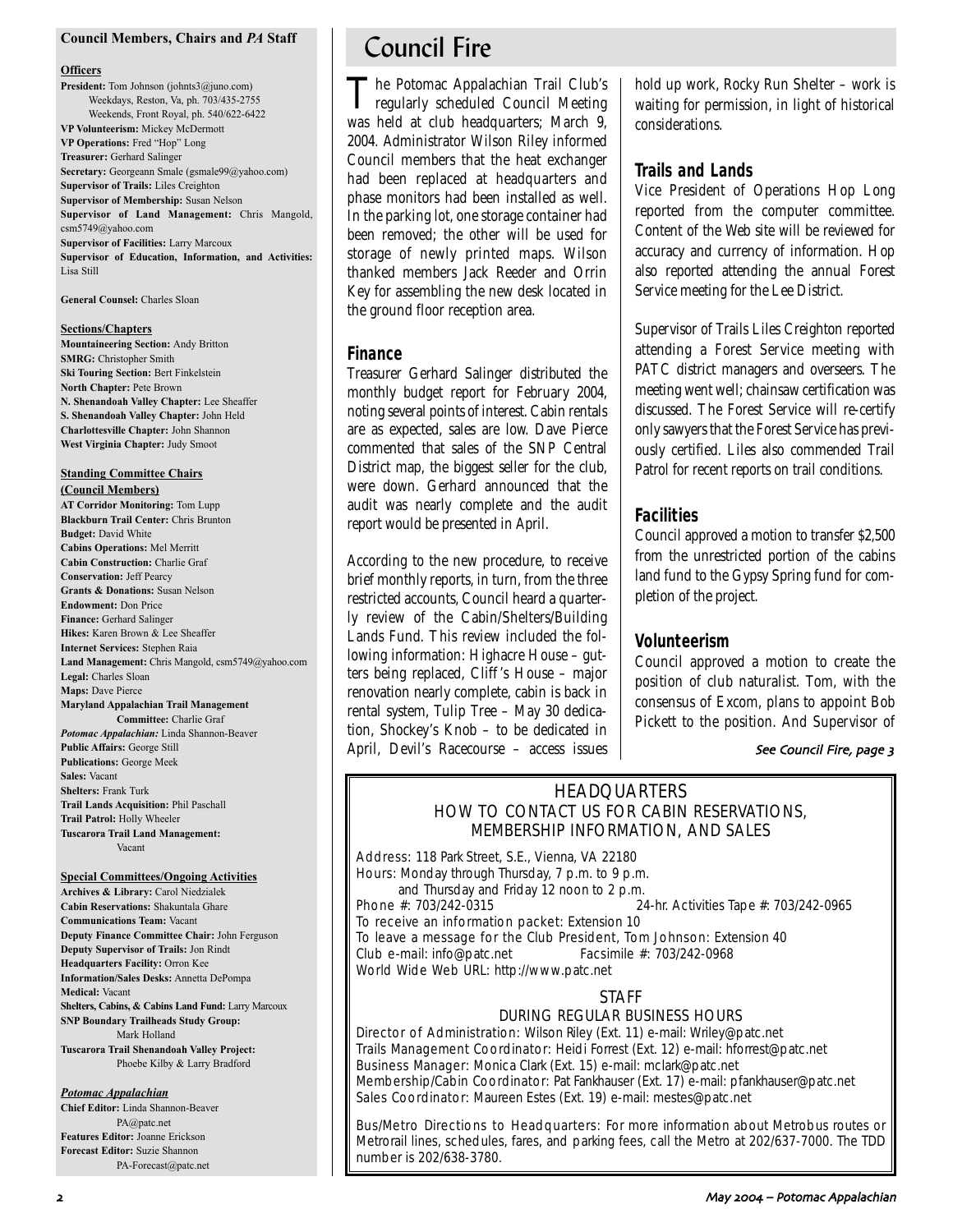# Tom's Trail Talk

# It's Spring! Do You Know What Your Trail is Doing Today?<br>Today is March 21, the official start of

Today is March 21, the official start of spring. That said, it is 32 degrees and light snow is whipping by the window of my study, propelled by a strong, icy wind. I went out earlier to walk the dog (the well-known hiking dog Willow), and quickly retreated back inside. But the calendar says it is spring.

I began the winter with all sorts of noble resolutions. I would get out on my trail and do some blazing, I would dig more waterbars, I would pick up the trash in the parking lot at my trailhead - it had become an informal garbage dump. But December came cold and snowy and I banked up the fire in the stove and waited for better weather. I waited, and waited, and waited. It was as cold a winter as I can remember, and of course you can't blaze when it's below freezing. We kept stoking the fire and the closest I ever got to my trail was driving by the parking lot.

So now it is March and yesterday dawned bright and sunny. I grabbed my loppers and paint can and headed for my trail. Surprise! She was still there! Rumors that she had



packed up and moved to West Virginia were completely unfounded. The only thing growing so far was multiflora rose, so I concentrated on painting more white blazes. I figured that if I blazed her better she would think better of her appearance and be less tempted by the blandishments of West Virginia.

It is amazing to me how well trails survive even through the ice and snow of a very cold winter. They do seem to like a little TLC and I heartily recommend that we all reacquaint ourselves with them.

I still haven't done those waterbars. And as for the parking lot, my district manager took care of that for me - he closed it. ❏

A National Trails Day Event Beyond the Trailhead Saturday, June 5, 2004, 9 a.m. to 5 p.m. Shenandoah National Park Trail Patrol, with SNP, is sponsoring an opportunity to leave your car behind and experience the outdoors. Join us for guided hikes, activities, displays, & games to learn more about safe & responsible enjoyment of the natural world. Events occur throughout the day at the Byrd Visitor Center at Big Meadows. The event is free and open to the public (normal park entrance fees apply). Displays Include: Day hiking techniques & equipment Leave No Trace outdoor ethics Hiking with your dog Trail maintenance Backpacking Maps, compasses, & GPS units Wilderness first aid Physical conditioning Day Hikes Include: Family hikes with children Shorter hikes for all ages Longer hikes for skilled hikers Dog hikes for owners and leashed pets Natural history hikes **For More Information:** visit www.patc.net/activities/ or

e-mail trailpatrol@patc.net

Trail Patrol Presents

*—Tom*

## Council Fire from page

Membership Susan Nelson reported membership was holding steady, currently at 6,699 members.

## **Other Business**

*Shelters:* Henry Horn led a presentation to Boy Scouts at Walter Johnson High School in Maryland. Holly Wheeler and Tom Johnson also participated in the presentation. Henry asked PATC members with suitable projects for scouts to contact him.

*West Virginia Chapter:* Jane Thompson announced an upcoming meeting for the chapter. And, Jane noted, a goat has taken up residence on Signal Knob.

*Trail Patrol*: Holly Wheeler announced that Trail Patrol has organized a first aid/CPR course which will be held on a regularly scheduled basis at HQ. The first aid class is an expanded class which will provide useful information for incidents occurring in a trail environment. The classes are open to overseers, hike leaders, and other PATC members, as well as Trail Patrol.

*SMRG:* John Luck reported that 36 SMRG members took part in a training exercise on the Vining Tract. He noted SMRG members enjoyed interacting with cabin overseers on the tract and learning more about their work.

*Mutton Hollow Trail District:* Hugh Robinson announced that he would act as the district manager for the new trail district on the Mutton Hollow property.

*AT Corridor Management:* Tom Lupp announced that the revisions to the Local AT Management Plan have been distributed, and a master copy will be available for review at HQ. Tom also announced that the Ovoca Farms survey map is being completed and that he is looking for a monitor. Tom reported that the Appalachian Trail Conference has a new boundary project manager, Ross Garidien, and that someone drove a truck through the worm-fencing gap at Turner's Gap.

*Maps:* Dave Pierce met with Peddler District officials to review 140 planned changes to Map 13. He also noted that updates to Map 7 are in progress.

*Hikes Committee:* Karen Brown reported that the Hikes Committee had met with the Ski Touring Section and the Mountaineering Section in a meeting at HQ to discuss the excursions policy. The group also discussed developing a liability waiver that serves those sections as well as hike leaders.

The March Council meeting was attended by seven club officers, 11 committee chairs, four chapter representatives, three section representatives, one staff member, and four other club members. ❏

*—Georgeann Smale, Secretary*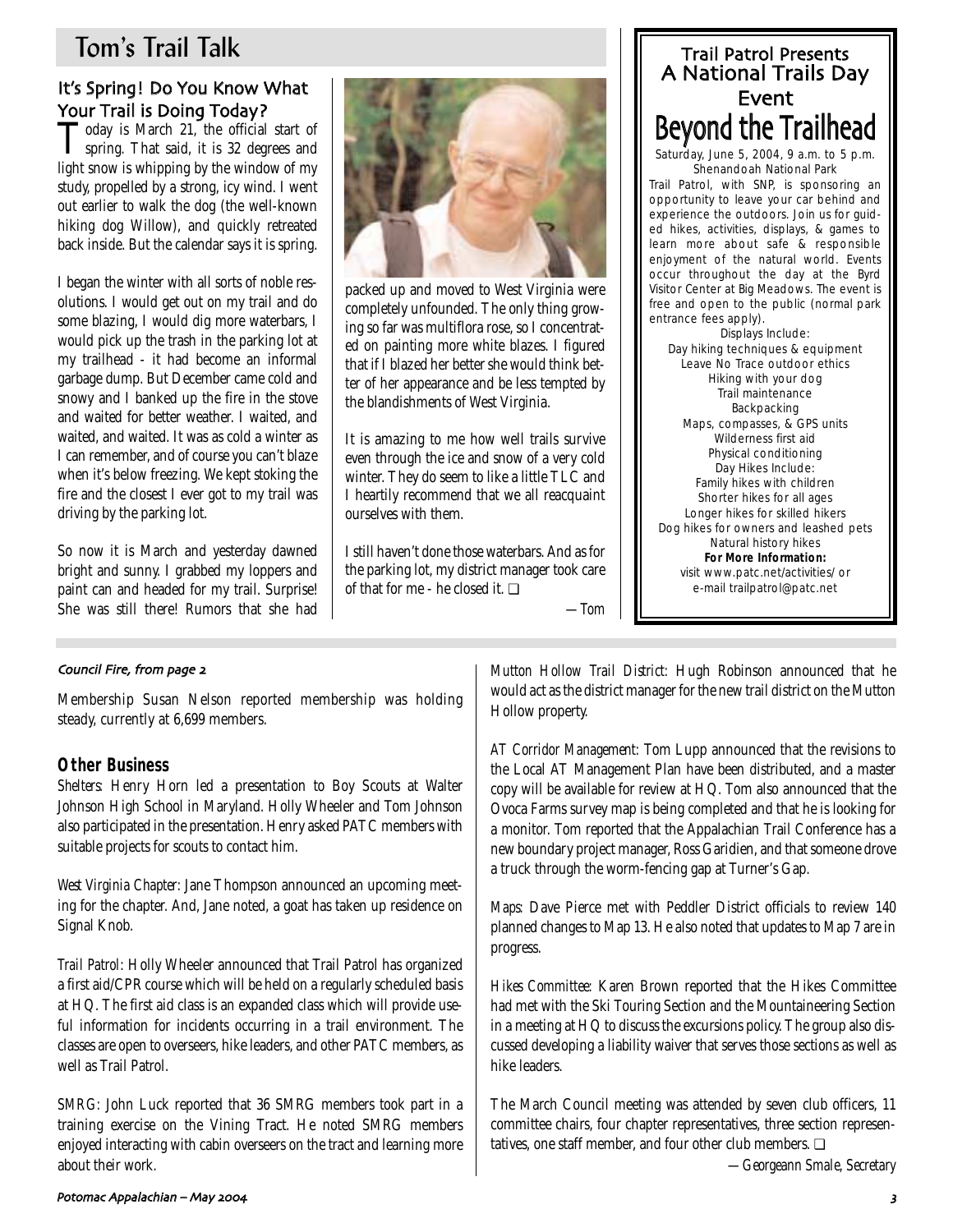# Contributions Near \$20,000

Four months into the campaign to help replenish PATC's land acquisition funds, over \$18,500 has been contributed by the individuals whose names appear below and by more than 50 anonymous donors. We are grateful for everyone's generosity.

Combined with a \$12,000 matching fund challenge sponsored by several club members, the drive is within \$10,000 of reaching its goal for the campaign. WON'T YOU HELP enable PATC to be better able to purchase lands that support our conservation efforts and increase the opportunity for members to enjoy the wilderness?

# Land Acquisition Fund Donor List

George & Frances Alderson Bruce Ammerman Richard L. Ashbacker Rick Atwell Charles A. Balch Nina Bang-Jensen Lester W. Bates Pierce Beij David & Pamela Benson Brian Booker Keith Boswell Paul D. Brettschneider Don Briggs Randall Brooks Donna M. Brother Betty L. Brown Chris Brunton Dan Burd & Anne Reynolds Bruce H. Burnside John & Renee Butler Olivia Carolin Jeffrey S. Christie Victoria Cornish & Family Richard L. Crisci Mary Ellen Cunningham Anita DeFranco Robert A. Dooling Ellen Dudley Robert Edmonds Anne Eggers Susan D. Eisenfeld Neil J. Heinkamp Philip Eliot

Susan Cunningham Elton Ellison Melanie Falk Aksel Falk Craig & Donna Farabaugh Peter Farrell Vincent Ferrari Lea H. Fischbach Thomas L. Floyd Joe Gareri & Holly Wheeler Robert Garner Gerard & Jane Gold Nancy Hammond Ken Hawes Mark Haynes Leo Hebert Katrina Hedlesky Robert Hendricks Charles & Naomi Hillon Robert Holley David Horwitz Richard E. Hostelley, Sr. Walter D. Housman Joseph T. & Mary Howard Craig Howell Mitchell Hyman Andrea Illig Dean Gardels Charles Irvin Janet Irwin Suzanne Izzo Thomas R. Johnson Russell Knaub

Karen Krehbiel Brown Robert Lewitt James Lipscomb Joel & Sharon Marcus-Kurn Jeffrey Marks Sandra Marra Judith V. Mason Mary C. Massey Dan McGill Jack P. Meiners William H. Miller Ronald D. Morgan Robert Mroczek Barbara Nash David Nebhut William Needham Jeffrey Norman Joseph J. O'Neill Marie J. Oakberg Bill Olson Stephen Osbrach Peter J. Oswald Joan G. Paull Richard B. Peacock Charlie & Lou Per-Lee James H. Peterson Susan O. Pfaltz Allen Poole David & Karen Pugh Richard W. Redick Edward Reis John W. Restall Shirley Rettig

With an ever-diminishing amount of rural land, PATC's ability to purchase desirable land when it comes on the market is increasingly dependent on a ready source of financing - the land acquisition funds. The replenishment of these funds is, therefore, critical if the club is to further its goals.

All contributors of \$25 or more will receive a copy of the revised cabins booklet due for publication this year. Contributors of higher amounts receive additional awards. **Please send your generous contribution along with form on page 7 to: Tom Johnson, President, PATC, 118 Park St., S.E., Vienna, VA 22180-4609**. ❏

*—Hugh Robinson*

Hugh T. Robinson Emmett Roden Linda Johnson Rudy John Mosby Russell Ann Satterthwaite Paul Schelp Ann I. Schneider Christopher Schul Helen Scully J. Eric Seaborg Sidney & Mildred Secular Lee Sheaffer Mary Hellen Shortridge John Singleton Glen C. Skaggs Steve Smith Jerry Stilkind Marilyn Stone Paula M. Strain Shirley Strong Warren Tracy Paul Van Order George Walters James Warfield Elizabeth K. Weisburger Charles & Margaret Wettling John & Val Wheeler Ken & Pam Williams Dean Worcester Linda & Tom Worthington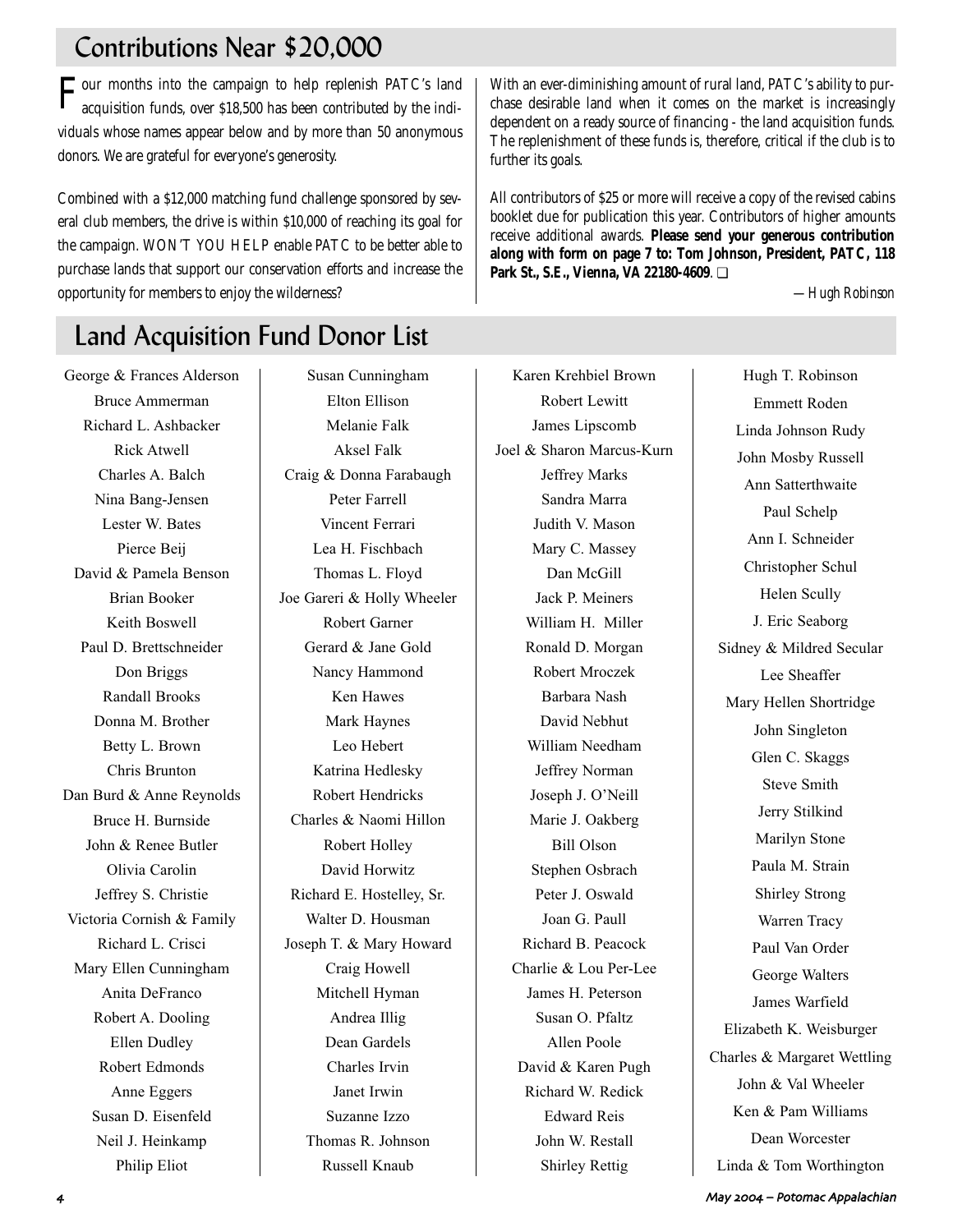# The Naked Warrior

On Jan. 24, 2004, my friend Mark and I left Fredericksburg, Va., for a one-night hiking trip into the SNP. It proved to be perhaps the oddest experience of our lives. We parked our car on the side of Hwy. 211, put our packs on, and began our hike to the top of Pass Mountain – destination: the Pass Mountain Hut. My dog Samson was along for the trip, and we all excitedly climbed the steep trail to the top of the mountain.

The forecast for the day was cold. It snowed briefly, but for the most part was a pleasant winter hike. We made it to the top in about 2.5 hours, as it was only about a four-milelong hike in. As we hurried to gather firewood for the evening, which was forecast to be bitterly cold, we were taken by the calmness and serenity of the area. Even the babbling brook behind the hut was mostly silent due to having been frozen by the cold weather. Finally we decided to do some more day hiking, as it was only 2:30 or so by the time we made camp. So, we hiked up to the AT and walked along until we both decided that we were cold and tired enough. You know that you are in cold weather when you remove your boots and they are steaming! Back at camp we stripped down quickly as the temperature was dropping, in order to put on a dry change of clothes for the evening. My friend began starting the fire, and I got the stove fired up to make some hot coffee. Samson assisted us by chewing choice logs into more bite-size pieces.

I went to the spring to get some water and accidentally dropped the pot lid into the freezing cold water. "Oh no," I said, not wanting to take off my warm glove and put my hand into that icy water. But, it had to be done. I was surprised and shocked when I realized that the water actually felt good because it was actually much warmer than the freezing cold air temperature!

## **Settling in for the Night**

The sun began to go down, and the gentle breeze gave way to a stiff and unforgiving east wind. The forecast was for a strong front to come through, giving way to snow sometime the next day. As you can imagine, after business was completed and everything was cleaned up around camp, you could find us nowhere else but in our sleeping bags inside the hut. The hut itself was an open-faced design, providing a roof and shelter on three sides. We had elected not to bring a tent to set up inside the shelter, and instead we used tarps to cover ourselves and hoped for the best. By around 8:45, we had finished conversing for the most part, and drifted toward a comfortable rest.

## **Sampson Raises Alarm**

At around 9:30 p.m. Samson, our yellow lab, who was sleeping right next to me, sat erect and began to listen. A few moments later, he let out the "Something isn't right" semigrowl. I still wasn't interested enough to roll over from my comfortable position, but when he escalated it to the "half-bark-medium growl," I hesitatly rolled over and pulled the zipper back from my mummy-bag. At that moment I, too, heard something that sounded like a cracking sound. I listened intently and heard it again. Mark was still sleeping, nestled inside his bag.

Then, to my great alarm, I saw a bright light hit the tree in front of our cabin. Earlier in the evening, Mark and I had heard the distinctive sound of a low-flying helicopter somewhere in our vicinity shortly after we went to bed that seemed to loiter in the vicinity longer than one that was simply flying over. Perhaps something was happening in the woods where we lay? Before I had time to react, a full set of headlights was right there, bearing down on us from the right side of the cabin. To the right was a service road that is blocked off normally, which leads to Skyline Drive. It is used for maintenance crews who maintain the shelters along the AT, but never at 9:30 p.m. on a Saturday night in the dead of winter. I yelled to Mark, "Mark, wake up, somebody is here!" As he came to, an SUV was sitting right in front of us, with its headlights shining in our faces. Just then, the door came open, and a man stepped out. At the same time, three other figures appeared as silhouettes in the headlights of the car. The first man walked straight for us rather quickly with a flashlight held at eye level. My heart beat rapidly. I tried to imagine what in the world was happening, as my brain, halfasleep, tried to process this new development in what was until now a routine hiking trip.

Obviously we were found, but by whom? I found the word "Hello?!" coming out of my mouth. The man said, "Do you have a dog?" "Do I have a dog?" I thought. What a queer question to be asking me. I said, "Uh, yeah." "Is he OK?" "Yes sir, he is fine," I replied trying to be polite. Meanwhile Samson was protectively standing on all fours beside me growling at our intruders. I held him by his collar during the interrogation process. Finally, Mark, unwilling to stand the suspense any longer said "Is everything OK??" The man replied no, everything was not OK. By now he was standing right before us. We had elected to sleep on the top ledge of the hut, so he was standing below us slightly, looking up while he shined his flashlight upon us. We could see now that he clearly had a gun. His three compatriots were pacing around behind him as if they were looking for something or someone about the campsite.

## **Have You Seen This Man?**

As he began to speak, we both realized that we were talking to none other than Mr. National Park Ranger. He explained to us in a serious tone that a missing persons APB was out and that a man, who was believed to be the missing person, was spotted down at the trailhead where we parked our car. He was last seen standing naked on the side of the road near the Pass Mountain Trail Head. Naked? Did I hear that right? I said, "Sir, did you say a naked man was on Hwy. 211?" At this given moment, I was in my zero-degree, Kelty mummy-bag, wearing full thermal underwear, two fleece pullovers, a Gore-Tex sock hat, wool socks, on a Therm-A-Rest sleeping pad, covered by a solar-blanket, huddling with my dog for warmth inside of a hut in what was the coldest air I think I've felt. The outside air temperature at 9:30 p.m. where we were was 12 degrees Fahrenheit. By 4:00 a.m., it was 8 degrees outside, not including wind.

Yes, he confirmed that the man they were looking for had parked his car next to my Jeep and was last seen walking buck naked, not even with shoes, through the partially snowcovered, frozen ground toward a destination that could only lead to our hut. "Have you seen anybody?" We quickly scanned our memories for any images earlier in the day of a naked man hiking through the snow, and neither of us could recall having seen him. Mark said, "Sir, are we in danger?" "No," he said. "We don't think he's armed (go figure), and we don't believe he poses a threat." Ooookay, I thought. As we spoke, the other three silhouettes, who turned out to be the Rescue Squad, made last-minute preparations to depart for the search. They believed that the man may have a chemical imbalance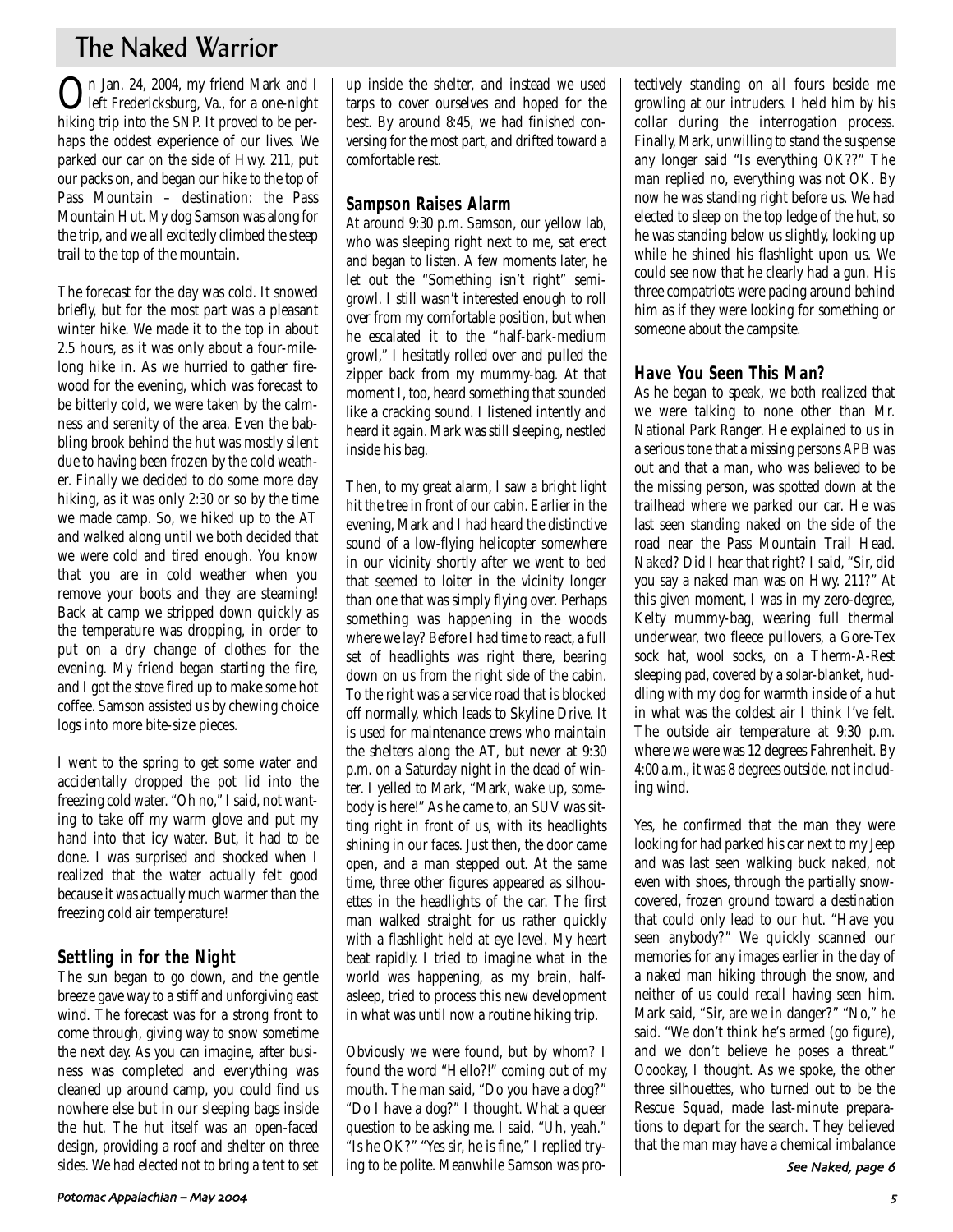## Naked, from page 5

in his brain that was causing him to try to hike the mountain in the snow, for whatever reason. I asked for the man's name in case we, uh, saw him. Now, the chances that anybody was going to successfully make a four-mile hike, uphill, buck naked, in the snow, at night, with no shoes in 12 degree weather not counting the wind chill were fabulously low. Nevertheless, as the ranger left, Mark and I began to pray quite earnestly for this situation and especially that they would find the man before it was too late (and before he found us). We began to joke about which one of us was going to let him get into our sleeping bag with us, were he to arrive.

When all of the action ended, we tried to make sense of this most unusual evening on the mountaintop. So, we drifted off to sleep, and the events of that night faded out of our consciousness. I dreamt that night that a bunch of S.W.A.T. people descended on our hut with automatic weapons and started having a Paint Ball war right in our midst. It's pretty weird when your weird dream is actually less weird than what actually happened.

Suddenly, I was awakened by Samson growling and barking. I threw the sleeping bag off of me and sat up, heart beating out of my chest. I was half-ready to do hand-to-hand combat with the Naked Warrior. I yelled for Mark to wake up. Right then, I heard a roaring sound, and then … headlights again. It was Ranger Bob. "Hi Bob," we said, "what's new?" Bob walked up and proudly informed us that the team had found the missing person! As it turns out, the man actually hiked 1.5 miles up the trail, almost halfway to the top, before he stopped to take a break next to a tree. They found him by hollering to him, and alas, he answered them. He was 25 feet or so off the trail sitting on a tree, eating a piece of sliced cheese at around 11:00 p.m. He obviously lasted several hours, and yes, he was buck naked when they found him. He actually walked out with the team a good ways, until the other search team that had started from the bottom met up with them and they put him on a stretcher with blankets. How do we know he was eating cheese, you might ask? Because on the hike down the next morning, we found the spot where the rescue team found him. There were two pieces of bright orange tape that weren't there on the way up. They were right at 1.5 miles from the bottom, and one was on the trail, and the other was about 25 ft. off the trail tied to a tree. And, next to the tree was a wrapper from a slice of cheese.

Upon arriving home, after having showered, etc., my wife came into the house with two of her friends. They were all looking at me and giggling, and I had no idea why. I was expecting to surprise them with this whole story. My wife said, "Do you have something to share with me?" I said, "Huh? What do you mean?" As it turns out, while she was having a girl's-night-out party at our house that night, the phone rang, and it was the sheriff. He ran the tags on my Jeep and called my home. He said there was no cause for alarm, but that a naked man had been spotted on Hwy. 211 near our car. He wanted to know how many of us there were in our group, and where we were going, and if she knew anything about this. She confidently proclaimed that neither my companions nor I would ever do something like that. Then, my wife hung up the phone and exclaimed, "Oh my goodness, one of them has stripped down naked and has been spotted by the police!" So, the whole room goes into an uproar at this exciting new development. I later found out that this rumor had spread all over town, and everybody wanted to know exactly what in the world happened. There was a third person who was supposed to go on this trip. He decided not to go at the last minute because of a pinched nerve in his neck. To compound things, before he decided he wasn't going to go, we were all talking about previous "wilderness" experiences in which certain ones of us, who shall remain nameless, have stripped down in the forest in a moment of "inspiration." So, naturally it was assumed, based on this information, that one of us had gotten "inspired" on our trip.

I later found out that the young man who had this brush with death was mentally ill, and the authorities had been on a race against time to stop him from harming himself or someone else. Obviously he was waiting to die in that forest when the rangers called out to him. Who knows what kind of thoughts were going through his mind? No normal person could survive 2.5 hours in that kind of cold completely exposed. It was definitely a blessing from above that this life was spared, and it was certainly a very sobering experience for us, as we realized what could have happened.

The ending was happy. I later found out that the man had moderate hypothermia and frostbite that, extraordinarily, didn't require amputation. It just goes to show that you never can be sure what you might see when you hike in the Appalachians. ❏

*—True story by Craig Patton*

# Follow-up on Rescue

On the evening of Jan. 24th, a motorist stopped in at the Sperryville Fire Department and reported that he'd seen a naked man walking along State Highway 211 within the park. The temperature at the time was 18 degrees and was dropping. Investigation revealed that he was a 27-yearold Richmond resident who had recently been diagnosed with bipolar disorder. A search was immediately mounted, and he was soon found lying huddled 30 to 40 yards off the Pass Mountain Trail about a mileand-a-half from the trailhead. Although still responsive, his body temperature had dropped below the point at which shivering ceases. He was treated by rangers at the scene, then taken to a hospital in Culpepper, where he is being treated for complications from hypothermia and for frostbite to his toes. At present, it doesn't appear that amputations will be necessary. The man told rangers that he was extremely grateful to be alive, and that, with a clear head, he now realizes the danger in which he placed himself. His mother has extended her sincere thanks for the efforts made by the park, sheriff 's department, state police, and local EMS and SAR volunteers in rescuing her son. ❏

*—Clay Jordan, Deputy Chief Ranger*

**Hike Organizers Needed**<br>**There are many medical ailments that can** There are many medical ailments that can<br>prevent hikers from enjoying their favorite recreational activity. I recently learned that a friend with whom I have enjoyed family hikes is suffering from amyotrophic lateral sclerosis (ALS), commonly known as Lou Gehrig's disease. ALS robs its victims not only of the ability to walk but also to speak, write, and carry out most other bodily functions and is eventually fatal.

Through correspondence I have learned that friends of other ALS patients have begun organizing hikes in several metropolitan areas to raise funds for research on ALS. An organizing committee for the D.C. region is still in the early stages of formation. The most likely date for the 2004 hike appears to be June 5, National Trails Day. An operational manual is already available for this event.

For further information, contact the national coordinator, Greg Wegrich, at Hike4ALS@aol.com or 415/648-7524. With some of the highest family incomes in the nation, thousands of health-conscious hikers, and a vast amount of medical research nearby, the PATC region should easily be able to support several annual events of this nature. ❏

*—Lloyd MacAskill*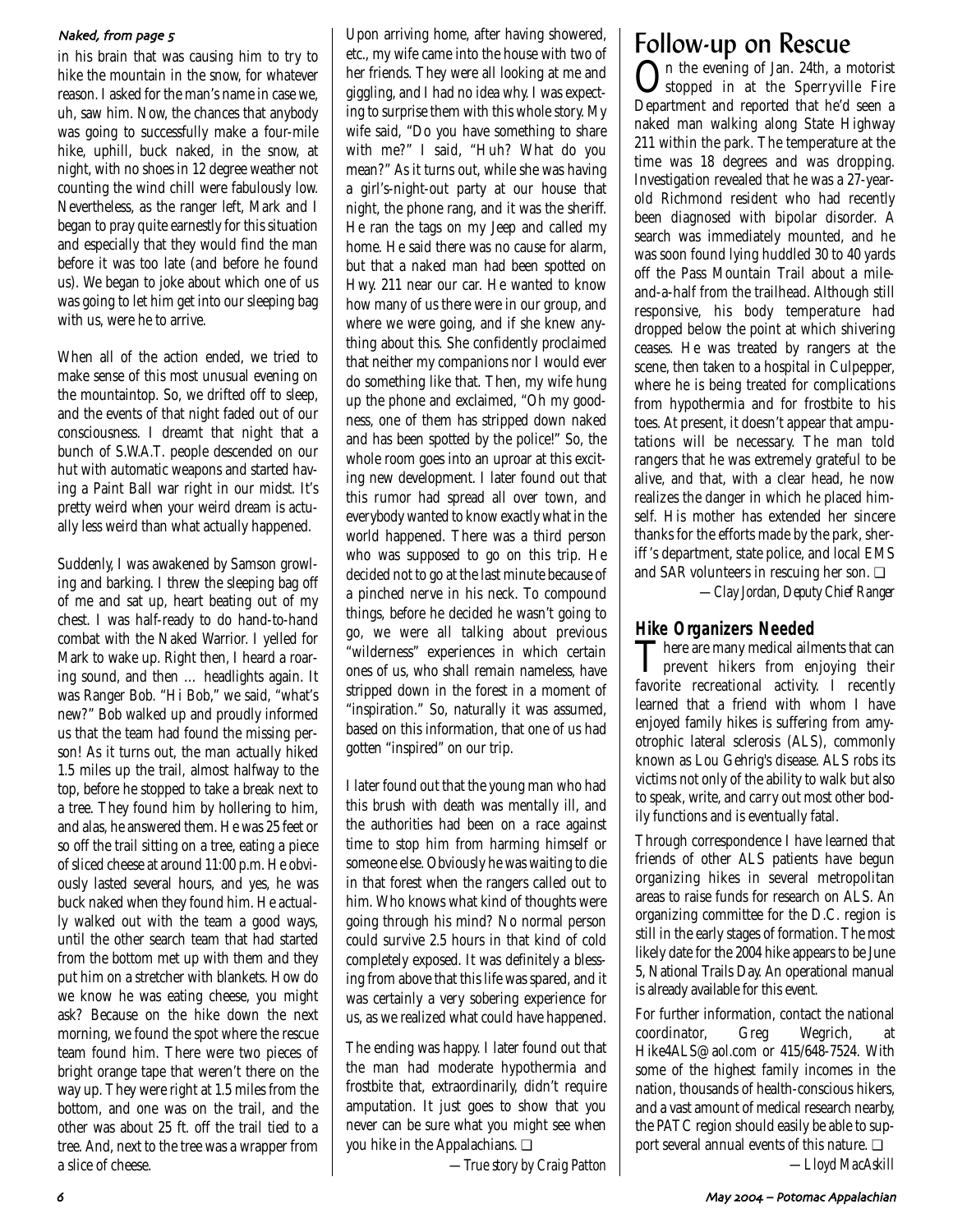### Tulip Tree from page 4

and proceed on US 211 down the other side of the mountain. Before you leave the park at its lower boundary there will be a gravel road, Jewell Hollow Access Road, on your left. Take this road down to the bottom of the hill where it will cross a creek. Go straight ahead onto the blacktop road and proceed about a mile to Morningstar Road, which will be on your left after crossing another small creek. Go through the green metal gate, and if you are an adventurous driver follow the main old mountain road for a way past the lake and then past a small green house, cross a small stream, and go past a massive stone wall. At the end of the stone wall is the driveway back to the cabin. There are two parking places here, or if you are really adventurous follow the driveway a short distance and find one of the few parking places along the driveway.

Most of you are not going to be so adventurous as to want to drive all the way up to Tulip Tree Cabin's driveway. A few cars can park in the field immediately after entering the gate. Others can go a little farther and park at the bottom of the massive earthen dam or go past the lake and a couple of cars can park above the lake. There will be someone stationed at the gate from about 12:00 noon until 1:00 p.m. to advise you where to park if you are unsure of what to do. Once you enter the gate you will be on the private property of our neighbors and should be respectful of their property. Whatever you do, please do not block the road.

All current and past members of the Tulip Tree Cabin Crew are encouraged to attend and wear their crew T-shirts and caps. All PATC members are welcome. ❏

*—Charlie Graf*

4

# **Historic Rock Masonry Class Offered by SNP**

The course will be a hands-on instruction in rock masonry work, with emphasis on repair of historic rock masonry construction. The course will be instructed by the NPS National Historic Preservation Training Center in conjunction with the Rock Spring Cabin rehabilitation and restoration project in SNP. There is no cost to volunteers for the course. Participants can reserve a space to stay at the Pocosin Cabin at no cost, or folks can make arrangements to stay in one of ARAMARK's lodging facilities at the government per diem rate of \$55 plus tax per night. The course will be conducted in the park on May 11, 12, and a half day on the 13th.

The course is offered to PATC with the expectation of developing volunteer workers trained in rock masonry skills who will perform structural repairs of PATC-managed facilities within and outside of the park. Potential participants interested in this offer please contact Pat Fankhauser at 703/242-0693, Ext. 17.

|                                                                                                                                                                                      | <b>The Community Community (Name)</b> (Name) (2002) |  |                                                       |  |  |
|--------------------------------------------------------------------------------------------------------------------------------------------------------------------------------------|-----------------------------------------------------|--|-------------------------------------------------------|--|--|
| $(Address)$ $\qquad \qquad$                                                                                                                                                          |                                                     |  |                                                       |  |  |
| $(City)$ $(City)$ $(State)$ $(Zip)$ $(Civ)$ $(e-mail)$                                                                                                                               |                                                     |  |                                                       |  |  |
| Yes, Tom, I support PATC's conservation efforts and want to help replenish the fund that finances the pur-                                                                           |                                                     |  |                                                       |  |  |
| <b>I</b> chase of cabin and trail lands. Enclosed is my check to help meet the \$12,000 matching funds challenge.                                                                    |                                                     |  |                                                       |  |  |
| 325.00                                                                                                                                                                               |                                                     |  | $\frac{1}{2}$ \$100.00 - short-sleeve t-shirt size: ( |  |  |
| ) \$50.00                                                                                                                                                                            |                                                     |  | ) \$200.00 - long-sleeve t-shirt size: (              |  |  |
| I have contributed the following amount and would like to use the cabin designated on the date(s) I                                                                                  |                                                     |  |                                                       |  |  |
|                                                                                                                                                                                      |                                                     |  |                                                       |  |  |
|                                                                                                                                                                                      |                                                     |  |                                                       |  |  |
| (An earlier date may be available but will require a call to the Cabin Reservation Desk.) NOTE: The                                                                                  |                                                     |  |                                                       |  |  |
| Blackburn Trail Center is not included in this program.                                                                                                                              |                                                     |  |                                                       |  |  |
| ) \$500.00 - Cabin: Date: Date: 200.00 - Cabin:                                                                                                                                      |                                                     |  |                                                       |  |  |
|                                                                                                                                                                                      |                                                     |  |                                                       |  |  |
|                                                                                                                                                                                      |                                                     |  | (Dates must be for two consecutive nights)            |  |  |
| have indicated. Date(s) must be at least six weeks after the date contribution is received by PATC.<br>Make checks payable to: "PATC" and designate them for "Land Acquisition Fund" |                                                     |  |                                                       |  |  |
| Please indicate if you would like your name listed in the $PA$ as having contributed to the Land                                                                                     |                                                     |  |                                                       |  |  |
| Acquisition Fund Campaign: (yes) _______________ (no) __________________________                                                                                                     |                                                     |  |                                                       |  |  |



This course is designed for those who want to better understand Leave No Trace (LNT) skills and ethics and help others understand their impact on the backcountry.

You will have opportunities to learn about the impact of your choices in the backcountry, to practice minimizing your impact, and to gain confidence in helping others understand LNT skills and ethics.

After completing the course you will be a certified LNT trainer. It is our hope that you will be willing to give LNT presentations to community groups if your schedule permits.

### **Indoor classroom instruction:**

Mon., June 7, 7:15 p.m. to 9:45 p.m. **Outdoor Instruction:**

(low-mileage backpacking weekend): Sat. – Sun. June 19-20, SNP

#### **Fee: \$30 (non-refundable)** Includes course material

For more information or to register (required), please e-mail

Anniell Miller at amill1@yahoo.com or call 703/250-8113 (before 11 p.m.) ❏

## Potomac Appalachian Trail Club Trail Patrol Presents

# Hike Leadership Training

May 22 and 23,  $2004$ The Trail Patrol is hosting a Hike Leadership Training course on May 22 and 23 at Prince William Forest Park. The two-day course uses classroom and hands-on instruction to teach participants the essential skills for leading safe, enjoyable hikes with minimal environmental impact.

The topics to be covered include: Medical Emergencies, Planning, Personal Equipment, Leave No Trace, Leadership Skills, Standard Procedures, Emergency Procedures, and Navigation and Map Reading.

For more information contact Ben Fernandez at 703/327-9788 or 3ferns@adelphia.net. ❏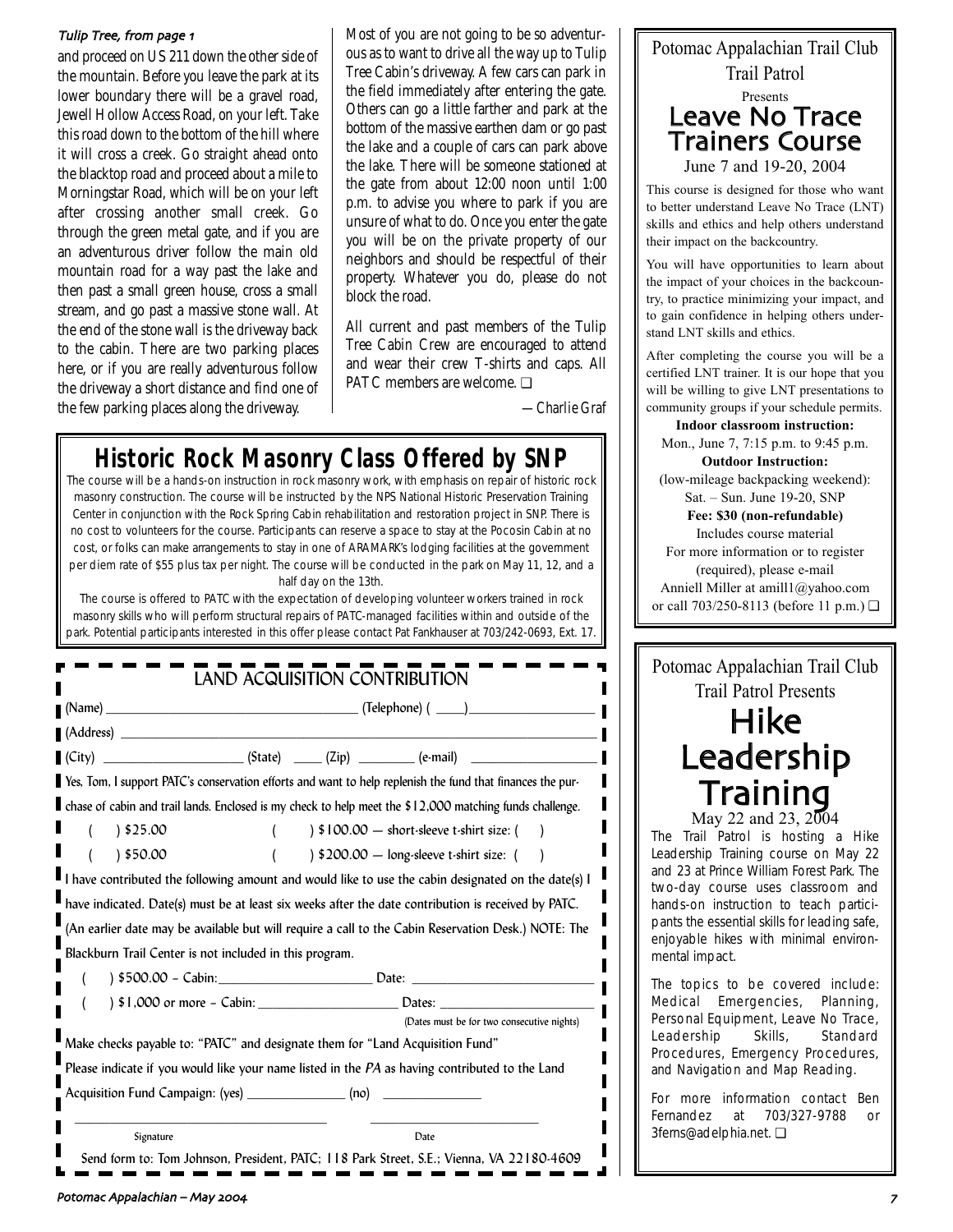# K9 Trailblazers Hike Sugar Loaf Mountain

Happy Birthday to K9 Trailblazers! On March 20, 1999, Jeff and Pat hiked Sugar Loaf Mountain with Katy and Mickey. After waiting for several people who replied to our first hike announcement but didn't show up, we hiked the "Northern Peaks Trail" by ourselves. Today, the fifth anniversary of our first official club hike, we repeated that hike. We left from West View Parking and hiked the Northern Peaks Trail around four peaks of Sugar Loaf Mountain and back to West View with 12 eager hikers and their canine companions! After much rain, we were delighted with perfect weather on hike day.

When we assembled at West View Parking, the temperature was about 40 but warmed to the high 50s as the day wore on. With enough wind to keep us cool but not cold, we hiked at a good pace and enjoyed many views that will later be obscured by foliage.

Hike leaders today were Pat with Mickey and Jeff with Katy. We welcomed newcomers Marcos with Peanut and Caron with Ed. They and their dogs were enthusiastic and friendly, and we hope to see them again soon. Among the "old friends" who came today were Ruth and Mike with Shu, Daphne with Sadie, Lisa and Chuck with Jester, Alice with Diva, and Sarah and Eric with Toby and Poppy. Alice brought Dove dark chocolate for the people, and Daphne brought some homemade liver brownies that went over well with all the dogs!

After introductions, we discussed the hike rules and safety on the trail. Then everyone collected Tootsie Rolls and Blue Dog biscuits and maps before setting out. As usual, the hike started slowly as each dog stopped to sniff and mark the most important spots. But it's a K9 hike!

People used those special moments to chat, adjust packs, and remove jackets, and eventually we picked up the pace. Trails were clear but there were huge piles of debris along the sides from Isabel and various winter storms.

Within the first mile we encountered our first challenges. One hiker, who had recently recovered from a bout with the flu, wisely decided the hike was more than she was up to and accepted Jeff 's escort back to the parking area. Pat, who was leading, waited for the group to assemble since our sweep was turning back. After 10 minutes our group began retracing its steps to look for the two hikers who had not yet caught up with us. They had taken a wrong turn onto the red trail but when they realized their error they retraced their steps and we found them on the blue trail. Then we all waited together for Jeff to catch up with us.

## **One Upstanding Dog**

Everyone joked that it's a good thing radios and cell phones work on Sugar Loaf Mountain. The rest of the hike was uneventful but full of good humor. One attention-getter was Jester's ability to do handstands and then continue walking on his front paws while peeing on the bushes! He also amused us by crawling on his belly like a Marine and jumping through Lisa's arms, but it was the handstands that garnered the most attention and provoked the most laughter.

As usual, all the dogs were offered turns being "lead dog" and walking just in front of the hike leader. Most took a turn, but Peanut's sled dog heritage made him especially well-suited for this task, and he held a good pace up over the peaks. We stopped for snacks and water at White Rocks, where the view includes the cities



Hikers approach White Rocks.



of Frederick and Buckeystown, and the Catoctin and South Mountains. Caron and Ed take a break after the hike.

Sugar Loaf Mountain is a favorite hiking area, and we always say a little thank you to Gordon and Louise Strong. The Stronghold Corporation was formed by the Strongs to hold Sugar Loaf in trust for public use.

The mountain is open every day; there is no admission charge; and Stronghold provides maps, portable toilets, well-maintained trails, paved roads to large parking areas, even trash bins for our dog poop bags. Trail maintenance on some trails is also provided by PATC. PATC overseers regularly check the trails and send work crews out when needed. This mountain is a gift to those of us who live in urban areas and love to hike with our dogs!

We saw very few people on the trails today, and the forest was quiet except for bird calls and the rustling of the dry leaves. We encountered the same two off-leash dogs twice on our hike, but their owners managed to catch them. Our leashed dogs took it in stride, looking only slightly indignant at the repeated violation of Sugarloaf leash rules!

When we returned to West View, we shared lunch and Jeff 's birthday cupcakes at the picnic area. Nobody took Pat up on her offer to lead an ascent to the main peak after lunch, but everyone agreed it was great to celebrate five years, and we'll look forward to the 10th anniversary Sugarloaf hike in March of 2009! If you can't wait that long, check our schedule page for hikes to Sugar Loaf and other destinations coming up soon. ❏

> *—Pat Fuhrer More pictures from this and other K9TB hikes can be found at www.k9trailblazers.org/trip\_reports.htm.*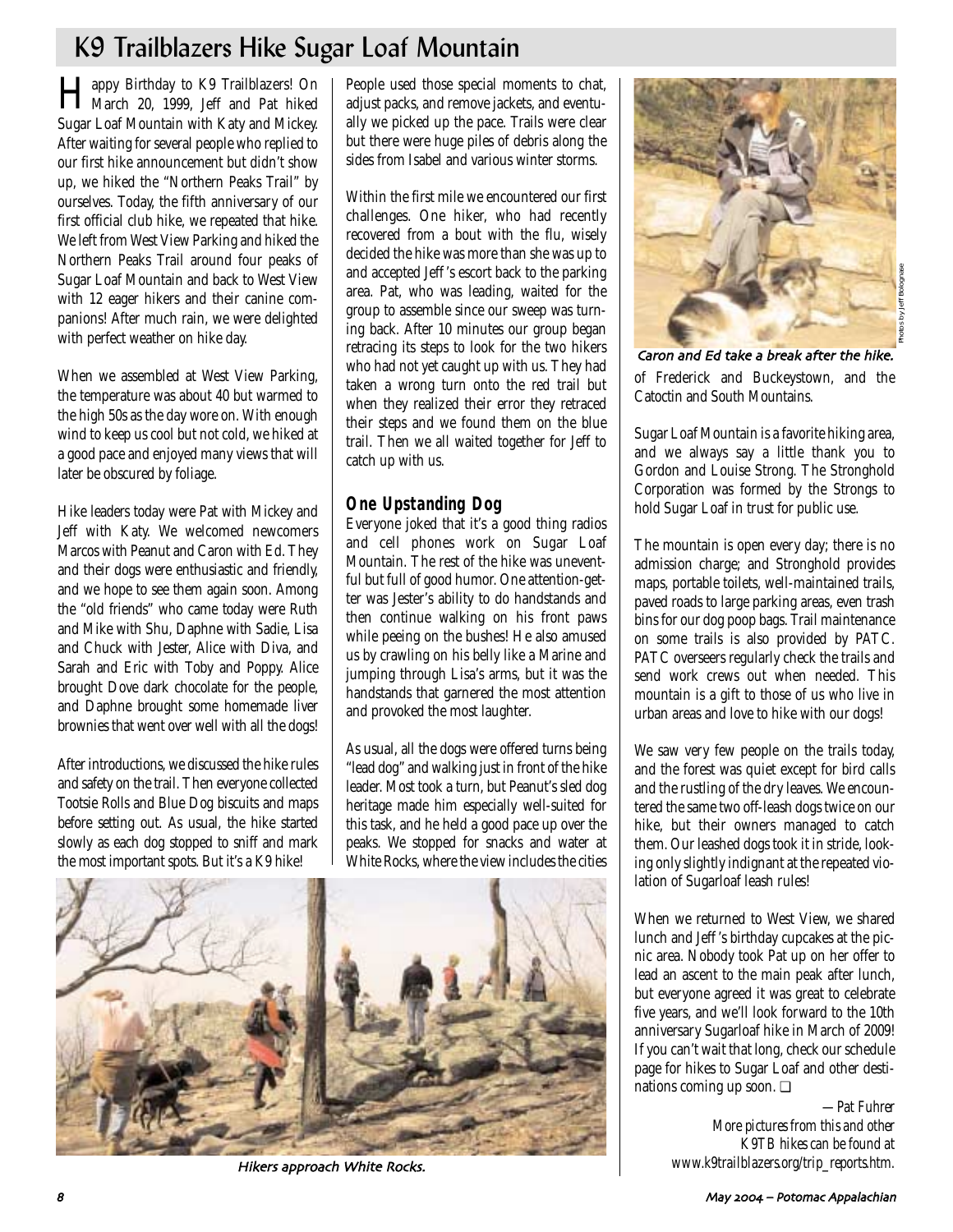# Land Acquisition Fund Donors Pay Tribute to Harry Lawson

# **Harry Lawson PATC Member February 1989-November 2003**

Word has come from Florida of the death of Harry last November from Parkinson's disease. Harry and his wife Peg were overseers for many years of part of the Cabin John trail and they hiked regularly with the stronger Wednesday group. PATC has received several donations in his memory and the donors are listed at right with many thanks. Those donations were requested and will be placed in the Land Acquisition Fund. As of March 24, \$2570 has been received. ❏

| <b>IBM Employee Services Center</b>                                 |  |
|---------------------------------------------------------------------|--|
|                                                                     |  |
|                                                                     |  |
|                                                                     |  |
|                                                                     |  |
|                                                                     |  |
|                                                                     |  |
|                                                                     |  |
|                                                                     |  |
|                                                                     |  |
|                                                                     |  |
|                                                                     |  |
|                                                                     |  |
|                                                                     |  |
|                                                                     |  |
|                                                                     |  |
|                                                                     |  |
| Mr. and Mrs. William B. and Nancy R. Thompson Ponte Vedra Beach, FL |  |
|                                                                     |  |

# 2004 SNP Facility Opening Dates

*—Carol Niedzialek*

| Dickey Ridge Visitor Center  April 18* thru Oct. 31 - 5 p.m. ** |
|-----------------------------------------------------------------|
| Elkwallow Wayside  April 2 thru Oct. 31 - 6:30 p.m.             |
| Mathews Arm Campground  May 14 thru Nov. 1 - Noon               |
|                                                                 |
| Skyland Resort  April 2 thru Nov. 28 - Noon                     |
| Harry F. Byrd Visitor Center  April 4 thru Oct. 31- 5 p.m.**    |
| Big Meadows Lodge April 29 thru Nov. 7 - Noon                   |
| Big Meadows Wayside  April 2 thru Nov. 28 - 5:30 p.m.           |
| Big Meadows Campground  April 2 thru Nov. 29 - Noon             |
| Big Meadows Shower/Laundry  April 2 thru Nov. 29 - Noon         |
| Lewis Mountain Cabins April 30 thru Oct. 31 - Noon              |
| Lewis Mountain Campstore  April 30 thru Nov. 1 - Noon           |
| Lewis Mountain Campground  April 30 thru Nov. 1 - Noon          |
| Dundo Campground  April 30 thru Nov. 8 - Noon                   |
| Loft Mountain Wayside April 30 thru Oct. 31 - 5:30 p.m.         |
| Loft Mountain Campstore May 7 thru Nov. 1 - Noon                |
| Loft Mountain Shower/Laundry May 7 thru Nov. 1 - Noon           |
| Loft Mountain Campground May 7 thru Nov. 1 - Noon               |
| Loft Mountain Information Center May 29* thru Sept. 5 - 5 p.m.* |
|                                                                 |

## **Dickey Ridge Visitor Center, Mile 4.6**

\*Sunday, April 18 - May 29 - Open Thursday through Monday; Sunday, May 30 - Open seven days a week, \*\* schedule may be reduced in November\*\*

## **Harry F. Byrd Visitor Center, Mile 51**

Sunday, April 4 - Open seven days a week, \*\* schedule may be reduced in November\*\*

## **Loft Mountain Information Center, Mile 79.5**

\*Saturday, May 29 - Open intermittently weekends (Fri/Sat/Sun) Big Meadows Campground will open on a first-come, first-serve basis on Friday, April 2. Sites will be available under the reservation system beginning Tuesday, May 11, through Sunday, Oct. 31. Big Meadows Campground will revert to first-come, first-serve from Nov. 1 through Nov. 29, 2004. <del></del>



# **SNP Announces History Revealed Field Seminar**<br> **CNP** and the Shenandoah National Park Association will kick off the

 ${\mathbf S}$ NP and the Shenandoah National Park Association will kick off the park's 2004 Field Seminar season on Saturday, May 8, with a seminar entitled History Revealed. This seminar will examine the park's cultural history. During this event, participants will tour historic Massanutten Lodge, visit a research site, and spend time with authors Audrey Horning and Reed L. Engle. Both Horning and Engle have contributed to current research on the park, and their findings have added new perspectives to the park's history.

Advance registration for Field Seminars is required. Contact SNP's Education Office at 540/999-3489 or go on-line at http://www.nps.gov/shen/seminars.html to register or for more information. ❏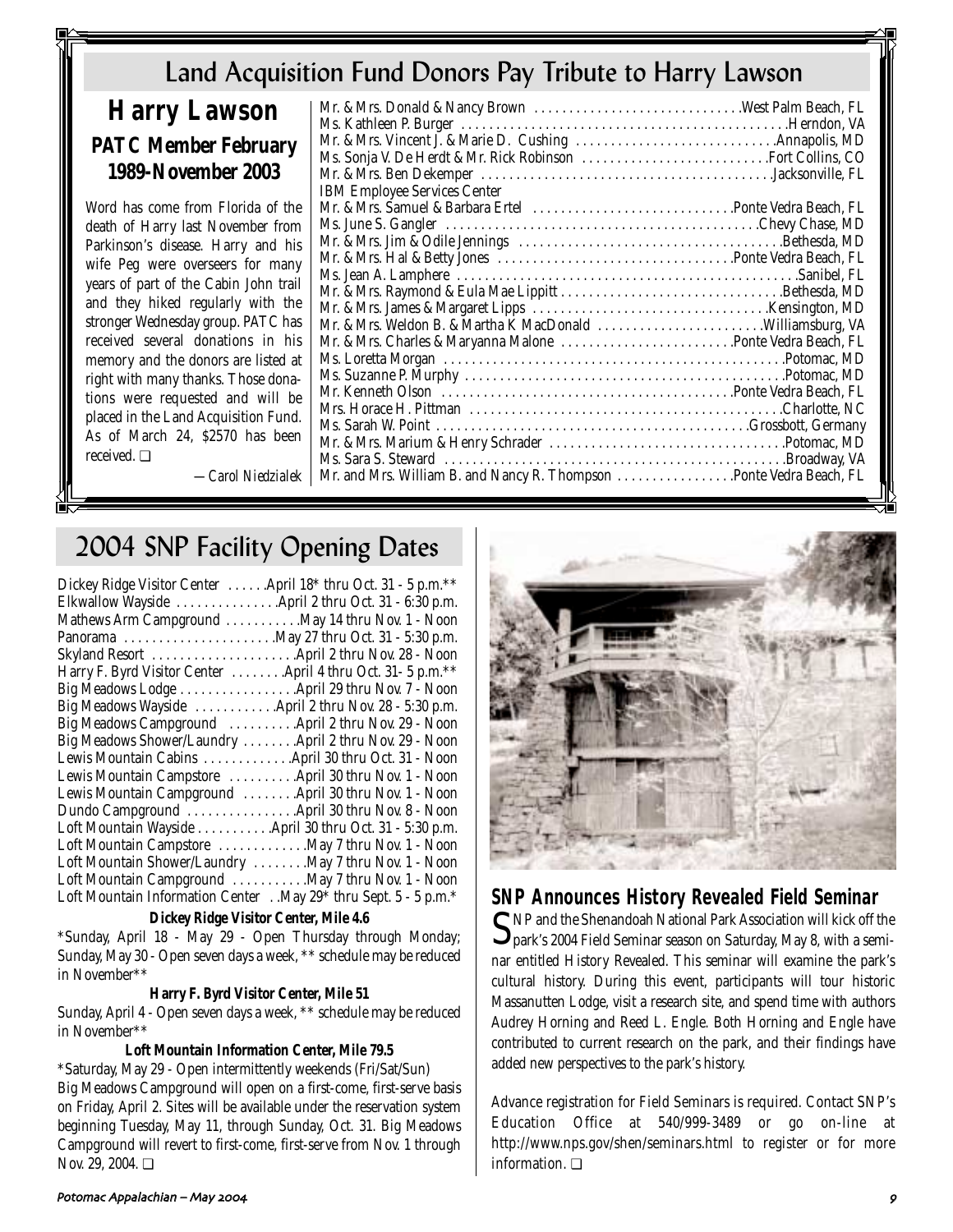# What's on Your Plate? License Plate Features Shenandoah National Park

Now is the time to order a brand new plate – a license plate featur-ing Shenandoah National Park. Virginia residents who recognize the park's beauty and historic importance will want to order this plate, part of the Virginia Specialty License Plate program. The process is easy, too: applicants simply fill in a short form.

The plate's design incorporates the logo of the park: Stony Man Mountain, stone walls overlooking the valley, and one of the loveliest flowers in the park, the trillium.

Since its establishment in 1935, hundreds of thousands of visitors each year have come to SNP to drive along Skyline Drive and marvel at the stunning vistas from more than 75 overlooks. They have come to see deer nibbling at brush in the meadow or a mother bear with her cubs along the roadside. Many walk the forest trails in the park, maybe even a section of the famous Appalachian Trail. Visitors marvel at birds and wildflowers, at old rock walls left from the days when families lived here, at waterfalls and rocky summits. Everywhere in Shenandoah, they find peace, for this natural world is far from the freeways and malls of everyday life.

Those who order the new license plate will have a little reminder of the park on their cars, wherever they are traveling.



The Shenandoah National Park Association (SNPA) is collecting applications for the plate now, and the deadline is fast approaching. The Department of Motor Vehicles will begin making the plates when 350 applications have been collected. Applicants can download the form from the SNPA website at www.snpbooks.org. Applicants should include a \$10.00 fee with their application, payable by check or credit card.

For additional information, call the association at 540/999-3581.

*—Greta Miller*

# Invitation to Day-Hike: Seven Days on the Pacific Crest Trail

Agroup is being organized to take day-hikes on the Pacific Crest Trail west of Lake Tahoe beginning the day after Labor Day. Anyone interested in joining should contact the trip organizer, PATC member Dave Appel (trail name Wisconsin David) either by e-mail at dwappel@juno.com, or by phone at Bears Den Trail Center, 540/554-8709, preferably between 5:00 and 7:00 p.m., or leave a message for him to call back.

Participants will be picked up at the Reno Airport on the afternoon of Sept. 6 or may arrange their own transportation to lodging for the first four nights at Markleeville, Calif. The following four nights will be at Sierra City, Calif. An eight-passenger van will be used to shuttle hikers to and from trailheads each day and then return them to the Reno Airport on the morning of Tuesday, Sept. 14. A complete itinerary is available for the asking.

Breakfasts and suppers will be at local places according to the choice of the hikers. Lunches will be the responsibility of each hiker, as well as water, other drinks, snacks, and reserve food for the trail. Group costs for the van and lodging will be shared equally by all participating. This includes the trip organizer-shuttle driver and the hike leader or leaders. The fee covering lodging for eight nights with double occupancy, van rental, and gasoline is projected to be under \$400 per person based on full registration. Round-trip airfare from Dulles Airport also is just under \$400 and will be the individual's responsibility. The total cost will depend upon what each individual chooses to pay for meals as no foods are provided. Single-occupancy rooms will cost more for anyone preferring that.

The hikes will be easy to moderate in length: 6.9 miles the first hiking day (to get acclimated to the 8,000-foot altitude), increasing to 13.6 miles on the third day and to 16.6 on the sixth day. Elevation changes are on the order of only 1,000 foot on any one day except the last day. The final day the trail rises from 7,010 to 7,350 feet at spectacular Sierra Buttes and then descends



to 4,570 foot at the final trailhead in 9.8 miles. All trails follow easy grades, and the treads are quite smooth compared to rocky sections of the AT due to the region's being volcanic in origin. No one is required to do all the hikes. Alternatives are to accompany the shuttle driver between trailheads and take short hikes with him at each location or to browse in town.

Participation is limited to members of PATC. Those interested should sign up as early as possible. The trip is limited to seven in addition to the trip leader (the capacity of the van), and these will be drawn from signups in the order they are received. Further information will be supplied to those interested in the trip on such things as a list of the specific hikes, a note on lodgings that will be used, notice of when payments are due, and what the cancellation policy will be.

This trip is to give moderate hikers a chance to experience a few sections of the PCT more easily than going alone. Sharing the experience with like-minded hikers will be an added benefit. If you are unsure of your ability to make these hikes, call or write as we can help you decide if it is right for you. *—Dave Appel*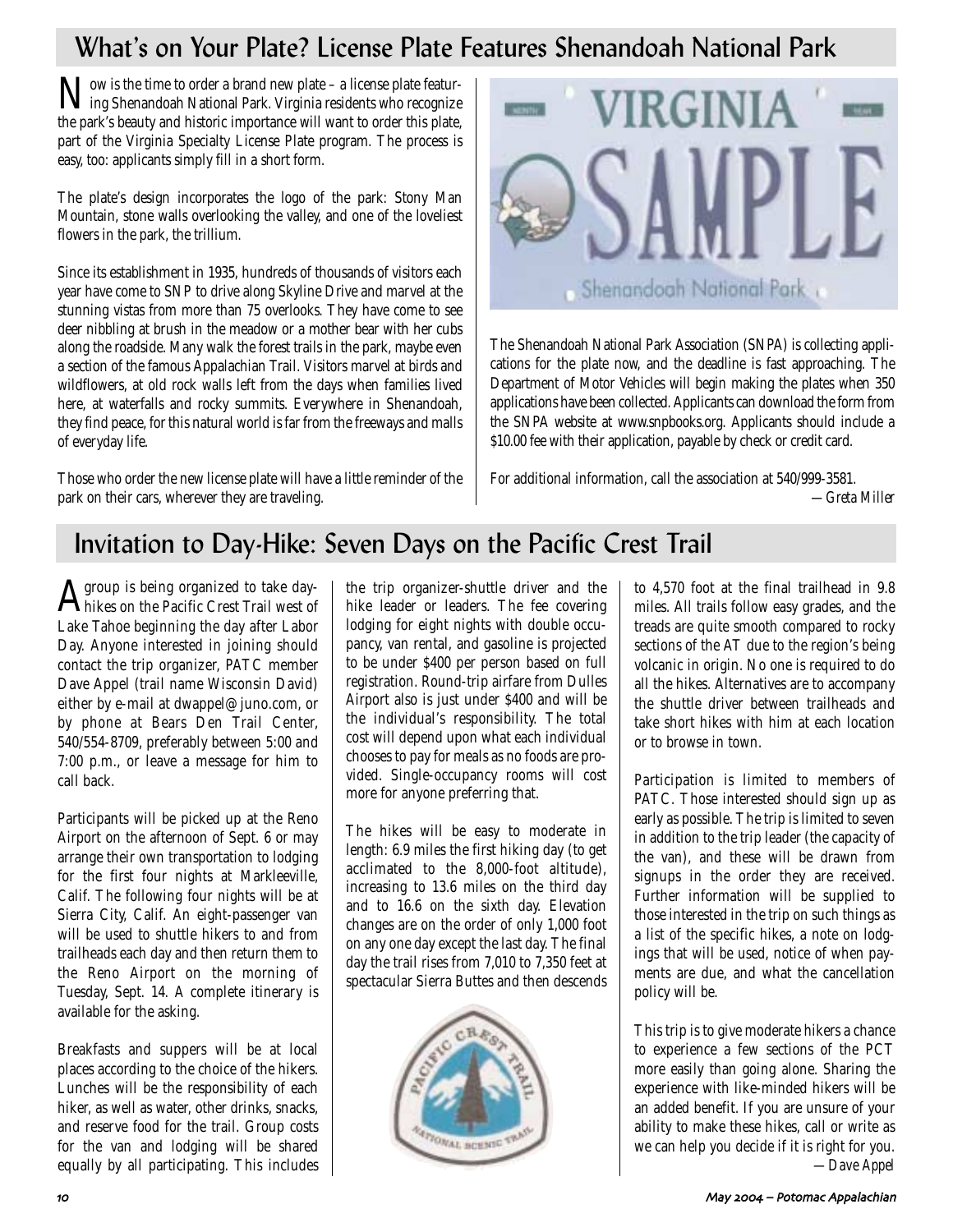# From the PATC Store

| <b>PATC Publications</b> |
|--------------------------|
|--------------------------|

| ITEM #         |                                                                | <b>DESCRIPTION</b>                                                                                        | <b>RETAIL</b> | <b>MEMBER</b> |
|----------------|----------------------------------------------------------------|-----------------------------------------------------------------------------------------------------------|---------------|---------------|
| PA100          | Map 1<br>(ed. 9, 1998)                                         | AT Cumberland Valley, PA (Susquehanna River to Route 94)                                                  | 6.00          | 4.80          |
| PA110          | Map 2-3<br>(ed. 9, 2000)                                       | AT Michaux State Forest, PA (Route 94 to Route 30)                                                        | 6.00          | 4.80          |
| PA120          | Map 4<br>(ed. 8, 2000)                                         | AT Michaux State Forest, PA (Route 30 to PA-MD State Line)                                                | 6.00          | 4.80          |
| PA130          | Map 5-6<br>(ed. 16, 2002)                                      | AT Maryland                                                                                               | 6.00          | 4.80          |
| PA140          | (ed. 13, 2000)<br>Map 7                                        | AT Northern Virginia (Potomac River to Snickers Gap)                                                      | 6.00          | 4.80          |
| PA150          | Map 8<br>(ed. 12, 2001)                                        | AT Northern Virginia (Snickers Gap to Chester Gap)                                                        | 6.00          | 4.80          |
| PA160          | Map 9<br>(ed. 16, 2002)                                        | AT Shenandoah National Park (North District)                                                              | 6.00          | 4.80          |
| PA170          | (ed. 20, 2003)<br>Map 10                                       | AT Shenandoah National Park (Central District)                                                            | 6.00          | 4.80          |
| PA180          | Map 11<br>(ed. 14, 2001)                                       | AT Shenandoah National Park (South District)                                                              | 6.00          | 4.80          |
| PA190<br>PA200 | Map 12<br>(ed. 9, 2002)<br>Map 13<br>(ed. 4, 1999)             | AT GWNF Pedlar District (Rockfish Gap to Tye River)<br>AT GWNF Pedlar District (Tye River to James River) | 6.00<br>6.00  | 4.80<br>4.80  |
| PA210          | Map D<br>(ed. 3, 2001)                                         | Potomac River Gorge Area and Cabin John Trail                                                             | 6.00          | 4.80          |
| PA220          | Map F<br>(ed. 5, 2001)                                         | Great North Mountain-North Half (Virginia/West Virginia)                                                  | 6.00          | 4.80          |
| PA230          | Map G<br>(ed. 7, 2002)                                         | Massanutten Mountain-North Half (Signal Knob to New Market Gap)                                           | 6.00          | 4.80          |
| PA240          | (ed. 3, 1999)<br>Map H                                         | Massanutten Mountain-South Half (New Market Gap to Mass. Peak)                                            | 6.00          | 4.80          |
| PA250          | Map J<br>(ed. 2, 1997)                                         | Tuscarora Trail AT, PA to PA Route 641                                                                    | 6.00          | 4.80          |
| PA260          | Map K<br>(ed. 2, 1997)                                         | Tuscarora Trail PA route 641 to Hancock, MD                                                               | 6.00          | 4.80          |
| PA270          | Map L<br>(ed. 2, 1996)                                         | Tuscarora Trail (Hancock, MD, to Capon Springs, WV, and Cacapon St. Pk.)                                  | 6.00          | 4.80          |
| PA290          | Map N<br>(ed. 4, 2000)                                         | Rock Creek Park Area, DC                                                                                  | 6.00          | 4.80          |
| PA300          |                                                                | PATC Elevation Profile of Appalachian Trail (Pine Grove Furnace to Rockfish Gap                           | 2.75          | 2.20          |
| PB100          | AT Guide Book #6 (ed. 16, 2000) Maryland and Northern Virginia |                                                                                                           | 8.00          | 6.40          |
| PB110          |                                                                | AT Guide Set #6 (AT Guide Book to MD and Northern VA with Maps 5-6, 7 & 8)                                | 22.00         | 17.60         |
| PB120          | AT Guide Book #7 (ed. 12, 1999) Shenandoah National Park       |                                                                                                           | 10.00         | 8.00          |
| PB130          |                                                                | AT Guide Set #7 (AT Guide Book to Shenandoah National Park with Maps 9, 10 & 11)                          | 24.00         | 19.20         |
| PB135          | Guide to Great North Mountain Trails (ed. 1, 2001)             |                                                                                                           | 7.00          | 5.60          |
| PB140          |                                                                | Massanutten Guide Set (Guide to Massanutten Mountain with Maps G & H)                                     | 16.00         | 12.80         |
| PB150          | The Guide to Pedlar District set with maps 12 and 13           |                                                                                                           | 18.00<br>7.00 | 14.40         |
| PC100<br>PC110 | Circuit Hikes in Shenandoah National Park (ed. 14, 1996)       | Circuit Hikes in Virginia, West Virginia, Maryland, and Pennsylvania (ed. 6, 2000)                        | 7.00          | 5.60<br>5.60  |
| PC115          | Hikes in Western Maryland (ed. 2, 2004)                        |                                                                                                           | 7.00          | 5.60          |
| PC116          |                                                                | The Tuscarora Trail North (Guide to Maryland and Pennsylvania) (ed. 3, 1997)                              | 7.00          | 5.60          |
| PC117          |                                                                | The Tuscarora Trail South (Guide to West Virginia and Virginia) (ed. 3, 1997)                             | 7.00          | 5.60          |
| PC120          |                                                                | Hikes in the Washington Region: Part A Northern Maryland Counties (ed. 4, 2001)                           | 7.00          | 5.60          |
| PC130          |                                                                | Hikes in the Washington Region: Part B Northern Virginia Counties (ed. 3, 1993)                           | 7.00          | 5.60          |
| PC140          |                                                                | Hikes in the Washington Region: Part C DC/Southern Maryland Counties (ed. 2, 1999)                        | 7.00          | 5.60          |
| PC160          | Guide to Massanutten Mountain (ed. 3, 2004)                    |                                                                                                           | 7.00          | 5.60          |
| PC180          |                                                                | Hiking Guide to the Pedlar District, George Washington National Forest (ed. 3, 2002)                      | 7.00          | 5.60          |
| PC190          | Climbers' Guide to the Great Falls of the Potomac (2001)       |                                                                                                           | 12.95         | 10.36         |
| PC200          | Carderock Past & Present: A Climbers Guide (1990)              |                                                                                                           | 7.00          | 5.60          |
| PC205          | Pioneering Ascents (the origins of climbing in America)        |                                                                                                           | 14.00         | 11.20         |
| PC210          | Clearing Trails in War Time                                    |                                                                                                           | 5.95          | 4.76          |
| PC220          | Breaking Trail in the Central Appalachians - a narrative       |                                                                                                           | 12.50         | 10.00         |
| PC230<br>PC240 | The Dean Mountain Story (1982)                                 | Lost Trails and Forgotten People: The Story of Jones Mountain (ed. 2, 1985)                               | 7.50<br>5.50  | 6.00<br>4.40  |
| PC250          |                                                                | Shenandoah Heritage: The Story of the People Before the Park (6th printing, 2000)                         | 10.00         | 8.00          |
| PC260          |                                                                | Shenandoah Vestiges: What the Mountain People Left Behind (4th printing, 2001)                            | 6.00          | 5.00          |
| PC270          |                                                                | Shenandoah Secrets: The Story of the Park's Hidden Past (Revised 1998)                                    | 12.95         | 10.36         |
| <b>PC280</b>   | PATC Cabins Booklet (2001)                                     |                                                                                                           | 5.50          | 4.40          |
| PC300          | Wildflowers of the Potomac Appalachians: A Hikers Guide (1979) |                                                                                                           | 2.50          | 2.00          |
| PC310          | The Blue Hills of Maryland (ed. 1, 1993)                       |                                                                                                           | 14.00         | 11.20         |
| PC320          | Memories of a Lewis Mountain Man (1993)                        |                                                                                                           | 8.00          | 6.40          |
| PD100          |                                                                | Map of the Stony Man Region of the Shenandoah National Park (Illustrated) (1964)                          | 2.00          | 1.60          |
| PE120          | PATC Member Decal                                              |                                                                                                           | N/A           | 1.00          |
| PE130          | PATC Member Patch                                              |                                                                                                           | N/A           | 2.00          |
| PE140          | PATC Member Pin                                                |                                                                                                           | N/A           | 2.95          |
| PE150          | PATC Ballpoint Pen with gift box                               |                                                                                                           | 3.00          | 3.00          |
| PE250          | Long Sleeve T-Shirts                                           |                                                                                                           | 20.00         | 20.00         |
| PE260<br>PE265 | Short Sleeve T-Shirts                                          | Notecards with Drawings of 3 PATC Cabins (box of 10 with envelopes)                                       | 15.00<br>4.00 | 15.00<br>4.00 |
| PE280          | PATC Coffee Mugs                                               |                                                                                                           | 7.50          | 6.00          |
| PE320          | PATC Hat                                                       |                                                                                                           | 12.00         | 12.00         |
| XX420          | The Appalachian Trail Fieldbook, 2nd Edition                   |                                                                                                           | 4.95          | 3.95          |
| XX700          |                                                                | Natural History Guide to Common Woody Plants of the GWNF and SNP (1995)                                   | 3.00          | 2.40          |
| XX860          | Rock Climbing                                                  |                                                                                                           | 17.95         | 14.50         |
| XX870          | Grandpa's Mountain                                             |                                                                                                           | 4.99          | 3.99          |
| PC215          | Time For Everything                                            |                                                                                                           | 9.00          | 7.20          |
| PC225          | A Footpath in the Wilderness                                   |                                                                                                           | 9.00          | 7.20          |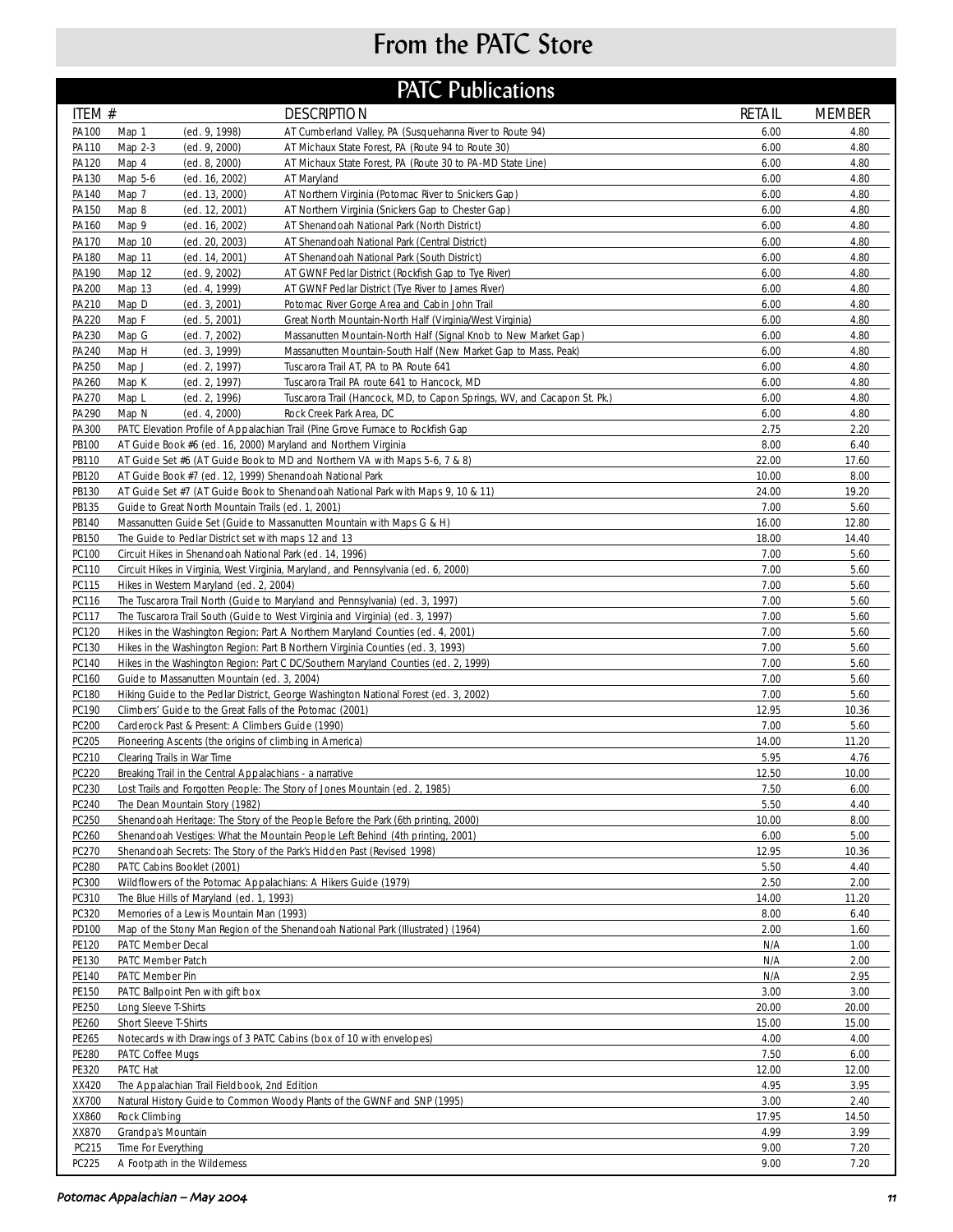# From the PATC Store

# Publications from Other Publishers

| <b>DESCRIPTION</b>                                      | RETAIL | <b>MEMBER</b> |
|---------------------------------------------------------|--------|---------------|
| 50 hikes in Northern Virginia (1998)                    | 13.00  | 10.40         |
| Appalachian Trail Names (David Edwin Lillard)           | 16.95  | 13.50         |
| Appalachian Trail Thru-Hikers' Companion (1998)         | 10.00  | 8.00          |
| Backpacker Magazine Guide to the AT (1989)              | 16.95  | 13.56         |
| Camping and Backpacking with Children (1995)            | 16.95  | 13.56         |
| Cross-Country Skiing                                    | 9.00   | 7.20          |
| Finding Wildflowers in Washington/Baltimore Area (1995) | 15.95  | 12.76         |
| Food & Lodging Along the C&O Canal (1994)               | 3.00   | 2.40          |
| Guide to the Mason-Dixon Trail System (1992) Map Series | 15.12  | 12.60         |
| Grandpa's Mountain (Carolyn Reeder)                     | 4.99   | 3.99          |
| Hikes to Waterfalls (1997)                              | 3.00   | 2.40          |
| Hiking Guide to the Monongahela National Forest (2001)  | 12.00  | 10.00         |
| Hiking Virginia's National Forests (1998)               | 10.00  | 8.00          |
| Hollow Boy By Rayner V. Snead (1995)                    | 13.95  | 11.16         |
| Insiders Guide to Virginia's Blue Ridge (1998)          | 15.00  | 12.00         |
| Lightly on the Land                                     | 19.95  | 15.95         |
| Moonshiner's Son by Carolyn Reeder                      | 4.79   | 3.99          |
| Mountaineering First Aid (1996)                         | 7.00   | 5.60          |
| Pennsylvania Hiking Trails                              | 10.00  | 8.00          |
| Rock Climbing (A Trailside how to Guide) (Don Mellor)   | 17.95  | 14.50         |
| The 18 Cabins of Old Rag                                | 6.00   | 6.00          |
| The Appalachian Trail Backpacker (1994)                 | 11.00  | 8.80          |
| The C&O Canal Companion (1997)                          | 23.50  | 19.60         |
| The New Appalachian Trail (Ed Garvey) (1997)            | 14.95  | 11.95         |
| The Potomac River and the C&O Canal (1992)              | 8.50   | 6.80          |
| There are Mountains to Climb (1996)                     | 12.95  | 10.36         |
| Thru-hikers Handbook (Dan "Wingfoot" Bruce)             | 15.95  | 12.80         |
| Towpath Guide to the C&O Canal (1999)                   | 14.00  | 11.20         |
| Trail Design, Construction and Maintenance 2000         | 14.95  | 11.96         |
| Trails in Southwest Virginia (1997)                     | 6.95   | 5.50          |
| Undying Past of the Shenandoah National Park            | 18.95  | 15.16         |
| W & OD Railroad Trail Guide (1996)                      | 8.00   | 6.40          |
| Walker's Guide to Harpers Ferry (1994)                  | 8.00   | 6.40          |

| Walking The Appalachian Trail                  | 16.95 | 13.56 |
|------------------------------------------------|-------|-------|
| Wilderness Navigation (1999)                   | 9.95  | 8.00  |
| Workbook for Planning Thru-Hikes               | 6.00  | 4.80  |
| 184 Miles of Adventure (C&O Towpath)           | 4.75  | 3.80  |
|                                                |       |       |
| Appalachian Trail Poster Maps                  |       |       |
| AT strip map with forest green border 9" x 48" | 3.50  | 2.80  |
| AT Poster Map, Eastern Coastline               | 6.95  | 5.56  |
|                                                |       |       |
|                                                |       |       |
| Other AT Guide Books with Trail Maps           |       |       |
| AT Data Book (supplement to quide sets) (2003) | 4.95  | 3.95  |
| Central Virginia (1994)                        | 18.00 | 14.40 |
| Maine (1993)                                   | 25.00 | 20.00 |
| Massachusetts-Connecticut (1994)               | 20.00 | 16.00 |
| New Hampshire-Vermont (1995)                   | 17.00 | 13.60 |
| New York-New Jersey (1994)                     | 16.00 | 12.80 |
| North Carolina-Georgia (1998)                  | 25.00 | 20.00 |
| Pennsylvania                                   | 40.00 | 32.00 |
| Southwest Virginia (1994)                      | 17.00 | 13.60 |
| Tennessee-North Carolina (1995)                | 25.00 | 20.00 |
|                                                |       |       |
| <b>Trails Illustrated Topo Maps</b>            |       |       |
| Shenandoah National Park (1994)                | 9.00  | 7.20  |
|                                                |       |       |
| <b>Trinkets</b>                                |       |       |
| Appalachian Trail South Bandana                | 5.00  | 5.00  |
| Appalachian Trail Patch                        | 3.00  | 3.00  |
| <b>PATC Water Bottles</b>                      | 5.00  | 5.00  |
| Smokey the Bear Pins                           | 4.00  | 3.20  |
| Tuscarora Trail Patch                          | 2.00  | 2.00  |
| PATC Detachable Neck Lanyards                  | 5.00  | 5.00  |

# ORDER FORM

| NEW: Order online from our Web site! www.patc.net                                                                                                                                                                                                                                                                                                                                   |                 |                                                                                                                                |                      |                                                                                              |                                                                                                                            |                                   |
|-------------------------------------------------------------------------------------------------------------------------------------------------------------------------------------------------------------------------------------------------------------------------------------------------------------------------------------------------------------------------------------|-----------------|--------------------------------------------------------------------------------------------------------------------------------|----------------------|----------------------------------------------------------------------------------------------|----------------------------------------------------------------------------------------------------------------------------|-----------------------------------|
|                                                                                                                                                                                                                                                                                                                                                                                     |                 | TELEPHONE Monday - Thursday, 7 p.m. - 9 p.m.<br>HOURS: Thursday - Friday, 12 noon - 2 p.m.<br>FAX 703/242-0968<br>703/242-0693 | <b>SEND ALL PATC</b> | <b>ORDERS TO: 118 Park Street, SE</b><br>Vienna, VA 22180-4609                               | $\Box$ member $\Box$ non-member<br>please send membership<br>information and application                                   |                                   |
| Credit card orders (Visa or Mastercard only). Please have all<br>information ready when you call.<br>Make checks payable to the Potomac Appalachian Trail Club (PATC).<br>Do not send cash, stamps, or C.O.D. orders. Please allow 3 weeks for delivery.<br>Orders may be shipped by UPS or First Class Mail.<br>Please include Shipping and Handling costs to expedite your order. |                 |                                                                                                                                |                      | Order Subtotal<br>Up to \$10.00<br>\$10.01 to \$25.00<br>\$25.01 to \$50.00<br>Above \$50.00 | SHIPPING AND HANDLING<br>S & H Cost<br>\$2.00<br>\$4.00<br>\$6.00<br>\$8.00                                                |                                   |
| ITEM $#$                                                                                                                                                                                                                                                                                                                                                                            | <b>QUANTITY</b> | <b>DESCRIPTION</b>                                                                                                             |                      |                                                                                              | <b>UNIT PRICE</b>                                                                                                          | <b>TOTAL</b>                      |
| Name:                                                                                                                                                                                                                                                                                                                                                                               |                 |                                                                                                                                |                      |                                                                                              | Order Subtotal<br>4.5 % Sales Tax (VA residents only)<br>Shipping and Handling (see above)<br><b>Grand Total for Order</b> | and the control of the control of |
|                                                                                                                                                                                                                                                                                                                                                                                     |                 |                                                                                                                                |                      | <b>METHOD OF PAYMENT:</b><br>(credit card number)                                            |                                                                                                                            | $\Box$ Check<br>Money Order       |
|                                                                                                                                                                                                                                                                                                                                                                                     |                 |                                                                                                                                |                      | (expiration date - month/year)<br>(signature)                                                |                                                                                                                            | $\Box$ Visa<br>$\Box$ Mastercard  |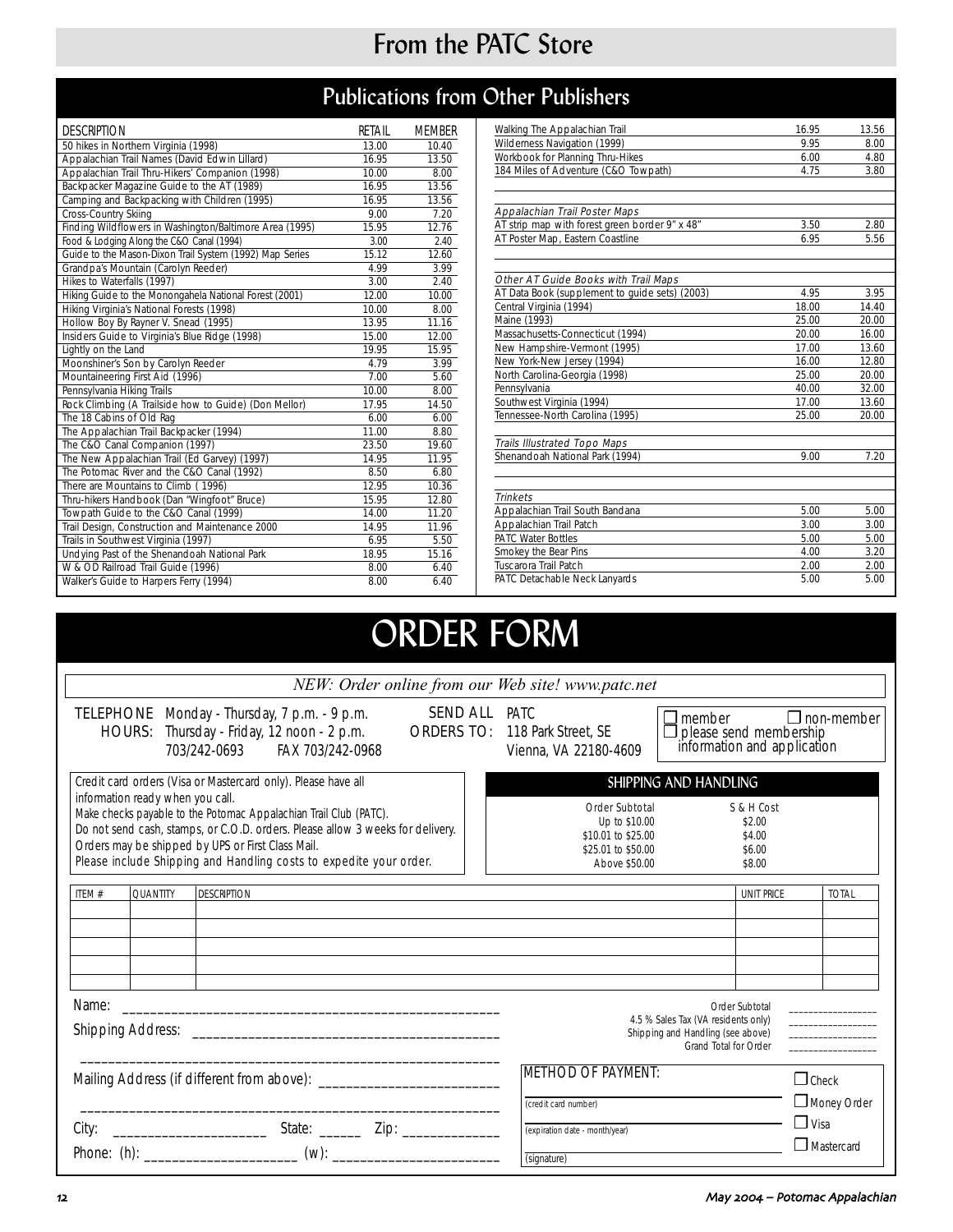# Bob Pickett's Appalachian Nature: The 17-Year Cicada

I know you've probably satiated your appetite for knowledge about<br>I our 17-year cicada by now. But, you've got to admit, they are our 17-year cicada by now. But, you've got to admit, they are amazingly unique.

You don't have to go any further than the zoological name to begin to understand the uniqueness of this species. Carolus Linnaeus, himself, bowed to its' special nature, by giving it the generic (or genus) name magicicada. Linnaeus had a practical side, as well. The specific epithet (or species) name he chose was septendecim; Latin for 17.

While some articles suggest the 17-year cicada is the world's longest-living insect, my contacts say otherwise. While it may be true that this cicada may be the longest-living as a species, the longest-living insect was thought to be either the queen bee or queen termite, who has been documented to live as long as 30 years! And then, someone documented an individual wood-boring beetle larva that emerged after 51 years!

## **Loud Little Fellows**

Many articles suggest it may be the loudest insect in the world. At 120 decibels, these insects are louder than lawnmowers (90-100 db) or car horns (100 db), and just as loud as chainsaws. Sounds reaching 90 db are known to damage hearing. I have read of no insects that make louder noise, er, music; at least, so believes the female.

Speaking of music, you would think the vocal males would have no problem attracting females. Yet, they still compete for their attention. The males routinely produce four different 'songs' in their effort to win the affection of the females. The first calling song, the sing-fly, is used to lure the female to his whereabouts. When he detects the hormones of several females, he lands on a twig and begins the first of three courting songs (known as CI), in which the female joins in song with him by 'flicking' her wings. Getting a little excited, he will walk along the twigs in her direction and begin the next song (CII). As he finally makes contact with the female, he begins a final triumphant song (CIII), which he continues until the final climatic moments of his 17-year life.

Did you know you can tell the very night the cicadas will emerge? Take the temperature of the soil. The cicadas, like all creatures, need a certain amount of energy to conduct their activities. When the soil temperature reaches 64°F, they have the necessary energy to turn the systems on. In fact, the weather can cause a majority of the insects to emerge on a single night.

So, how many can emerge? Records have documented population densities as high as 1.5 million per acre, although densities of 10s to hundreds of thousands per acre are more common. Why so many? It's called 'predator satiation.' So many cicadas are produced, it simply overwhelms the gluttony of any and all predators. This is similar to the infrequent 'mast years' of oaks and other woody plants and not too dissimilar to the massive broods of mayflies in the spring.

Let's face it. Cicadas are great fast food. Easy to find, easy to catch, and easy to consume. Good for you, too. So popular are cicadas, they must do more than just emerge in massive quantities to survive. They also emerge unexpectedly. As you know, not only are there 17-year cicadas, but there are 13-year cicadas, as well. And what makes that unexpected? Realize that 17 and 13 are prime numbers, each divisible by only themselves and one. This means predators with a shorter life



cycle (read that, all predators) cannot synchronize their life cycles with those of these cicadas.

So, let's talk a bit about cicadas, in general. There are over 100 species known in North America. Apparently all species emerge only after spending several years underground. Even our 'dog-day' annual cicada spends two to four years sucking on roots before emerging. They just aren't synchronized for emergence, like the 17- and 13-year cicadas, so some emerge every year. Only three species emerge on a 17-year cycle and four species emerge on a 13-year cycle. Interestingly, each 17-year species has a 13-year counterpart species, from which it can be distinguished only by life cycle and geographic distribution. For the time being, taxonomists prefer to keep them as separate species.

## **Where Cicadas Call Home**

Speaking of geographic distribution, the 17-year cicada emerges somewhere in the Eastern United States almost every year. Each yearly population is called a brood. There are 12 broods of 17-year cicadas (with the remaining five-year classes apparently containing no cicadas), and three broods of 13-year cicadas (with 10 empty-year classes). Each brood of 17-year cicadas consists of all three species, with the exception of brood VII, which is found on the northern edge of the cicada's range. The 13-year cicadas are less inclusive.

We don't have any 13-year cicadas in our region. These more southerly species get only as close as extreme Southeast Virginia, with the next emergence expected in 2011.

These amazingly unique creatures will only be around for about four weeks. After six to 10 weeks, the eggs hatch, and the new first-instar nymphs drop from the tree twigs and burrow underground to start the next 17-year cycle. I wonder what our world will be like when they emerge in 2021? ❏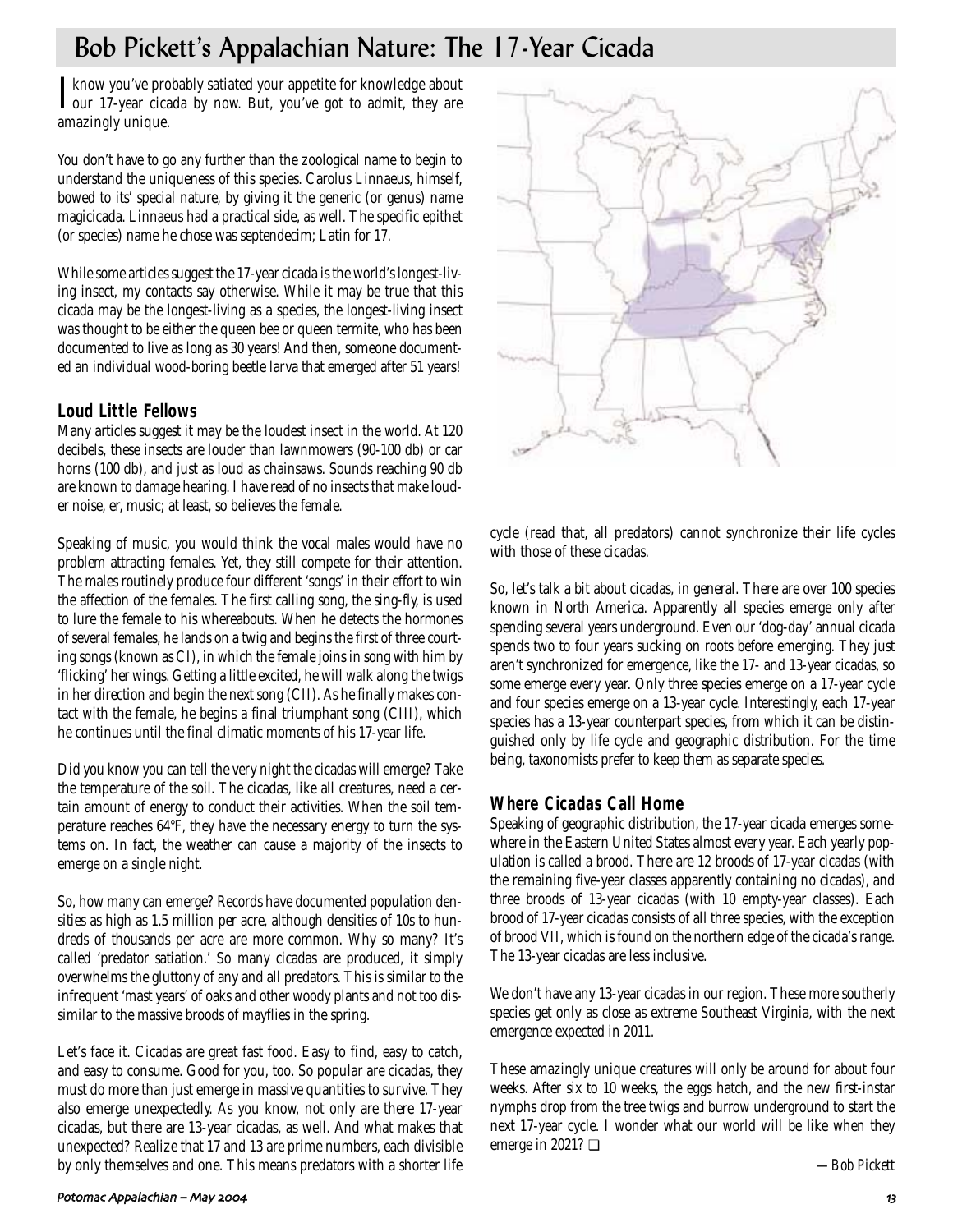## Charlottesville Chapter

The Charlottesville Chapter hikes every Saturday; summer, winter, and in between. Hikes are usually 8 to 10 miles. We usually maintain trails on the last Saturday of the month. Meet at Sprint parking lot, 2307 Hydraulic Road, at 9:00 a.m., with food and water for the day. The majority of hikes are in the southern and central districts of Shenandoah National Park, with some in the north district and in George Washington National Forest. Our Chapter<br>hikes are posted at www.patc.net/ hikes are posted at www.patc.net/ chapters/char/hikes.html. INFO: Jere Bidwell 434/295-2143 or John Shannon 434/293-2953.

## North Chapter

The North Chapter of PATC conducts monthly trail work trips on the Maryland and Pennsylvania sections of the AT and on the Pennsylvania sections of the Tuscarora Trail. We also lead hikes on these and other trails. Maryland AT work trips are generally held on the first and third Saturdays – contact Nancy Hammond (mdtrail@yahoo.com) 301/739-0442 for information. Pennsylvania work trips are generally held on the AT on the first Saturday and on the Tuscarora on the third Saturday – contact Pete Brown (peter.brown4@worldnet.att.net) 410/343-1140. Pennsylvania AT work trips also include an optional Saturday evening dinner at the Gypsy Spring cabin. For information on upcoming hikes, contact Chris Firme (bncfirme@innernet.net) 717/765-4833. For general chapter information, contact chapter president Pete Brown or visit the North Chapter home page (www.patc.net/chapters/north/).

### Northern Shenandoah Valley Chapter

The Northern Shenandoah Valley Chapter sponsors hikes in national and state parks and forests in the Shenandoah Valley vicinity, open to the public, on a monthly basis except during the winter. Hikes are posted in the Forecast. Other activities are in the NSV Chapter Newsletter. For further information contact Lee Sheaffer, (thumpers@visuallink.com) 540/955-0736.

## **Chapters**

### Southern Shenandoah Valley Chapter

Refer www.ssvc.org or the one linked to the PATC Web site for descriptions of hikes and work trips. We usually hike in the southern and central districts of the SNP and in the GWNF. Contact the listed hike leader for information about a specific event, or contact Michael Seth 540/438-1301.

## West Virginia Chapter

Chapter meetings at Highacre are on the second Wednesday of Feb., Apr., Jun., Aug., Oct., and Dec. See Forecast for upcoming activities. For information about the chapter or to receive the newsletter, contact Judy Smoot 540/667-2036 or e-mail wvpatc@hotmail.com.

### Ski Touring Section

The Ski Touring Section has served since 1974 to introduce Washington area residents to crosscountry skiing and to provide cross-country skiing opportunities to experienced skiers. The Section sponsors winter weekend ski trips for all levels of skiers to nearby mountains in Maryland, West Virginia and Pennsylvania, as well as periodic social events year round. INFO: Bert Finkelstein (bertf@erols.com) 703/715-8534.

### Mountaineering Section

We're a diverse group of local Washington, DC area climbers. Young and old, male and female, crag rat, sport climber, and alpinist, active and armchair types – we all enjoy climbing in its many varieties. We also share common interests in promoting safe climbing, conserving the outdoors, developing new climbers' skills, representing the Washington area climbing community, and having fun! We provide instruction for those wanting to learn the basics – we're not a school, but we can get you started. We go climbing, either locally or further afield, nearly every weekend. In the winter we organize trips to the Ice Festivals in the Adirondacks and the White Mountains for beginning and advanced ice climbers. For further information contact Andy Britton, (tallandyb@aol.com) 703/622-1920, or Mack Muir (MackMuir@edisaurus.com).

## PATC Hikes

PATC offers organized hikes appealing to the diverse interests of our members. There are K-9 Hikes, which invite you to bring your favorite dog; Family Hikes tailored to kids; Natural History Hikes stalking the fascinating but often elusive flora and fauna of the region; hikes featuring varying levels of difficulty with the Easy Hikers, In-Between Hikers, and Vigorous Hikers; Birding Hikes with experts to help sight and identify our avian neighbors; Historical Hikes tracking little-known structures in Shenandoah National Park; Series Hikes tracing the entire length of the Tuscarora Trail or the trails of Pennsylvania, section by section; Backpacking Hikes traversing the tracts of West Virginia and Southern Virginia; hikes scheduled for weekends; ones scheduled for weekdays; Geology Hikes led by experts from the Smithsonian focused on the unique stratigraphy of our area; Mushroom Hikes with mycologists; Waterfall Hikes to beat the summer heat; and Outreach Hikes to get together with the members of area groups like the Sierra Club or the Congressional Hikers. That is just to name a few. Check out the Forecast calendar and hear updates on the weekly tape (703/242-0965).

## Other Clubs' Hikes

Capital (www.capitalhikingclub.org) and Wanderbirds hike on Saturdays and Sundays, traveling by bus and leaving from downtown, with suburban stops as well. Center Club, Northern Virginia Hiking Club and Sierra Club hike on both Saturdays and Sundays using carpools, which often leave from a suburban Metro stop. Schedules are available at PATC Headquarters and are published in area newspapers on Fridays. The schedule of West Virginia Highland Conservancy outings in the Monongahela National Forest and surrounding areas is on their web site at www.wvhighlands.org.

## KEY to Forecast Activities

All events are marked for easy identification. Late changes or cancellations are listed on the weekly information tape (703/242-0965), which is updated on Sunday evening for the following seven days. The Forecast can also be<br>found on PATC's Web site at PÁTC's www.patc.net/activities/forecast.html.

- **\*** Hiking Trips
- \* Backpacking Trips
- $\mathcal{R}$  Trail Work Trips
- **i** Cabin/Shelter Work Trips
- \* Ski Trips
- Special Events
- $\blacksquare$  Meetings
- $\varnothing$  Classes
- $\hat{}$  $\hat{}$  $\hat{}$  $\hat{}$

Note to all hike leaders: Please ask nonmembers on your hike if they would like to join PATC, then get names and addresses so a club volunteer can send them information packets. Thanks!

#### Meetings

Meetings are held at PATC HQ, 118 Park Street, S.E., Vienna, VA unless otherwise noted.

## New Members (PATC) – First Wednesday

7:30 p.m. Curious about the club? Want to learn more? The best way is to attend a New Members meeting (but you don't have to be new to qualify). Attend the meeting and find the mysteries of PATC revealed in full. Refreshments will be served. Directions to PATC: Take Rt. 123 into Vienna, Va. and turn east on Park St. (Rt.675) to 118 Park St. on your left. INFO: Jane Thompson 301/565-6704 x208.

## Mountaineering Section – Second Wednesday

8:00 p.m. – We meet every month unless noted in the Forecast. INFO: Mack Muir (MackMuir@edisaurus.com)<br>703/960-1697 or PATC's Web site: 703/960-1697 or PATC's Web site: www.patc.net/chapters/mtn\_sect.

## Shenandoah Mountain Rescue Group

Business meeting - Last Tuesday of each month, 7:30 p.m. INFO: Doug Sigman (join@smrg.org), 703/255-5034, or www.smrg.org.

## PATC Council – Second Tuesday Meetings

7:00 p.m. sharp. The PATC Council meets every month to conduct business of the club and once a year for a Dinner meeting. All members are welcome. Come see how we make decisions about your club. INFO: Wilson Riley (wriley@patc.net) 703/242-0693 x11.

## Trail Patrol – First Tuesday

7:30 p.m. Trail Patrol volunteers are PATC's goodwill trail ambassadors to the hiking public. They provide a visible, reassuring presence on the trails, educating the public on good hiking practices, minimum impact hiking, and camping ethics. Patrol members are trained in land navigation, emergency procedures, radio communications, and personal equipment. All patrol volunteers are also expected to become certified in a recognized basic first aid course. Some equipment and uniform items are provided upon completion of training. INFO: Holly Wheeler (trailpatrol@patc.net) 301/486-1598, or see our section in PATC's Web site: www.patc.net/volunteer/trailpatrol.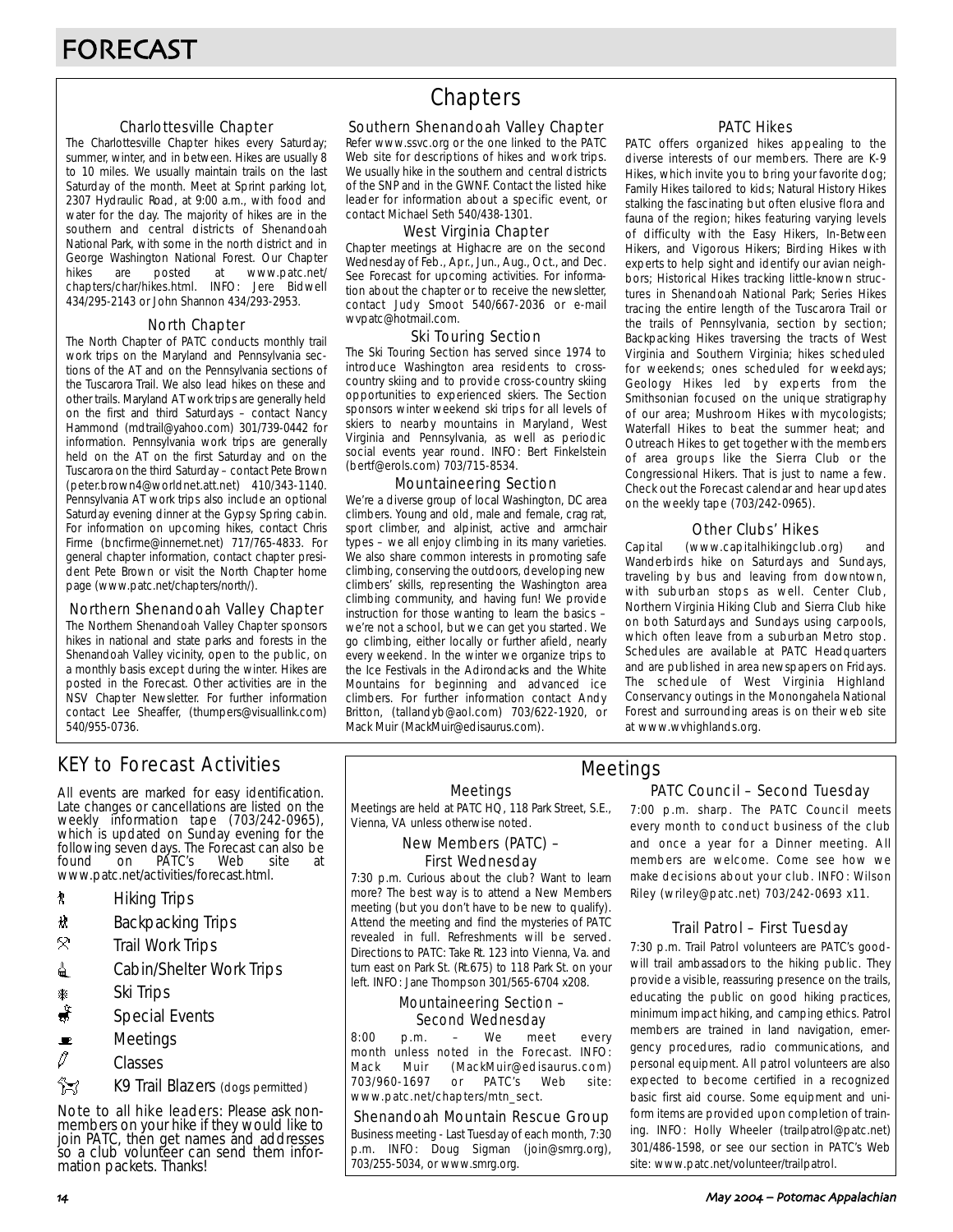# **FORECAS**

# MAY

## 1 (Saturday)

#### DEADLINE - June Potomac Appalachian Material due to editors 5:00 p.m.

All items for the next issue of the newsletter due. Send Forecast events to PA-Forecast@patc.net and<br>all other articles to the editor at other articles to the editor lindashannonb@mac.com. NOTE: Do not send photos or articles to headquarters. E-mail for address.

## 1 (Saturday) ` HIKE - Guided Appalachian Trail Hike (REI) Bears Den, VA

1:30 p.m. Just an hour's drive from REI, experience the forest's spring renewal. Stroll through wildflowers, and watch woodpeckers and hawks, on this four-hour trek on the AT to Bears Den Rock to watch the sun set. Led by experienced guides and naturalists, the hike is designed for beginners. Hikersnack and dinner provided. \$15 per person. Dress comfortably and for the weather. Bring water. Build up your appetite on the trail without worry - we'll return to Bears Den to cook a hiker's feast and fill our bellies in the dining room. For those wishing to stay overnight, lodging and camping accommodations are available by calling 540/554-8708, or on the web site: info@bearsdencenter.org, www. bearsdencenter.org. Space is limited. INFO/RSVP: Mark Nelson (mnelson@rei.com) 703/379-9400.

#### 1 (Saturday) ` HIKE - Natural History Trillium Hike Linden, VA

G. Richard Thompson Wildlife Management Area. This is Bob Pickett's traditional eight-mile hike through one of the most beautiful forests in our region during this period of the trillium bloom. An outstanding display of over 20 million white-flowered trillium will greet us in shades of pink and white. Also, the yellow lady slippers are always a highlight, as are the often-found morel mushrooms, migrating birds (including the scarlet tanager and cerulean warblers), and occasional snake. A moderately difficult hike, with a 1,000 foot elevation ascent, this is Bob Pickett's favorite hike of the year! Reserve early; it will fill up. INFO: Bob Pickett 301/681-1511.

#### 1 (Saturday) ` HIKE - Pine Grove Furnace Appalachian Trail, PA

Section 13, State Park to Caledonia State Park, 19 miles. WV Chapter of PATC. Meet 9:00 a.m. to set up shuttles. Dave Jordahl (dave.jordahl@askdep.com) 301/834-7729.

## 1 (Saturday) . TRAIL WORK TRIP - Yankee Clippers Appalachian Trail, PA

Meet at US 30 and PA 233 at the parking lot of Caledonia State Park. Departure 9:00 a.m. sharp. INFO: Pete Brown (peter.brown4@worldnet.att.net) 410/343-1140.

#### 1 - 2 (Saturday - Sunday) **△ CABIN WORK TRIP - Tulip Tree Cabin** Shaver Hollow, VA

The crew is rushing now to finish by the May 30 deadline. Don' t miss your chance to take part in finishing this historic endeavor. The opportunity to participate in the construction of a rustic log house, built from the ground up using indigenous materials and primitive hand tools. This may never happen again. INFO: Charlie Graf (cagraf@aol.com) 410/757-6053.

## 1 - 2 (Saturday - Sunday) a CLASS - Backpacking 101 Location: TBD

Overnight Backpacking Trip. For students enrolled in the class, trip destination and times TBD. INFO: John Browne (back2\_packing@cox.net) 703/425-5645.

## 1 - 2 (Saturday - Sunday) a CLASS - Wilderness First Aid (WSC) Alexandria, VA

A program of the Wilderness Safety Council, this eighteen-hour class includes classroom study, hands-on practice, and results in a two-year certification. The cost is \$160. Registration is limited to 25 people. INFO: Christopher Tate 703/836-8905.

## 1 - 2 (Saturday - Sunday) . TRAIL WORK TRIP - Blue and White Crew Central District, Shenandoah National Park, VA

The Crew will rebuild a section of the Appalachian Trail near Swift Run Gap. Overnight accommodations will be at the Dove Farm, near Madison, Virginia. INFO: Kerry Snow (kerry@trailcrews.net) 301/345-9408.

#### 2 ( Sunday) ` HIKE - Northern Shenandoah Valley Chapter Appalachian Trail, Northern VA

Another hike in the Sunday Coffee hike series. This is the classic wildflower hike in the G. Richard Thompson Wildlife Management area where millions of Trillium are on display as well as Yellow Lady Slippers, Showy Orchids and many, many other wildflowers. Meet in downtown Berryville, Va., for a fine cup of coffee and good conversation and then venture off to see one of natures best display of wildflowers anywhere. INFO: Lee Sheaffer (thumpers@visuallink.com) 540/955-0736.

## 2 (Sunday) . TRAIL WORK TRIP - West Virginia Chapter Frederick, MD

WV Chapter of PATC. Continuation of ongoing trail maintenance projects on the Black Locust trail. Meet at the Nature Center at 10:00 a.m. Dave Jordahl<br>(dave.iordahl@askdep.com) 301/834-7729. (dave.jordahl@askdep.com) 301/834-7729; Eric Creter, 301/293-4170.

#### 4 (Tuesday) ` HIKE - Family Hike, Northwest Branch Trail Silver Spring, MD

Come join us for a kid-friendly, three-mile, up-andback hike along the Northwest Branch stream. There will be lots of opportunities to throw rocks and see a waterfall. This hike is not jogging-stroller friendly. After the hike, we will go to Jennifer's house, which is down the road, for outdoor play and a potluck lunch. INFO: Jennifer Chambers (jpckjkkc1@ starpower.net) 301/588-1716.

## 4 (Tuesday)

## ` HIKE - Vigorous Hikers

Thompson Wildlife Management Area, VA An annual excursion into the fabulous Trillium wildflowers of the Wildlife Management Area, about 15 miles and 3300 feet of elevation. INFO: Chris Nolen (chrishiker@erols.com) 301/469-8931.

# 4 (Tuesday)<br>■ MEETING - Trail Patrol, 7:30 p.m.

#### 5 (Wednesday) ` HIKE - Easy Hikers Great Falls, VA

We will hike about 4.5 moderate miles through Great Falls Park. Meet at the Visitor Center at 10:15 a.m. and bring lunch and water. Directions: Exit the Beltway at Exit 13 and go west on Georgetown Pike (VA 193) 4.1 miles to light at Old Dominion Dr. Turn right and go 1.1 miles to parking lot. An admission fee might be charged. INFO: Shirley Rettig 703/836-0147.

#### Potomac Appalachian – May 4/

# 5 (Wednesday) ` HIKE - Midweek Hikers

## Location to be determined

The PATC Midweek Hikers carpool each Wednesday from the Washington DC area to trailheads. Hikes are at a moderate pace and about 8 to 12 miles in length with varied elevations. Current information, including meeting place and time, leaders name and phone number, in addition to a detailed description of the hike are available on the PATC Activities Recording: 703/242-0965.

#### 6 (Thursday) ` HIKE - In-Between Hikers Seneca Creek State Park, MD

Moderately paced eight-mile circuit hike in Seneca Creek State Park along a stream and around Clopper Lake. Meet at 10:00 a.m. at the Park Visitor's Center. Directions: Take I-270 north towards Frederick to exit 10, Clopper Rd/West Diamond Ave., Rt. 117. After exiting, go right (west) on Rt. 117. Proceed approximately 2 miles on Rt. 117 to the Park entrance on the left. You will see brown signs on Rt. 117 directing you to the Park. After turning into the Park, turn right at the sign pointing to the Visitor's Center. Park in the Visitor's Center parking lot. Bring lunch, water, no pets. Joint hike with Sierra Club. INFO: Marjorie Richman (mar0522@aol.com) 301/320-5509.

5 (Wednesday)<br>■ MEETING - New Members (PATC), 7:30 p.m.

## 8 (Saturday) ` HIKE - North Shenandoah Valley Chapter Massanuttten Mountain, Northern VA

Bill Melson leads us on a hike through the northern Massanutten Mountains and explains the forces and events that took place to form and create this most unusual mountain range. Bill, a trained geologist recently retired from the Smithsonian Institution, has written a book on the geology of Massanutten and will show us some of the geological wonders of the range. Bill will also have his book on hand for purchase and signing. INFO: Bill Melson (wjmelson@shentel.net) 540/933-6276.

#### 8 (Saturday) ` HIKE - Shockeys Knob Circuit Shockeys Knob, VA

Enjoy a 6.5-mile, 800 ft. elevation gain, circuit hike that takes in great views at High Rock and Caskeys Cliff and a stop enroute to attend the dedication of the new Shockeys Knob Shelter. We will be hiking on the Tuscarora, Packhorse, High Rock, and Mini Knife Edge trails. INFO: Walt Smith (wsmith@ visuallink.com) 540/678-0423.

## 8. (Saturday)<br>5 SPECIAL EVENT - Chapter Meeting/Dinner **NSVC**

#### Front Royal, VA

This is our semi-annual meeting, this time at Dean's Steak house in Front Royal. We will meet as a chapter in the dining hall at 6:00 pm to eat and discuss upcoming events in the chapter. Then Bill Melson will discuss his new book on the Geology of the Massanutten Mountains. INFO: Lee Sheaffer (thumpers@visuallink.com) 540/955-0736.

## 8.(Saturday)<br>寻 SPECIAL EVENT - Shelter Dedication Shockeys Knob, VA

2:00 p.m. Dedication of Shockeys Knob Shelter adjacent to the Tuscarora Trail on Shockeys Knob in VA. Guest speaker is Harry Thompson who was Shelters Committee Chair when the Pinnacle Shelter was dedicated on Great North Mountain in 1990. INFO: Frank Turk (frankturk@aol.com) 301/249-8243.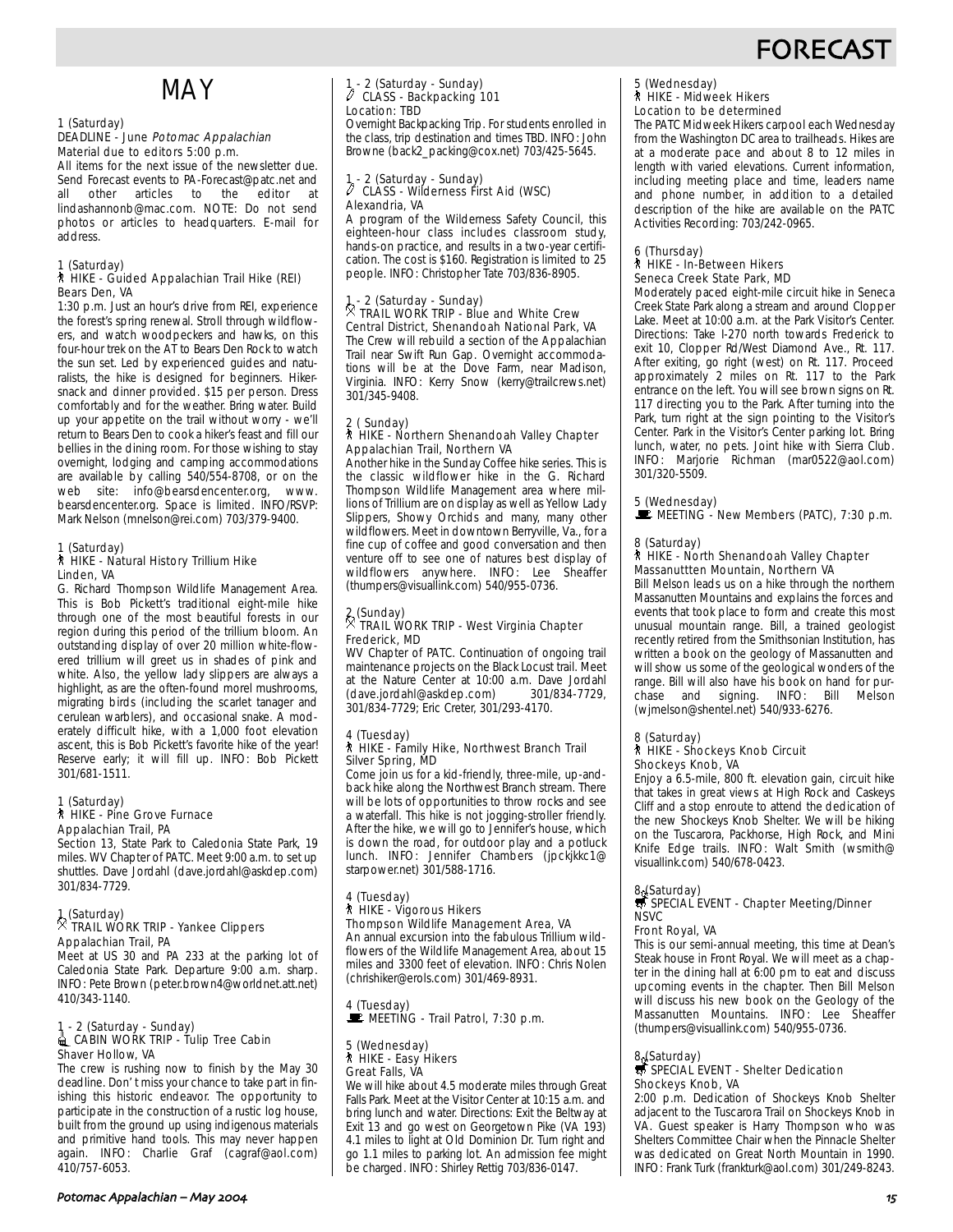# FORECAST

## 8 (Saturday) . TRAIL WORK TRIP - Rock Creek Park Crew Washington, DC

8:15-Noon. Make your mother proud by volunteering on the trails of Rock Creek Park. Meet at the Rock Creek Nature Center located south of the Military Road NW park entrance. Contact: Mark Anderson (dc.trails@verizon.net) 202/462-7718 or Ranger Ken Ferebee 202/895-6221.

## 8 (Saturday) . TRAIL WORK TRIP - Shenandoah Bartenders Appalachian Trail, VA

Stony Man. Meet at Skyland Lodge for breakfast, then work on grooming the AT trail section from the stables to Little Stony Man cliffs. With the Lodge close by, this easy section of trail offers breathtaking views. This is the perfect opportunity for first timers to get involved with trail maintenance. INFO: Cathie Cummins (Cathie@wfa.net) 703/631-7421.

## 8 - 9 (Saturday - Sunday)

#### **M** BACKPACKING - The AT with L.L. Bean Central District, Shenandoah National Park, VA

Corbin Cabin Cutoff Trail. L.L. Bean is hosting four trips this spring and summer along the AT geared toward beginners. Join our professional guides and a member of the ATC staff this summer for a twoday trip along the majestic AT and connecting trails in Maine, New Jersey, Maryland, or Virginia. No experience is necessary. Participants of all skill levels will enjoy hiking through beautiful, unspoiled forests. See wildlife, streams, waterfalls, and some of the best views you'll ever witness, while learning valuable hiking and camping techniques. All basic equipment except clothing is provided. INFO: Roger Morse (rtmorse3@aol.com) 703/684-1242, or Mac McKeever (emckeever@llbean.com) 703/288-4466 ext 27562. Or call 888/552-3261 or visit www.llbean.com/ods for more information.

#### 8 - 9 (Saturday - Sunday) CABIN WORK TRIP - Catoctin / Olive Green Thurmont, MD

Spread rock at Olive Green (we'll do anything to stay in a cabin). At Catoctin paint the inside, tear up the kitchen floor, put in a new tub/shower. If enough of you slackers show up, we can paint the outside. INFO: Thomas C. Jorgensen (hairatheart@aol.com) 540/456-4760 (home) 540/248-7009 (work).

## 8 - 9 (Saturday - Sunday) . TRAIL WORK TRIP - Cadillac Crew Potomac, MD

C&O Canal. The Crew will assist overseer Georgeann Smale in trail repairs on the popular Billy Goat Trail. Always an adventure, the trail provides a challenge and many views of the Potomac River Gorge. Bring water and a lunch for Saturday noon. Community dinner on Saturday night. Overnight at nearby C&O Camp site. INFO: Trudy Thompson (going2home2@yahoo.com) 703/938-3973 or Jon Rindt (jkrindt@shentel.net) 540/635-6351.

## 9 (Sunday)

## ` HIKE - Strenuous Hike

Central District, Shenandoah National Park, VA Come and hike one of the most popular loops in the park, Cedar Run/White Oak Canyon, with an extension up to Hawksbill Summit. You'll see spectacular waterfalls with springtime flows, and beautiful views at the summit. Approximately 9.5 miles, with a total elevation gain of over 3,000 feet. PATC Map 10. INFO: Vince Ferrari (ferrari3@ix.netcom.com) 301/249-2210.

## 10 (Monday) . TRAIL WORK TRIP - Shenandoah Bartenders Old Rag Mountain, VA

Weather permitting, a quiet weekday will allow touch up of paint blazes on the Ridge Trail. It's always nice to hike Old Rag without the crowds, even with a paint cup in hand! No spilling! INFO: Cathie Cummins (Cathie@wfa.net) 703/631-7421.

#### 11 (Tuesday) ` HIKE - Family Hike, Lake Royal Fairfax, VA

This is a two-mile, kid-friendly circuit hike around Lake Royal. The trail is jogging-stroller friendly, regularstroller passable, with some log steps and gravel to navigate. We will search for textures along the way, armed with crayons for rubbings. There is a playground half way where we will stop for lunch. INFO: Lauren Lang (at94L@netzero.net) 703/631- 9278.

#### 11 (Tuesday)  $\mathbb{E}$  MEETING - PATC Council, 7:00 p.m.

#### 11 - 13 (Tuesday - Thursday) CLASS - Historic Rock Masonry Shenandoah National Park, VA

The course will be a hands-on instruction in rock masonry work, with emphasis on repair of historic rock masonry construction. The course will be conducted in the park on May 11, 12, and a half day on the 13th. The course is offered to PATC with the expectation of developing volunteer workers trained in rock masonry skills who will perform structural repairs of PATC-managed facilities within and outside of the park. For more information please see ad on page 7 of this issue. INFO: Pat Fankhauser (pfankhauser@patc.net) 703/242-0693, Ext. 17.

## 12 (Wednesday)<br> *CLASS* a CLASS - The Joy of Hiking, History (REI) Bailey's Crossroads, VA

7:30 p.m. Paul Elliott will make his case that hiking is a great way to savor the metro area's natural and human history. He will then invite you to see for yourself on a May 15 guided hike in Fairfax County (he'll tell you where), and he'll stay to sign copies of his book, "60 Hikes within 60 Miles: Washington, DC." Registration for both the talk and hike is necessary, limited, and free. INFO/RSVP: Mark Nelson (mnelson@rei.com) 703/379-9400.

### 12 (Wednesday) ` HIKE - Easy Hikers Wheaton Regional Park, MD

Meet at 10:15 a.m. near the miniature train station in Wheaton Regional Park. From the Capital Beltway (I-495) take exit 31, Georgia Avenue, North. Travel north about 2 or 3 miles on Georgia to Shorefield Road (traffic light and small shopping center). Turn right on Shorefield and turn right at the park entrance to the parking lot near the train s tation. Bring lunch and water. INFO: John Giblin 301/585-5172.

#### 12 (Wednesday) ` HIKE - Midweek Hikers Location to be determined

The PATC Midweek Hikers carpool each Wednesday from the Washington DC area to trailheads. Hikes are at a moderate pace and about 8 to 12 miles in length with varied elevations. Current information, including meeting place and time, leaders name and phone number, in addition to a detailed description of the hike are available on the PATC Activities Recording: 703/242-0965.

#### 12 (Wednesday)

MEETING - Mountaineering Section, 8:00 p.m.

## 15 (Saturday) ` HIKE - Mystery Hike (REI) Bailey's Crossroads, VA

Join Paul Elliott, author of "60 Hikes Within 60 Miles: Washington, DC" for a stroll through one of his favorite trails, as a follow up to May 12 clinic. Registration is necessary and limited. INFO/RSVP: Mark Nelson (mnelson@rei.com) 703/379-9400.

## 15 (Saturday) . TRAIL WORK TRIP - Stonewall Brigade Great North Mountain, VA/WV

Meet at the Wolf Gap Recreation Area campground parking lot (PATC Map F coordinates E19) at 9:00 a.m. This trip is subject to prevailing or forecast weather. Check with Hop Long before going to the meeting site. Hop Long (theFSLongs@ comcast.net) 301/942-6177 or Jim Tomlin (jtomlin@ helix.nih.gov).

## 15 (Saturday) . TRAIL WORK TRIP - Yankee Clippers Tuscarora Trail, PA

INFO: Pete Brown (peter.brown4@worldnet.att.net) 410/343-1140.

## 15 - 16 (Saturday - Sunday) . TRAIL WORK TRIP - Acme Treadway Co. Woodstock, VA

Okay, just in case you weren't able to work with us on the Tuscarora Trail relocation in April, here's the answer to your dreams: we're going back out in May to finish the project! We will meet at 9:00 a.m. in the Ramada Inn restaurant in Woodstock immediately by the exit for that town off of I-81 and we shall (again) camp overnight at a forest service campground near the work site. Please contact me by Wednesday, May 13 if you wish to be a part of this Very Important Project. INFO: Don White (jamesrivercom@comcast.net) 804/795-2914.

## 16 (Sunday) . TRAIL WORK TRIP - WV Chapter Frederick, MD

Meet at the Nature Center at 10:00 a.m. Gambrill State Park. WV Chapter of PATC. Continuation of ongoing trail maintenance projects on the Black<br>Locust trail. INFO: Dave Jordahl Locust trail. INFO: Dave Jordahl (dave.jordahl@askdep.com ) 240/777-7741 or Eric Creter 301/293-4170.

#### 18 (Tuesday)

#### ` HIKE - Family Hike, T. Roosevelt Island Arlington, VA

Come join us for a beautiful run along the Potomac River with great views of the monuments. We will run along the North end of the Mount Vernon Trail. Afterwards, we will enjoy a leisurely 2 mile hike along the perimeter trail around Theodore Roosevelt Island. We will picnic near the monument after the hike. Join us for the run, or the hike, or both. Designed for the families with young children, but all ages welcome. INFO: Lauren Lang (at94L@ netzero.net) 703/631-9278.

#### 18 (Tuesday) ` HIKE - Vigorous Hikers George Washington National Forest, VA

From the Massanutten Trailhead climb to Buzzard Rock, amble south to Sherman Gap, wade Passage Creek, cut over to the Bear Wallow, return via Elizabeth Furnace and Shawl Gap. 16 mi, 2700 ft. INFO: Chris Nolen (chrishiker@erols.com) 301/469-8931.

#### 19 (Wednesday) ` HIKE - Easy Hikers

## Mason Neck, VA

Meet at 10:15 a.m. at Woodmarsh Trail. Hike about 4 easy miles in Mason Neck wildlife refuge and state park. From beltway take route 611, Telegraph Road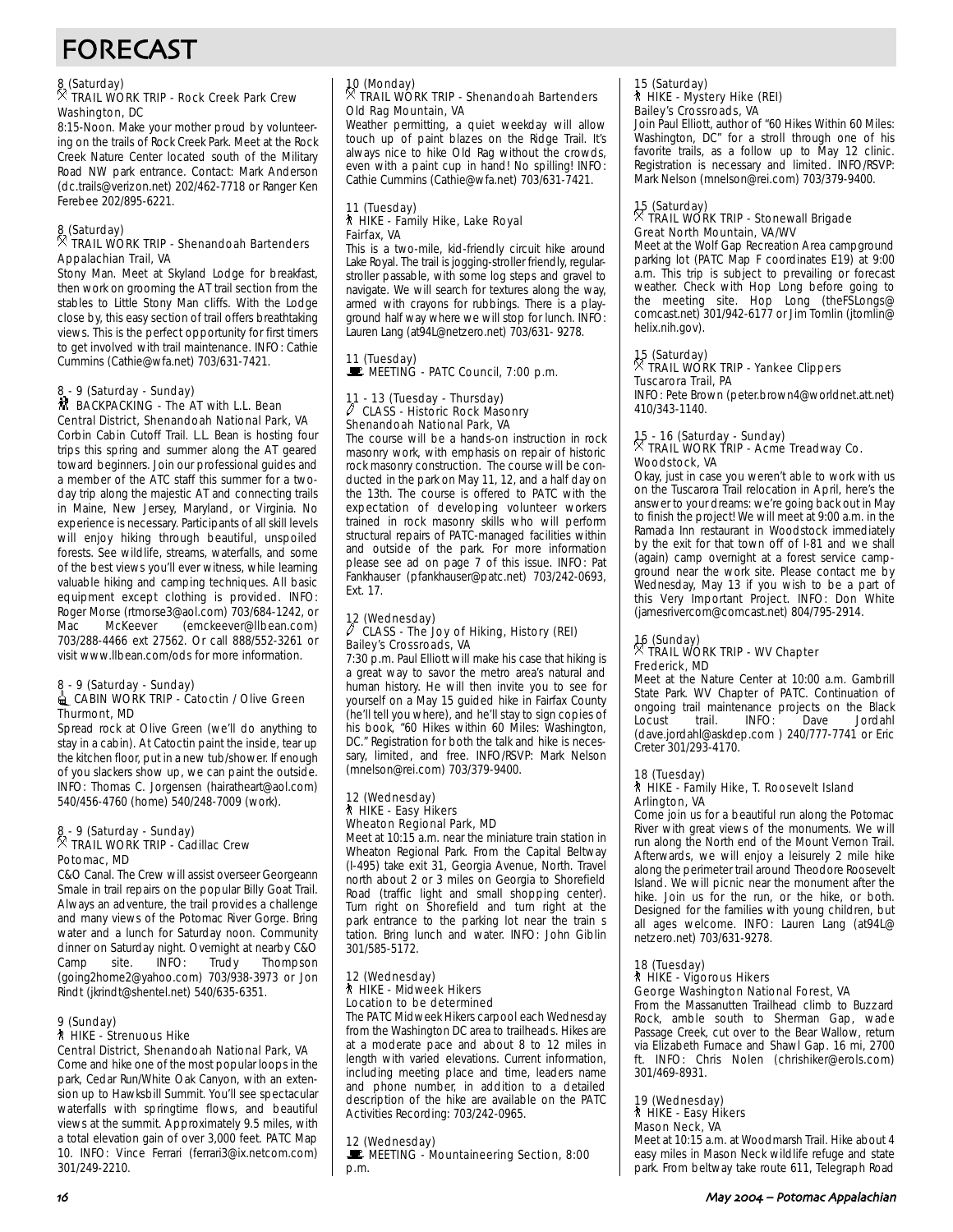# **FORECAST**

south. At 9.6 miles stay in middle lane marked by straight ahead arrow to cross route 1 and continue on route 611 (changes to Old Colchester Road.) After 1.8 miles turn left on Gunston Road. Go 3.7 miles to right turn at sign for Mason Neck State Park. Go 0.6 of a mile to parking for Woodmarsh Trail on left. Bring lunch, water and binoculars if you wish. We may see eagles. INFO: John and Suzanne Kominski 703/751-3026.

#### 19 (Wednesday) ` HIKE - Midweek Hikers Location to be determined

The PATC Midweek Hikers carpool each Wednesday from the Washington DC area to trailheads. Hikes are at a moderate pace and about 8 to 12 miles in length with varied elevations. Current information, including meeting place and time, leaders name and phone number, in addition to a detailed description of the hike are available on the PATC Activities Recording: 703/242-0965.

#### 22 (Saturday) ` HIKE - In-Between Hikers Springfield, VA

Pohick and South Run Valley Stream Parks. Joint hike with Sierra Club, MWROP. Nine miles, I-95 to Burke Lake. From Fairfax County Parkway (route 7100) take Pohick Road (VA 641) south 3 miles to Rolling road light. Go right 0.2 miles to Wadebrook Terr. No pets. Bring lunch. Car shuttle required. Start at 9:00 a.m., rain or shine. INFO: Henri Comeau (henricomeau@aol.com) or Frank Wodarczyk 703/569-6737.

#### 22 (Saturday)  $\frac{2}{3}$  HIKE - K9Trailblazers Hereford, MD

Gunpowder Falls State Park. We'll hike at a moderate pace for a ~5-mile loop through the Hereford section of Gunpowder Falls State Park. This will be our spring wildflower hike, and we'll take in the wide variety of flowers blooming in the woodlands and flood plains of Gunpowder Falls. This hike will be on wooded, rocky trails and on sometimes muddy trails down near the river. There will be relatively moderate climbs in and out of the valley (~250 ft total elevation change). Sturdy hiking boots with good ankle support are required. This is a joint hike with K9Trailblazers so well behaved dogs are welcome as long as you keep them on a leash and scoop up after them. Maps, chocolate, and dog biscuits provided at the trailhead! Bring lunch, snacks, and water for you and your dog. Visit www.k9trailblazers.org for more details. INFO: Jeff Bolognese (jabolognese@k9trailblazers.org) 410/247-4434.

#### 22 (Saturday) ` HIKE - North Chapter Clarks Valley, PA

Appalachian Trail Hike II-Susquehanna River to Clarks Valley Pa (Rte 325) 16.6 miles in length. Excellent views of the Susquehanna River and the valley below as we hike north on the trail. We will be stopping at the Peters Mtn. Shelter. On this hike we will be crossing PA Rte. 225 on the newly constructed footbridge. So come on out on this hike. INFO: Christopher Firme (bncfirme@innernet.net) 717/794-2855 after 6:00 p.m.

#### 22 - 23 (Saturday - Sunday) d CABIN WORK TRIP - Catoctin Thurmont, MD

Finish up our mess. Paint what's needed, put the floor down, hook up the new stove and oven. INFO: Thomas C. Jorgensen (hairatheart@aol.com) 540/456-4760 (home) 540/248-7009 (work).

## 22 - 23 (Saturday - Sunday) a CLASS - Wilderness First Aid (ATC) Carlisle, PA

This is a bargain rate for a top-rate class, held at ATC's Scott Farm. The fee is \$93. You must sign-up by April 17. A maximum of 25 students will be accepted. INFO Pete Brown (peter.brown4@worldnet.att.net) 410/343-1140 or ATC's Ian Nelson, 717/258-5571.

## 22 - 23 (Saturday - Sunday) ` HIKE - WV Chapter Ohiopyle, PA

Laurel Highlands Trail in western Pennsylvania, Section 1, Ohiopyle State Park to Maple Ridge Summit, 11 miles. Depart Saturday morning, May 22, car camp at Ohiopyle State Park. Hike starts 10:00 a.m. Sunday, May 23. INFO: Dave Jordahl (dave. jordahl@askdep.com) 240/777-7741.

#### 23 (Sunday) ` HIKE - North Shenandoah Valley Chapter Massanuttten Mountain, Northern VA

Another Sunday coffee hike this time from deep in the Shenandoah Valley. This is the best overlook you've never been to. See expansive views of both the lower Shenandoah Valley and the upper Fort valley from the same rock outcrop. If time and energy allow there will be additional hiking on a newer portion of the Massanutten Trail. INFO: Lee Sheaffer (thumpers@visuallink.com) 540/955-0736.

#### 25 (Tuesday) ` HIKE - Family Hike, Manassas Battlefield Manassas, VA

Come get some fresh air on this 2.5-mile circuit hike. The trail has lots of variation- a long boardwalk, then up through a wide open meadow, then into the woods and back along the stream. The trail is jogging-stroller passable, with some log stairs and roots to navigate. INFO: Lauren Lang (at94L@ netzero.net) 703/631-9278.

#### 25 (Tuesday) ` HIKE - Vigorous Hikers Central District, Shenandoah National Park, VA

Climb to the AT on the Slaughter Trail, go south on the AT descending via Pocosin Hollow Trail. 16 mi. 3100 ft. INFO: Chris Nolen (chrishiker@erols.com) 301/469-8931.

25 (Tuesday)<br>■ MEETING - Shenandoah Mountain Rescue Group (Business meeting), 7:30 p.m.

#### 26 (Wednesday) ` HIKE - Easy Hikers Turkey Run Park, VA

The Easy Hikers will hike 4-5 miles. Some hilly stretches and a minor stream crossing. Meet at 10:15 a.m. on parking lot C-1, immediately to the left upon entering the park. Bring lunch and water. Directions: From the beltway take exit 14, the George Washington Parkway about two miles to the exit for Turkey Run Park. Also accessible from GW Parkway northbound. INFO: Gary Abrecht (Gabrecht@AOL.com) 202/546-6089.

#### 26 (Wednesday) ` HIKE - Midweek Hikers Location to be determined

The PATC Midweek Hikers carpool each Wednesday from the Washington DC area to trailheads. Hikes are at a moderate pace and about 8 to 12 miles in length with varied elevations. Current information, including meeting place and time, leaders name and phone number, in addition to a detailed description of the hike are available on the PATC Activities Recording: 703/242-0965.

## 29 - 31 (Saturday - Monday) . TRAIL WORK TRIP - Cadillac Crew Stanardsville, VA

PATC Vining Tract. Memorial Day weekend is a great time to join the Crew as we maintain some tract trails and clear around cabins. Vining Tract provides a lot of opportunities to enjoy the outdoors. Bring water and a lunch for Saturday noon. Community dinner on Saturday night. Overnight at Mutton Top Cabin - great views. INFO: Trudy Thompson (going2home2@yahoo.com) 703/938-3973 or Jon Rindt (jkrindt@shentel.net) 540/635-6351.

## 30 (Sunday)<br>SPECIAL EVENT - Tulip Tree Cabin Dedication Shaver Hollow, VA

The crew is rushing now to finish by the May 30 deadline. Don' t miss your chance to take part in finishing this Historic endeavor. The opportunity to participate in the construction of a rustic log house, built from the ground up using indigenous materials and primitive hand tools. This may never happen again. INFO: Charlie Graf (cagraf@aol.com) 410/757-6053.

# JUNE

#### 1 (Tuesday) DEADLINE - July Potomac Appalachian Material due to editors

5:00 p.m. All items for the next issue of the newsletter due. Send Forecast events to PA-Forecast@patc.net and all other articles to the editor at lindashannonb@mac.com. NOTE: Do not send photos or articles to headquarters. E-mail for address.

### 1 (Tuesday)

#### ` HIKE - Family Hike, Potomac Heritage Trail Near 495 and George Washington Parkway

Join us for a three-mile, out-and-back hike along this beautiful, rugged section of the Potomac Heritage Trail. Great rock scrambling for little kids and, if the water is low, we'll get close to the river and throw rocks in the water. The trail is right along the Potomac River, and not stroller friendly. We will hike to a waterfall from a feeder stream. INFO: Lauren Lang (at94L@netzero.net) 703/631-9278.

## 1 (Tuesday)

## ` HIKE - Vigorous Hikers

Central District, Shenandoah National Park, VA A chance to view laurel in season, by ascending the Jones Mountain Trail to Bear Church Rock, continuing to Cat Knob, returning on the Fork Mountain, Staunton River Trail with options up to 18 miles and 4300 feet of elevation gain. INFO: Chris Nolen (chrishiker@erols.com) 301/469-8931.

## 1 (Tuesday)

 $\mathbb{R}$  MEETING - Trail Patrol, 7:30 p.m.

## 2 (Wednesday) a CLASS - Hiking, Rafting Grand Canyon (REI) Bailey's Crossroads, VA

7:30 p.m. Author Tom Martin, Co-Director of River Runners for Wilderness, will update East Coast boaters on the controversial Colorado River Management Plan (CRMP) now in progress for Grand Canyon National Park, and how this plan will affect the boating public. Tom will illustrate his talk with a slide show on the Grand Canyon based on his books, Day Hikes From The River: A Guide to 100 Hikes from Camps on the Colorado River in Grand Canyon National Park and Guide To The Colorado River In The Grand Canyon. The free slide show will be open to the public and features beautiful vistas illustrating Grand Canyon hikes you can do from the river and exciting river running shots. INFO: Mark Nelson (mnelson@rei.com) 703/379-9400.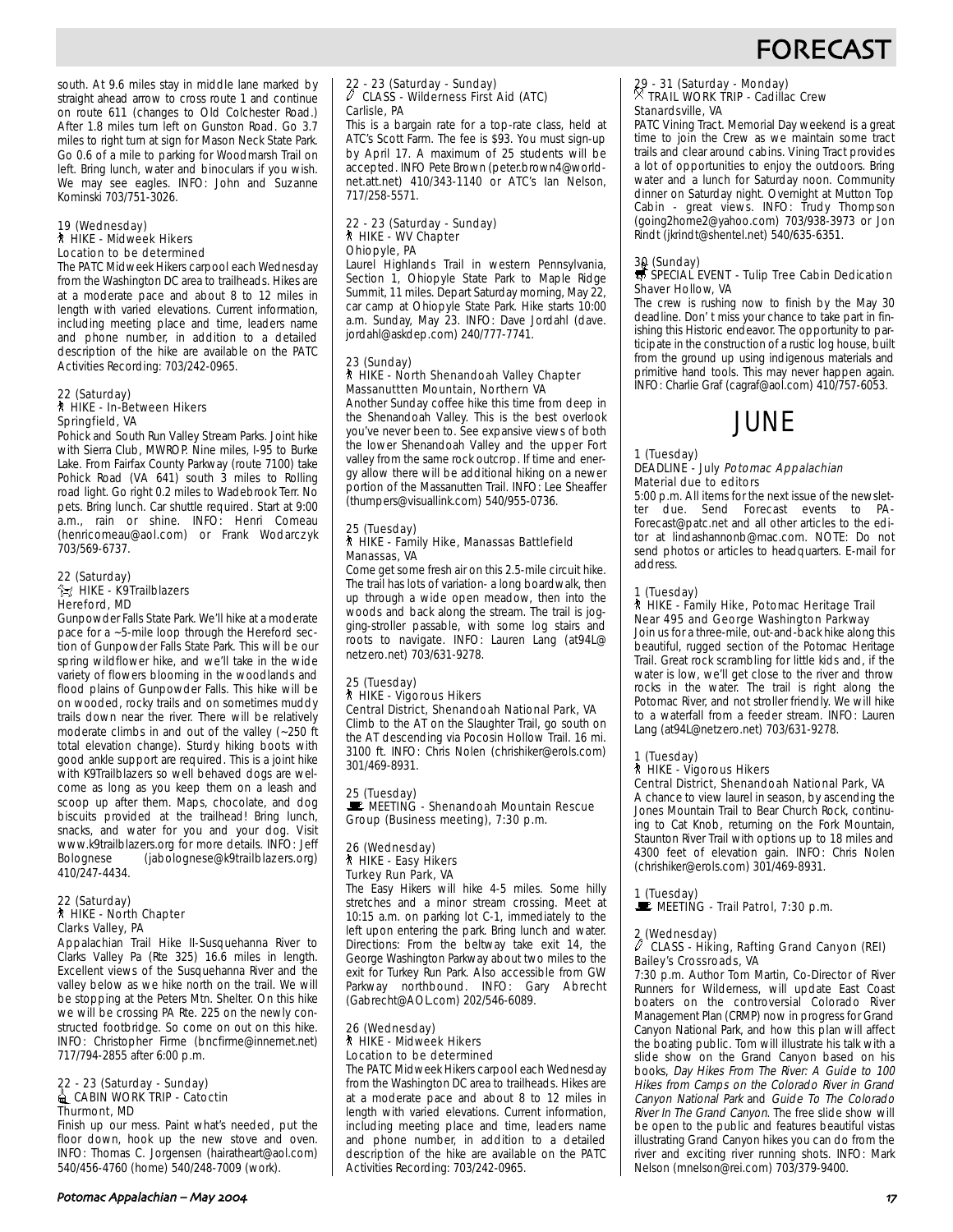# FORECAST

## 2 (Wednesday) ` HIKE - Easy Hikers Jug Bay, Patuxent River Park, MD

Meet at 10:15 a.m. in the parking lot near the park office. 5-mile hike preceded by 1-1/2 hour cruise on the "Otter" with park naturalist. Boat capacity is 20 passengers. Directions from Capital Beltway (I-495) take exit 11 going SE on Pennsylvania Avenue (MD 4) 6.2 miles to cut-off for Crane Hwy. Bear right 0.2 mile to fork. Bear left 1.8 miles to US 301 and ease right 0.6 mile to Croom Road (MD 382). Turn left 3.1 miles to Croom Airport Road, then turn left 2.1 miles to park entrance road and left again 1.6 miles to park office. Total travel distance 15.6 miles from Beltway. Bring lunch and water. INFO/reservations for boat ride John or Suzanne Kominski 703/751-3026; hike leader, Henry Shryock.

#### 2 (Wednesday) MEETING - New Members (PATC), 7:30 p.m.

#### 3 (Thursday) ` HIKE - In-Between Hikers Langley, VA

Scotts Run to Turkey Run Park and return. A mod/fast 10 miles over varied terrain and several stream crossings. Boots recommended. Joint hike with Sierra Club MWROP. From I-495, Exit 44, go W. on Va 193 (Georgetown Pike) 0.6 mi to Swinks Mill Rd., turn R. into main parking area. Starts 10:00 am. Bring lunch/water. No pets. INFO: Henri Comeau (henricomeau@aol.com) 703/451-7965.

## 4 $_{\mathfrak{F}}$  5 (Friday - Saturday)<br> $\overline{\mathfrak{B}}$  SPECIAL EVENT - NSVC Retreat Massanutten, VA

This is another of our quarterly retreats at Glass House where we will hike, eat, and relax in a place where the view is great and the relaxing easy. Get away from the crowds to a place that is cool and you are among friends. INFO: Lee Sheaffer (thumpers@visuallink.com) 540/955-0736.



#### ` HIKE - NSVC Appalachian Trail, Northern VA

Join NSVC for another in our series of hikes along the AT north of the SNP. Come and enjoy the views and wonder of nature as spring turns into summer. INFO: Lee Sheaffer (thumpers@ visuallink.com) 540/955-0736.

## $5\frac{1}{5}$  (Saturday)<br> $\frac{1}{5}$  SPECIAL EVENT – National Trails Day Shenandoah National Park, VA

Trail Patrol, in partnership with SNP, will sponsor "Beyond the Trailhead," an opportunity to leave your car behind and experience the outdoors through hiking and backpacking. Join us for guided hikes, activities, information tables, displays, and games to learn more about safe and responsible enjoyment of the natural world. Events will be held throughout the day at the Byrd Visitor Center at Big Meadows. Admission is free and open to the public (normal park entrance fees apply). INFO: www.patc.net/activities/ or e-mail trailpatrol@patc.net.



"Trails and Health: A Natural Connection." Visit Bears Den to participate in the nationally organized day to celebrate trails. Bring your outdoor gloves and sturdy shoes for a couple hours of work on the trails. 10:00 a.m. - 12:00 p.m. INFO: Rob Carey (rcarey@blueridgecenter.org) 540/554-8708.



## 5 (Saturday) . TRAIL WORK TRIP - Rock Creek Park Washington, D.C.

(8:15-Noon). This is our National Trails Day extravaganza. Sometimes we work hard and sometimes we ease up and enjoy the great trails of Rock Creek Park. Meet at the Rock Creek Nature Center located south of the Military Road NW park entrance. INFO: Mark Anderson (dc.trails@ verizon.net) 202/462-7718, or Ranger Ken Ferebee at 202/895-6221.

## 5 (Saturday) . TRAIL WORK TRIP - Service (REI) Riverbend Park, VA

8:30 a.m. - 2:30 p.m. Celebrate National Trails Day with the Fairfax County Park Authority, the Potomac Conservancy and REI. Join us for a day of trail restoration at Riverbend Park along the Potomac Heritage Trail. We'll be constructing a relocation to take a 100-yard section of trail out of eroded flood plain. The work will include a variety of tasks from clearing brush to stone construction. Tools will be provided, but volunteers with pruning shears, shovels, or other trail tools are invited to bring them. Groups and families are welcome, but no pets. Registration is necessary to ensure we have proper tools and materials. INFO: Mark Nelson (mnelson@rei.com) 703/379-9400.

## 5 (Saturday) . TRAIL WORK TRIP - Yankee Clippers **Appalachian Trail, PA**

Set a good example and join the North Chapter trail crew for a National Trails Day work trip. We will meet at US 30 and PA 233 at the parking lot of Caledonia State Park. Departure 9:00 a.m. sharp. INFO: Pete Brown (peter.brown4@worldnet.att.net) 410/343-1140.

## 5 - 6 (Saturday - Sunday)<br>  $\triangleq$  CABIN WORK TRIP - Rock Springs Central District, SNP, VA

No more 60 lb. bags of rocks 0.3 miles down the path. All we need is to put the bunks and inside of the cabin back. May clean up Pocosin. Sleeping at both places. INFO: Thomas C. Jorgensen (hairatheart@aol.com) 540/456-4760 (home) 540/248-7009 (work).

## 5 - 6 (Saturday - Sunday) a CLASS - Overseer Workshop Central District, Shenandoah National Park, VA

New or prospective trail overseers are encouraged to join the Blue and White Crew for our annual trail overseers workshop. Sessions will be led by trail maintenance professionals from SNP and crew leaders from the PATC. There is a \$20 registration fee, which will cover lunch and dinner on Saturday and breakfast and lunch on Sunday. Workshop participants will be able to camp at the Pinnacles Research Station. The workshop fills early every year. For more information, contact Kerry Snow (kerry@trailcrews.net) 301/345-9408.

## 5 - 6 (Saturday - Sunday) a CLASS - Wilderness First Aid (WSC) Alexandria, VA

A program of the Wilderness Safety Council, this eighteen-hour class includes classroom study, hands-on practice, and results in a two-year certification. The cost is \$160. Registration is limited to 25 people. INFO: Christopher Tate 703/836-8905.

## 6 (Sunday) ` HIKE - NSVC

## Appalachian Trail, Northern VA

Hike from US 522 to Terrapin Station. Is this the end or the beginning? Storyteller gives no choice; his job is to inform, not to master. Intrigued? Go on the hike. INFO: Lee Sheaffer (thumpers@visuallink.com) 540/955-0736.

## 6 (Sunday) . TRAIL WORK TRIP - WV Chapter Frederick, MD

Meet at the Nature Center at 10:00 a.m. Gambrill State Park. WV Chapter of PATC. Continuation of ongoing trail maintenance projects on the Black<br>Locust trail. INFO: Dave Jordahl Locust trail. INFO: (dave.jordahl@askdep.com ) 240/777-7741 or Eric Creter 301/293-4170.

## 7, 19 - 20 (Monday, Saturday - Sunday)<br> *|* CLASS - LNT  $\mathscr{J}\,$  CLASS - LNT<br>PATC headquarters and SNP

Leave No Trace (LNT) Trainers Course will be held in a two-part series. The classroom instruction (introduction and planning) will be held Monday evening 7:15- 9:45 p.m. The field experience will be a backpacking trip in the SNP. Instructors will be LNT Masters from Trail Patrol. The goal will be to enhance LNT skills and ethics and to gain confidence in teaching LNT to others. Pre-registration required, space is limited. Fee: \$30 INFO: Anniell Miller (amill1@yahoo.com) 703/250-8113 (before 11:00 p.m.)

## 8 (Tuesday) ` HIKE - Vigorous Hikers

#### North District, Shenandoah National Park, VA

Begin with the scenic ascent up Little Devil's Stairs, connect to the Sugarloaf Trail to inspect the laurel in season, travel the AT to the Tuscarora, the Elkwallow Trail to the AT, then descend the Piney Branch Trail and the Hull School Trail for 4000 feet and 17 miles. INFO: Chris Nolen (chrishiker@erols.com) 301/469-8931.

## 8 (Tuesday)  $\mathbb{R}$  MEETING - PATC Council, 7:00 p.m.

## 9 (Wednesday)<br>
<sup>2</sup> CLASS CLASS - Food for the Trail (REI) Bailey's Crossroads, VA

7:30 p.m. When planning a trip, have you ever wondered whether your only choice is between food that tastes like cardboard or meals that cost as much as eating in a fine restaurant? Then this is the clinic for you. Wilderness guide, Marian Marbury, of Adventures in Good Company, will cover considerations in meal planning, essential items to bring, shopping at your food co-op or supermarket, how to save money, and when to make the more expensive choices. We'll also point you to some recipe resources on the Internet. INFO: Mark Nelson (mnelson@rei.com) 703/379-9400.

#### 9 (Wednesday) ` HIKE - Easy Hikers Annandale, VA

Wakefield (Audrey Moore) and Long Branch Valley Stream Parks. Five miles on dirt trails. Meet at Wakefield Park. Directions: Beltway exit 54A, Braddock Road West then 1/8 mile right to park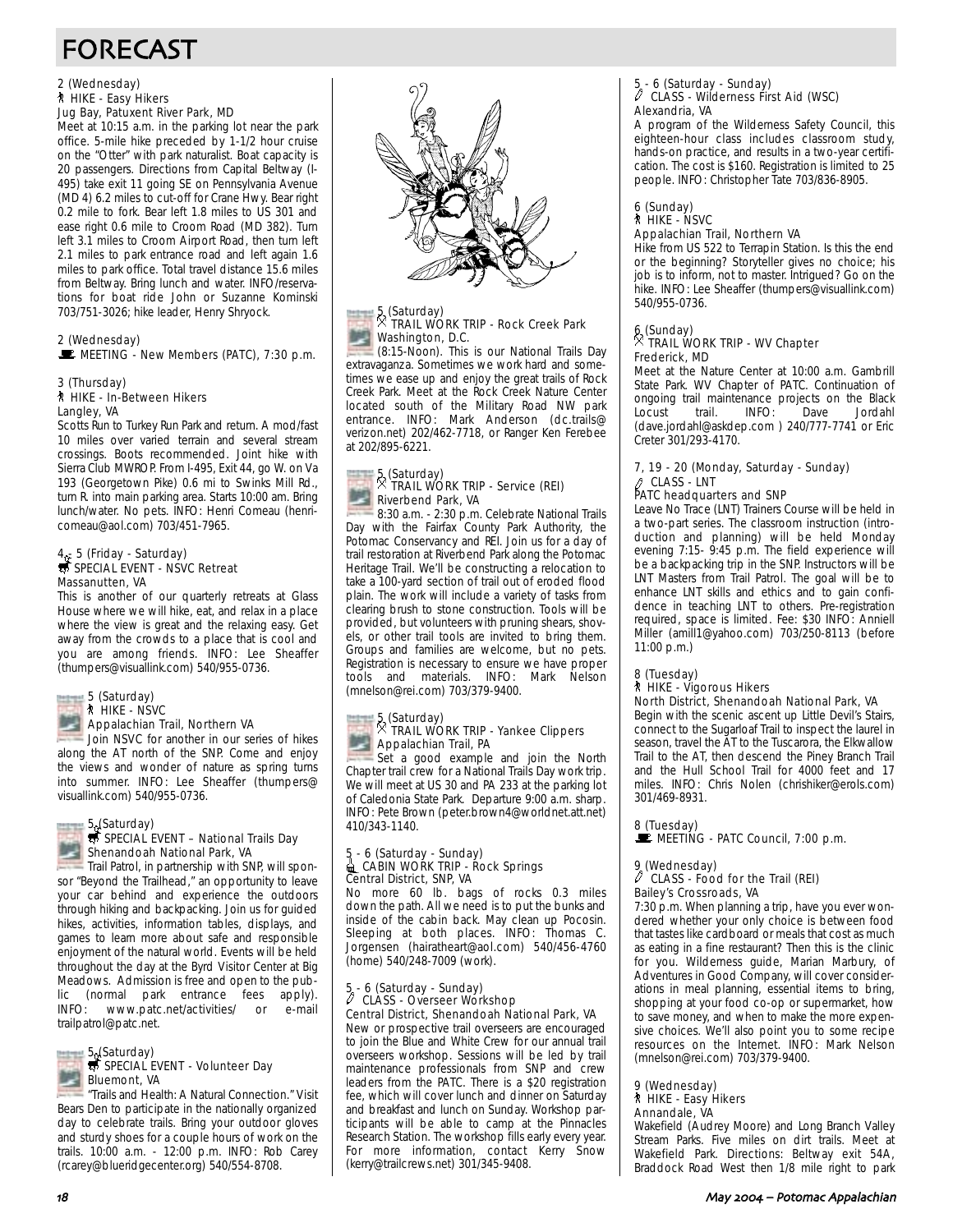

entrance road and first parking lot on left. Bring water. No pets. Starts at 10:15 a.m. Lunch at nearby<br>Kilrov's restaurant. INFO: Henri Comeau Kilroy's restaurant. INFO: Henri (henricomeau@aol.com) 703/451-7965.

## 9 (Wednesday)

**WEETING - Mountaineering Section, 8:00** p.m.

9 (Wednesday)<br>■ MEETING - West Virginia Chapter, 7:00 p.m. Highacre Cabin, Harpers Ferry, VA

## 12 - 13 (Saturday - Sunday) . TRAIL WORK TRIP - Cadillac Crew AT between I-66 and Rte. 50

Join the Crew as we continue work on the Ovoka Farms AT relocation project. The relocation, on land recently purchased by the ATPO, will provide open areas and views to the east. Bring water and a lunch for Saturday noon. Community dinner on Saturday night. Overnight at project site. INFO: Trudy Thompson (going2home2@yahoo.com) 703/938-3973 or Jon Rindt (jkrindt@shentel.net) 540/635-6351.

## 13 (Sunday)<br>┆ HIKE - Wolf/Chimney/Cat Rocks Circuit Thurmont, MD

Join us for this moderate-to-strenuous 10.6 mile circuit in Maryland's Catoctin Mountains. In addition to the spectacular summer vistas from the three rock outcroppings, we'll see Cunningham Falls as well. Total elevation change is approximately 1200 feet. We tried to do this hike in February, but had to cancel due to icy trail conditions. I don't anticipate any ice this time! USGS Quad: Blue Ridge Summit, MD. Contact Vince Ferrari (ferrari3@ix.netcom.com) 301/249-2210.

#### 15 (Tuesday) ` HIKE - Vigorous Hikers South District, Shenandoah National Park, VA

Brown Mtn Overlook - Brown Mountain Trail, Big Run Portal Trail, Patterson Ridge Trail, AT, 13 mi. 3000 ft. with options for longer hike. INFO: Chris Nolen (chrishiker@erols.com) 301/469-8931.

#### 16 (Wednesday) ` HIKE - Easy Hikers Cedarville State Forest, MD

Four-mile, easy circuit hike with optional two-mile extension. From beltway exit 7, south on MD route 5 (Branch Ave.) merging with US 301 after 10 miles. Then stay in left lane for 1.8 miles to first traffic light, Cedarville Road. Turn left, continue 2.4 miles to state forest sign at intersection with Bee Oak Road. Turn right, proceed 1 mile to meeting place outside forest office at 10:15 a.m. Entrance fee \$2.00 per car. Bring lunch and water. INFO: Paul Van Order 703/536-4378.

#### 19 (Saturday)  $\ell$  CLASS - Butterfly Field Day Shaver Hollow, VA

Rain date, June 20, Sunday. Darwin and Eileen Lambert's property, which includes the Tulip Tree cabin, is a wonderful location for the study and search of butterflies. Shaver Hollow, located adjacent to the SNP near Luray, hosts a number of habitats and butterflies, including the Baltimore checkerspot; a rare species for this region. Our expert guest leader is entomologist Clyde Kessler. Clyde is currently finishing his book, Butterflies of the Blue Ridge, while conducting research at Virginia Tech. The format for this field day includes a morning session devoted to learning about the natural history of butterflies, followed by an afternoon identifying butterflies we may see or catch. INFO: Bob Pickett 301/681-1511.

## 19 (Saturday) . TRAIL WORK TRIP - Yankee Clippers Tuscarora Trail, PA

INFO: Pete Brown (peter.brown4@worldnet.att.net) 410/343-1140.

## 19 - 20 (Saturday - Sunday) . TRAIL WORK TRIP - Acme Treadway Co. Gore, VA

Ever get a tune in your head and can't get rid of it? Listen closely: could it be that the refrain you hear so repetitively is that bluegrass cross-over, "the Tuscarora Big Blues?" Well, anyway, our Crew is set to continue construction of a public access trail to the Tuscarora Trail north of The Pinnacles shelter on Saturday. We will meet for breakfast at 8:30 a.m. in the Hayfield Family Restaurant west of Winchester on US Route 50; we will camp overnight near the work site. Space on the Crew is limited and fills up quickly. INFO: Don White (jamesrivercom@ comcast.net) 804/795-2914 (by June 16).

#### 20 (Sunday) ` HIKE - North Shenandoah Valley Chapter Appalachian Trail, Northern VA

Another Sunday Coffee hike and another in our series on the AT between Harpers Ferry and SNP. Come see the forest transition from spring to summer and views of the Shenandoah Valley. INFO: Lee Sheaffer (thumpers@visuallink.com) 540/955-0736.

## 22 (Tuesday)

#### ` HIKE - Vigorous Hikers George Washington National Forest, VA

Runkles Gap, South Massanutten Mountain. This year we will ascend pretty Morgan Run returning via Fridley Gap on the Massanutten South Trail and the Boone Run Trail. About 15 miles, 3000 ft. climb.<br>INFO: Chris Nolen (chrishiker@erols.com) (chrishiker@erols.com) 301/469-8931.

#### 23 (Wednesday) a CLASS - Hiking the Remote Sierra (REI) Bailey's Crossroads, VA

For those who want to venture into something more challenging and remote than the Appalachians offer, Michael Glagola will share his experience from several extended hikes in the Sierra. He will discuss remote locations such as Tower Peak, Benson Lake, Red Peak Pass, and the Ottoway Lakes amongst other locations. Michael will cover necessary planning, useful information sources, transportation (how to get there without renting a car), backcountry regulations unique to the Sierra, essential equipment, and how the conditions in the Sierra make it a distinctly different experience from the east coast. This highly interactive session will include pictures from some of the locations he has visited over the years. INFO: Mark Nelson (mnelson@rei.com) 703/379-9400.

#### 23 (Wednesday) ` HIKE – Easy Hikers Swain's Lock, MD

We will hike six easy miles on the C&O canal towpath to Pennyfield Lock and return. Bring water. Bring lunch if rain is not in the forecast. In the event of a rain forecast, lunch will be in a nearby restaurant. Meet at 10:15 at Swain's Lock. Take exit 39 West from the Capital Beltway to River Rd. toward Potomac. Go approximately 2 miles past Potomac, MD. Turn left on Swain's Lock Road 0.3 miles to parking area. Info: Bill Burnett (burn2154@ earthlink.net) 703/569-2154.



## 26 (Saturday) ` HIKE - North Chapter Hossock Run, PA

Hossock Run/A.T. Figure 8 Circuit Hike easy to moderate 8-10 miles in length. We are hopeful that the rhododendrons will still be in bloom along Hassock Run and the AT at Quarry Gap shelters as we hike this figure-eight hike. INFO: Christopher Firme (bncfirme@innernet.net) 717/794-2855 after 6:00 p.m.

## 26 (Saturday) . TRAIL WORK TRIP - Rock Creek Park Washington, D.C.

(8:15-Noon). Former presidents Teddy Roosevelt and Woodrow Wilson, Admiral George Dewey and even former French ambassador Jules Jusserand all loved Rock Creek Park. Come find out why. Meet at the Rock Creek Nature Center located south of the Military Road NW park entrance. Contact: Mark Anderson (dc.trails@verizon.net) 202/462-7718 or Ranger Ken Ferebee at 202/895-6221.

#### 26 & 27 (Saturday and Sunday)  $\ell$  CLASS - Land Navigation Class (REI) Bailey's Crossroads, VA

Saturday - 10:30 a.m.-6:00 p.m. at REI, Sunday 8:30 a.m. - 4:30 p.m. at Prince William Forest Park. This comprehensive two-day course teaches all skills necessary to use map and compass in an integrated land navigation system. The first day is spent in intensive classroom exercises concentrating on topographic map reading and interpretation, position plotting, compass fundamentals, declination and azimuth. The second day is spent in Prince William Forest Park, primarily off-trail, engaging in practical navigation exercises of increasing complexity. The course fee is \$85 and includes workbook text, course materials, compass, map, grid reader, and lunch on Saturday. INFO: Mark Nelson (mnelson@rei.com) 703/379-9400.

## 26 - 27 (Saturday - Sunday)<br><sup>X</sup> TRAIL WORK TRIP - Cadillac Crew Shockeys Knob, near Gainesboro, VA

Beautiful setting and views at Brill Cabin and Shockeys Knob on the Virginia-West Virginia border. The crew will work the nearby Tuscarora Trail doing some maintenance and tread work. Bring water and a lunch for Saturday noon. Community dinner on Saturday night. Overnight at Brill Cabin. INFO: Trudy Thompson (going2home2@yahoo.com) 703/938- 3973 or Jon Rindt (jkrindt@shentel.net) 540/635- 6351.

## 26 - 27 (Saturday - Sunday)<br><sup>X</sup> TRAIL WORK TRIP - Shenandoah Bartenders Old Rag Mountain, VA

We need you! Enjoying hiking? Love to play tennis or racket ball? Do it all on Old Rag Mountain. Train to improve your serve and backhand while cutting brush on this Wilderness Area trail. A wilderness first aider and physical therapist will be on hand. Come for either day or join us for a backpack camp in Nicholson Hollow, with a swim in the Hughes River. INFO: Cathie Cummins (Cathie@wfa.net) 703/631-7421.

#### 29 (Tuesday) **N** HIKE - Vigorous Hikers

### George Washington National Forest, VA

A 15-mile circuit in Massanutten featuring an 1100 ft bushwhack to the rocky top of Strickler Knob. INFO: Chris Nolen (chrishiker@erols.com) 301/469-8931.

#### 29 (Tuesday)

 $\mathbf{E}$  MEETING - Shenandoah Mountain Rescue Group (Business meeting), 7:30 p.m.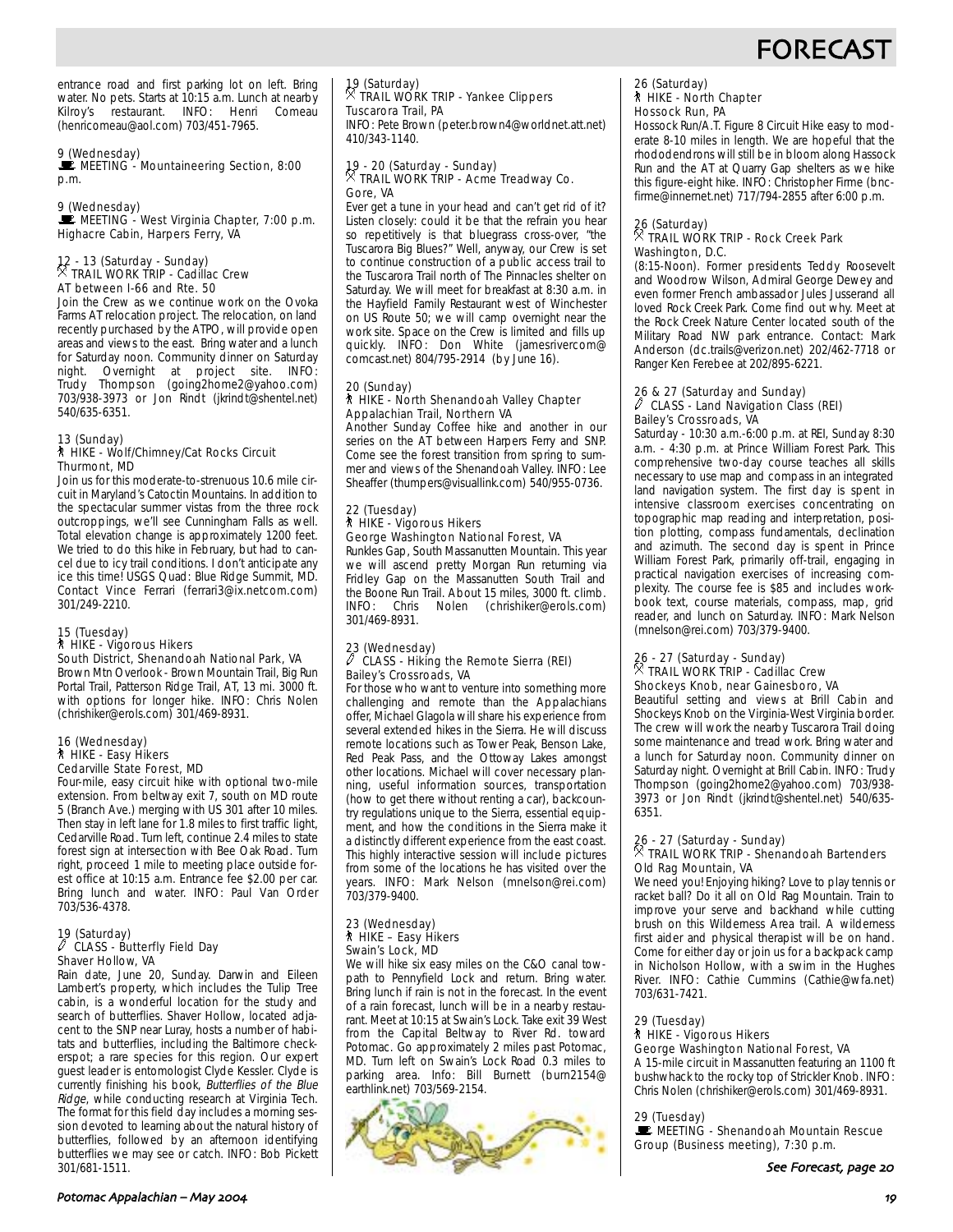# NVRPA Director Jack Robey Retires

J ack Robey, director of park operations, retired in mid-March after 29 years with the Northern Virginia Regional Park Authority.

NVRPA named Jack Robey acting director of park operations in 1996 and permanent director of park operations in the six-jurisdiction agency in 1997. He oversaw activities in 19 regional parks.

"Jack Robey's career evolved along with the Regional Park Authority," said NVRPA Chairman Walter Mess. "We will miss his vision, his good humor, and his skill in building regional and local cooperation."

The agency's Executive Director Gary Fenton expressed appreciation for Robey's dedication to parks and recreation professionalism and his ability to work with colleagues to develop policies on safety and other issues.

"Jack's greatest gift to park visitors may be providing safe, enjoyable passive and active experiences in regional park settings," said Fenton. "We look forward to welcoming him as a visitor to the parks he has helped Northern Virginians enjoy for the past 29 years."

Trained in forestry and wildlife management at Virginia Polytechnic Institute and State

University, Robey came to the authority in 1975 as a ranger at Bull Run Regional Park near Centreville, Va., and moved to Pohick Bay Regional Park in 1977. That year, he became the assistant naturalist at NVRPA's Nature Center at Potomac Overlook Regional Park in North Arlington, Va., and in 1979 was appointed manager of Upton Hill Regional Park on the Arlington-Fairfax county line.

When the regional agency opened the first phase of the water recreation complex at Cameron Run Regional Park in Alexandria in 1983, Robey was tapped to manage this popular destination, which offered the only wave pool in Northern Virginia, now known as Great Waves at Cameron Run Regional Park.

Robey was promoted to operations specialist and then park operations superintendent in 1984. The Centreville, Va., resident received the authority's 25-year Ira N. Gabrielson Service Award in 1999.

NVRPA Superintendent of Cultural and Natural Resources Julia Claypool and Superintendent of Revenue Resources Rodney Pryor will oversee the authority's park operations until the agency conducts a search for a new director later this year. ❏



## Forecast from page 49

#### 30 (Wednesday) CLASS - Man of the Mountains (REI) Bailey's Crossroads, VA

Nick Williams has hiked the Triple Crown: the full length of the AT, PCT, and CDT, as well as climbed peaks and wandered off trail through some of the most rugged terrain in North America. And, in Nick's words, if you "set a stout heart to a steep hill", you too can experience the beauty and solitude our great land has to offer. Nick will show highlights of some of his most memorable adventures, and lend his experience to those making the transition to longer journeys afoot. INFO: Mark Nelson (mnelson@rei.com) 703/379-9400.

## 30 (Wednesday)

### ` HIKE - Easy Hikers, Seneca Creek State Park Gaithersburg, MD

About 5 varied miles over rolling terrain. No pets. Bring drinking water. Meet in the Visitor Center parking lot at 10:15 a.m. From the Beltway, exit to I-270 N. After about 7 mi. (at the exit for Rt. 370), move into the local lanes. Stay in the center of the 3 lanes. After the right-hand lane has disappeared and re-appeared, move into the righthand lane. Take the next exit (for Rt. 124 West and Rt. 117 West); this is about 3 mi. after the move into the local lanes. Follow the signs for Rt. 117, which becomes Clopper Rd. (and is still Rt. 117). After 2.1 mi., turn left into the inconspicuous park entrance. After 0.1 mi., turn right toward the Visitor Center. In 0.1 mi., park at the end of the road. Since this is our last walk until September, we will lunch at Roy's Place in Gaithersburg after the hike. INFO: Sue King (monarch@cpcug.org) 703/356-6659. ❏

## Trailhead from page

We hope to finish the relocation this season but a lot depends on the AT Park Office's completing an environmental assessment and cultural survey. The north and south ends, which are on state property, have been worked, but we have to wait until DM Lloyd Parriott gets the go-ahead before actually working tread on the ATPO lands.

Several weeks later the weather was much warmer when the crew started out in the rain to help DM Bruce Glendening make the western terminus of the PHT less treacherous. A series of wood and earth steps were constructed along the trail as it drops steeply off the bluff toward the Potomac River, and the sidehill was cut to widen and improve the tread as it levels out some. This section of trail is less than 100 feet from the American Legion Bridge and I-495, with an average of 295,000 vehicles passing daily. To say there was noise is an understatement. Bruce advised us to pretend it was a large waterfall.

Please send any interesting tale, technical advice, individual or group accomplishments, and trail maintenance questions to Trailhead, c/o Jon Rindt, 621 Skyline Forest Drive, Front Royal, VA 22630 or to jkrindt@shentel.net. ❏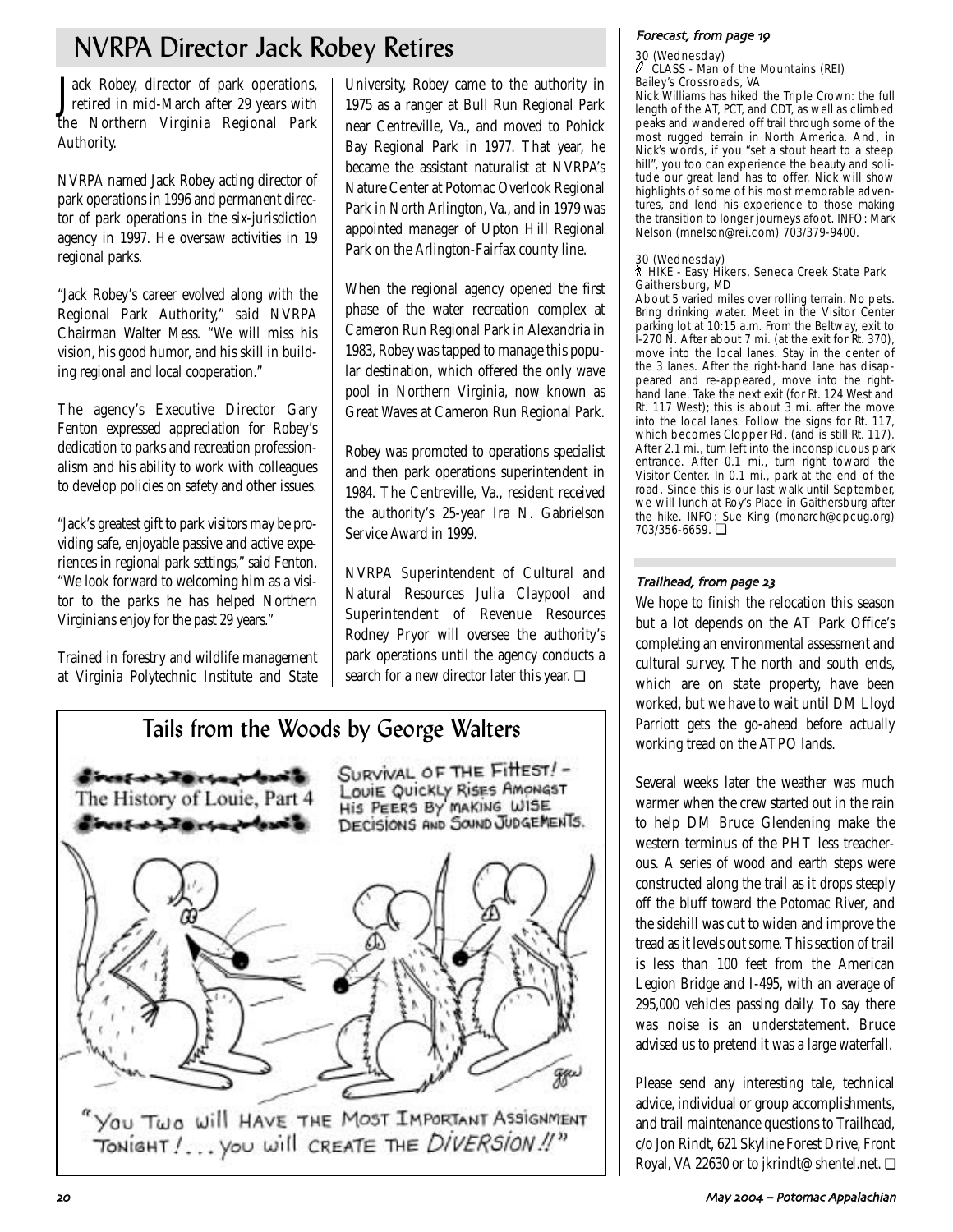# NOTICES

## **NEW NOTICES**

PUBLICATIONS COMMITTEE needs someone proficient in desktop publishing (Quark and/or Pagemaker) to work with chairman in updating guidebooks. Adobe Photo Shop also helpful for scanning photos. Need to prepare final disk for printer. Minimal time requirement - only 2 or 3 publications per year would requirre your expertise. If you are interested or have questions, call George Meek, publications committee chair, (george@meekconsulting.com) 703/874-3021.

32 FT. MOTOR HOME FOR SALE - 1993 Rexhall Airex, 33,000 miles — Ford Chassis. Queen Bed, Sleeps 6, 460 hp engine, Dual Air Conditioning, Tag Axle, Granny Air Suspension. SKW Generac Generator with 160 Hours, NADA: \$26,000, Asking \$19,000. If interested call Jim Hill (JKH.Jr@mail.com) 949/510-9304.

## **HIKING PARTNERSHIPS**

LOOKING FOR SOME WOMEN TO HIKE WITH: Are any of you ladies interested in hiking sections of the AT - mostly by slackpacking, dayhiking and occasional overnight? I've finished about 1/2. Let's compare notes. INFO: Stacy (dslabare@corlink.com.) 304/358-3154

TREKKERS WANTED to round out a group trekking in Nepal for three weeks from Oct. 14 to Nov. 7. This will be in the Annapurna region of Nepal, moderate to strenuous hiking. The highest pass will be ca. 17,000 ft. INFO: David (dsaah@cox.net) 703/352-4685.

## **HELP WANTED**

ARE YOU LOOKING TO GET AWAY to the mountains for the day or weekend, have fun and meet new people all while doing something worthwhile? If so, we have the perfect opportunity for you. We are forming a new crew to work on and around the Blackburn Trail Center. Meeting on a monthly basis, we will carry out work projects at the Center and along the AT in the Northern Virginia/West Virginia District. Work at the Blackburn Center will include new construction, day-to-day maintenance and painting, and grounds and road upkeep. Trail projects will be at the request of the trail volunteers as needed. We are looking for a few good members willing to put in a good day or a weekend's worth of work and we welcome all skill levels. Each trip will end with a community meal made up of good food and<br>good company. INFO: Chris good company. INFO: Chris (trailbossbtc@msn.com) 703/924-0406.

BEARS DEN TRAIL CENTER is in need of immediate part-time assistant managers and has openings for two summer internships that include on-site housing. Bears Den is located right on the A.T. near Bluemont, Va., and offers accommodations to A.T. hikers, hostellers, families, youth groups and other organizations. The primary responsibility is to welcome guests and provide them with a pleasant and comfortable visit. Guest registration, house keeping, and store sales are some basic roles. For more information, please email info@bearsdencenter.org or call 540/554-8708.

## **FOR SALE/RENT**

CAMP TRAILS BACKPACK. Barely used, approx 3500 cubic inches, with external frame, six large outside pockets. Just the thing for extended trips ... room for all your gear. Great value. \$35 obo. Contact John Moore, 703/368-1952 (jtmoore20112@comcast.net).

## **VOLUNTEER OPPORTUNITIES**

DAYTIME RESERVATIONISTS NEEDED If you are available during the day to work a busy reservation desk, I've got an opening for you on alternate Thursdays. I really need to secure a volunteer every other Thursday afternoon between 12 noon and 2:00 p.m. Will train. No pressure calls. Please call Pat Fankhauser at 703/242-0693, Ext. 17 if you can help us out.

SALES COMMITTEE VACANCY: A person with experience in Sales and Marketing is sought to serve as chairman of the Sales Committee that oversees the pricing of products and services including maps, publications, resale items, and cabin rentals, and, in collaboration with other appropriate committees, recommends cost-effective changes in procedures. Interested people should send a resume to Wilson Riley, Director of Administration, at wriley@patc.net or fax it to 703/242-0968.

DAYTIME AND EVENING CABIN RESERVATIONISTS NEEDED: Openings are available to any individual who can give attention to detail, work independently, and work under pressure some seasons of the year. Daytime volunteers are needed on Thursday afternoon between 12 noon and 2:00 p.m. Evening volunteers are needed to take one or two nights per month. We Need You Now! Call Pat Fankhauser for interview at 703/242-0693 or e-mail, pfankhauser@patc.net.

WE NEED SOMEONE TO HELP POUR PAINT for trails and corridor workers. Contact Heidi Forrest (hforrest@patc.net) 703/242-0315 x12.

DO YOU HAVE A KNACK FOR HANGING TOOLS? We could use your help in the HQ Tool Room. Contact Liles Creighton (lcrei@aol.com) 410/573-0067.

## **HELP WANTED**

**REQUEST FOR VOLUNTEERS:** Trail Crew Maintenance, DC-Based. Want some trail maintenance experience and exercise, but still sleep in your own bed? Is SNP just too far a drive? I've got all these problems and will try to fill a need by building a local-based trail crew. The Potomac River Trail Crew will work one day a month, mostly just 9 a.m. to 1 p.m. The crew would begin its focus on the Potomac Heritage Trail on the Virginia side of the river, but the crew could also help in Rock Creek and Great Falls. INFO: Bruce Glendening (bglendening@ yahoo.com) 703/532-9093 (night).

**C&O CANAL NATIONAL HISTORICAL PARK** is seeking volunteers for the Williamsport Visitor Center to staff the center and bookstore, and can include informal interpretation. INFO: Gloria Updyke (Gloria\_Updyke@ nps.gov) 301/582-0813.

CALLING ALL LAWYERS, ACCOUNTANTS, AND TAX ATTORNEYS. Virginia now permits donors of conservation easements to sell the tax credit for cash. PATC owns property in Virginia that would be eligible for such a rebate. The club needs your help writing proposals that would help the club save thousands of dollars. Contact: Phil Paschall (bettycox@erols.com), 540/882-3027. Hurry – before the state changes its mind.

VACATION RENTAL: NEW HOME on 45 acres near the Tuscarora Trail in Gore, VA. 3 br/2ba fully equipped home with central heat/air, woodstove, satellite TV, stereo, fenced yard, BBQ grill and much more. \$350 per weekend (three nights) or \$700 per week. Please see VRBO.com for more info and pictures. Pets welcome. Call Tyler at 276/523-3796.

FRIENDS OF CUNNINGHAM FALLS AND GAM-BRILL PARKS NEEDS YOUR HELP: The volunteer organization coordinating activities in support of Cunningham Falls and Gambrill State Parks in Maryland welcomes the involvement of motivated "new blood". Traditionally, the Friends group has done tremendous work in support of the park and its current viability is in question. New volunteers have the opportunity to make a major, positive impact on this organization. For details contact Rick Canter (southmountaineers@ yahoo.com) 301/594-4379.

LAND MANAGEMENT OPPORTUNITIES: The Land Management Committee is looking for volunteers with various skills to help out on several important projects. We are hoping to find members with the following professional skills that they can apply at PATC.

GIS Specialist - Help start and develop the club's GIS capabilities.

Forester - Assist committee in developing Forestry Plans for club lands. We have a process and existing leadership but have a lot of land to cover.

Surveyor - Assist committee members in identifying boundaries on our existing properties. Assist in purchasing of new properties identified for cabins and trail protection.

Land Appraiser - Assist the club in determining values of potential land purchases and conservation easements. Efforts are targeted in the VA, PA, MD and WV areas.

If you're interested in helping out in any of the above areas please contact Chris Mangold at csm5749@yahoo.com.

## **TRAIL OVERSEER OPPORTUNITIES**

PATC OVERSEERS GET DISCOUNTS from the following merchants who support our volunteer programs: Blue Ridge Mountain Sports (Charlottesville, Tidewater) – 20%, Hudson Trail Outfitters (Metro DC) – 15%, The Trail House (Frederick, Md.) – 15%, Casual Adventures (Arlington, Va.) – 10%, Campmor (mail order via PATC HQ) – 10%, and Weasel Creek Outfitters in Front Royal – 10%. Check the back page of the PA for the latest trail, cabin, and shelter overseer opportunities. All PATC members receive a 10% discount from Blue Ridge Mountain Sports. Be sure to have your membership ID or overseer ID ready when you shop.

Notices are published free of charge for PATC members only. PATC cannot vouch for any of the advertised items. No commercial advertisement or personal notices unrelated to hiking will be accepted. Deadline for inclusion is the first day of the month preceding issuance of the newsletter. Notices will be run for 3 months, at the discretion of the editor, unless we are otherwise advised. ❏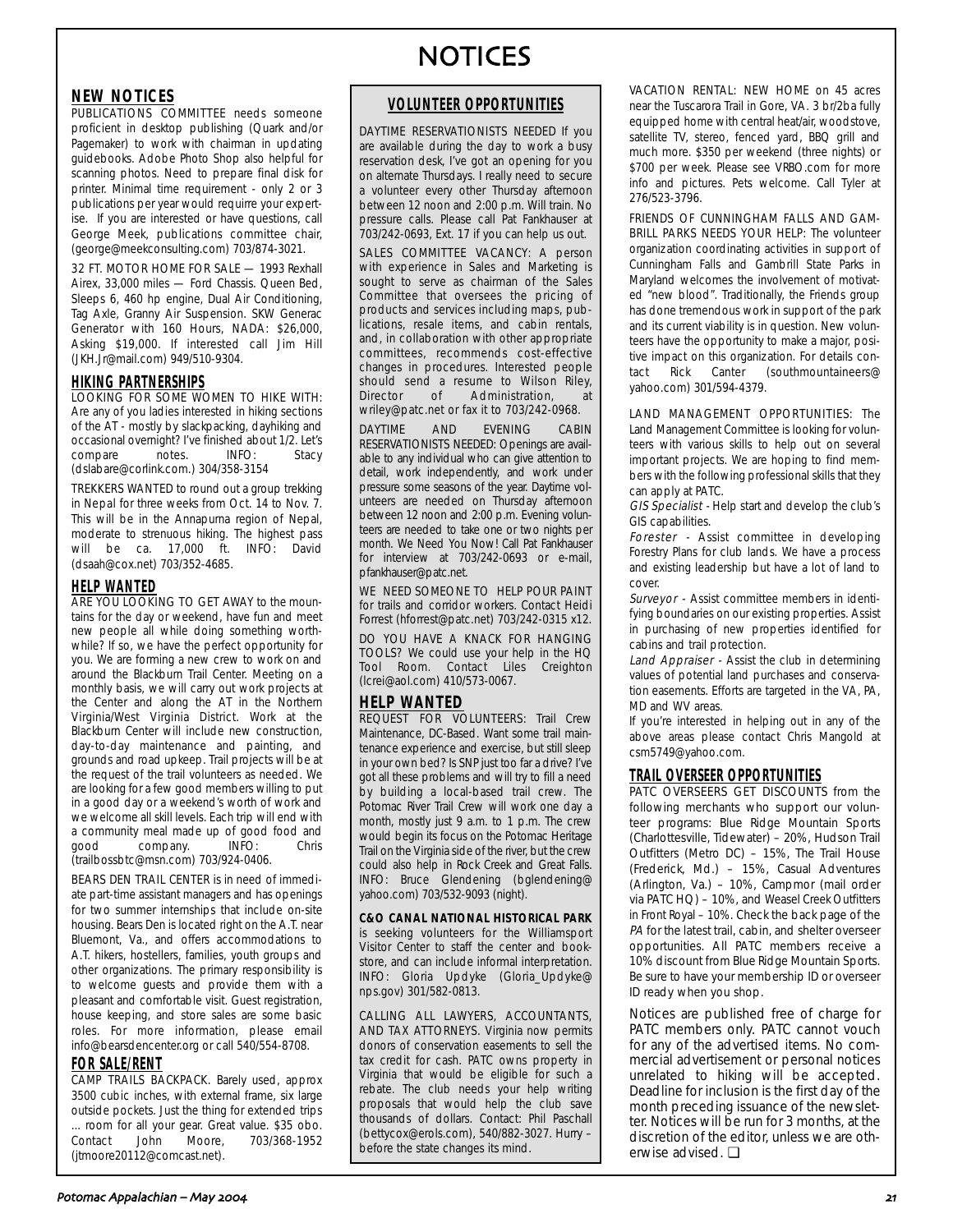# TRAILHEAD

The smell of spring is in the air, and the green is beginning to appear as April gives way to May. Drawn by the changing season, trail overseers and crews are beginning to visit trails and resume the chores at hand. Winter damage is reported to be minimal this year, or maybe it just pales in comparison to the recovery effort associated with Hurricane Isabel last fall. It is always exciting to begin a new season. Maybe the weeds won't be as bad this year – ever an optimist.

## **Semi-Annual DM Meeting**

Liles Creighton, supervisor of trails, chaired the Trails Semi-Annual District Managers meeting at PATC Headquarters in Vienna on March 24. Each district manager received a notebook containing updated DM responsibilities, overseer handbook, chainsaw policy, and other material. One of the new DM responsibilities includes conducting a trail inventory and assessment primarily to identify where work is needed and where compliance activities are required. DMs are also given the latitude to set up sub-districts, assign assistant DMs, and establish a district crew as needed.

The PATC chainsaw policy is evolving as the ATC works to implement the new memo of understanding with Park Service and Forest Service. For now, PATC policy remains pretty much as it has been. A revised curriculum is being used for future chainsaw training. This year, PATC will co-sponsor a training session in April with SNP, and the Forest Service recently completed a session in March. A training session is being set up for Oct. 9-10 at Greenbriar State Park off Rte. 40 at South Mountain. If you need or want certification or recertification, call Heidi at PATC headquarters to sign up.

The meeting closed with each DM describing recent and planned activities in their respective districts. There are a number of new trail relocations and other interesting projects being done this year.

## **Comments from the SOT**

I have been reading each work report from overseers and DMs/crew leaders. Three conclusions emerge. First, we as a group are catching up



Cadillac Crew works rocks on Ovoka Farms AT relocation.

with the damage done during the winter and spring, although work remains on some trails. But more and more the term "trail in good condition" is popping up. Second, you people are putting in an awful lot of time and demonstrating dedication way above and beyond the norm. Well done, and thanks. Third, crews and individuals are helping others out, and that reflects credit on your fine character.

We have received several letters from hikers expressing thanks for work well done on our trails. Several have made contributions to help with paying for trail tools and supplies. Another indication of your fine work.

Seasons are changing, and soon bugs will return. Please use repellent to avoid the bad things bugs carry nowadays. Also, if you haven't had a tetanus shot, I encourage you to get one (update every 10 years). Lockjaw bugs live in the ground, which is where we play.

## **Tuscarora Central**

District manager, Walt Smith, with accomplices George Starzman, John Brown, Karen Brown, and Jon Rindt had a great day Saturday, March 20, hiking around the Hauvermale Tract. They determined that there is plenty of opportunity in the future for both a shelter and a cabin in the adjacent Hauvermale and Ruth Morris tracts, although the source of water for either will be down in a hollow. The right of way that is being negotiated for a logging operation leads from the tract northwest to the state road and would provide good access for future crews.

The group selected a tentative site for the shelter on a knoll overlooking the intersection of the Hauvermale stream and the Sleepy Hollow Creek. A tentative relocation of the Tuscarora Trail was selected, coming down on the southern slopes of the ridge into the Hauvermale tract, passing near the proposed shelter, and rejoining the current Tuscarora Trail as it crosses the creek. Further relocations depend on land purchases or landowner agreements to the south. In due course, the old trail will probably become a white-blazed trail, and there is room for additional circuits, especially if a cabin is constructed on the tracts.

George Schubert, assistant DM for the district, had surgery recently and has been waiting for his surgeon to give him the green light. She kinda sorta, did recently, but waffled around a lot asking how many pounds he would be carrying, etc. His waiting time is up, but the amount of weight was questionable. So, after much deliberation and finally getting a stroke of brilliance, he realized that he could go blaze now – not much weight required. With over 50 miles of turf scattered around hither and yon, he surely has some stuff that could use some paint refreshing. So, that will be the way he will get cranked up this spring: Blazing offers a good chance to check for blowdowns without having the weight of a chainsaw or the frustration of finding a buddy.

## **Tuscarora South**

Rick Rhoades reports Overseers Mark Allen and Mike Marx attended the recent Lee District Forest Service chainsaw training. It is a good two-day training session with one day in the classroom and one day in the field.

Under the leadership of Carol Saah, the Wanderbirds hikers have begun their 2004 commitment to monthly trail work days. Their first trip was a long day on the Tuscarora along Little North Mountain as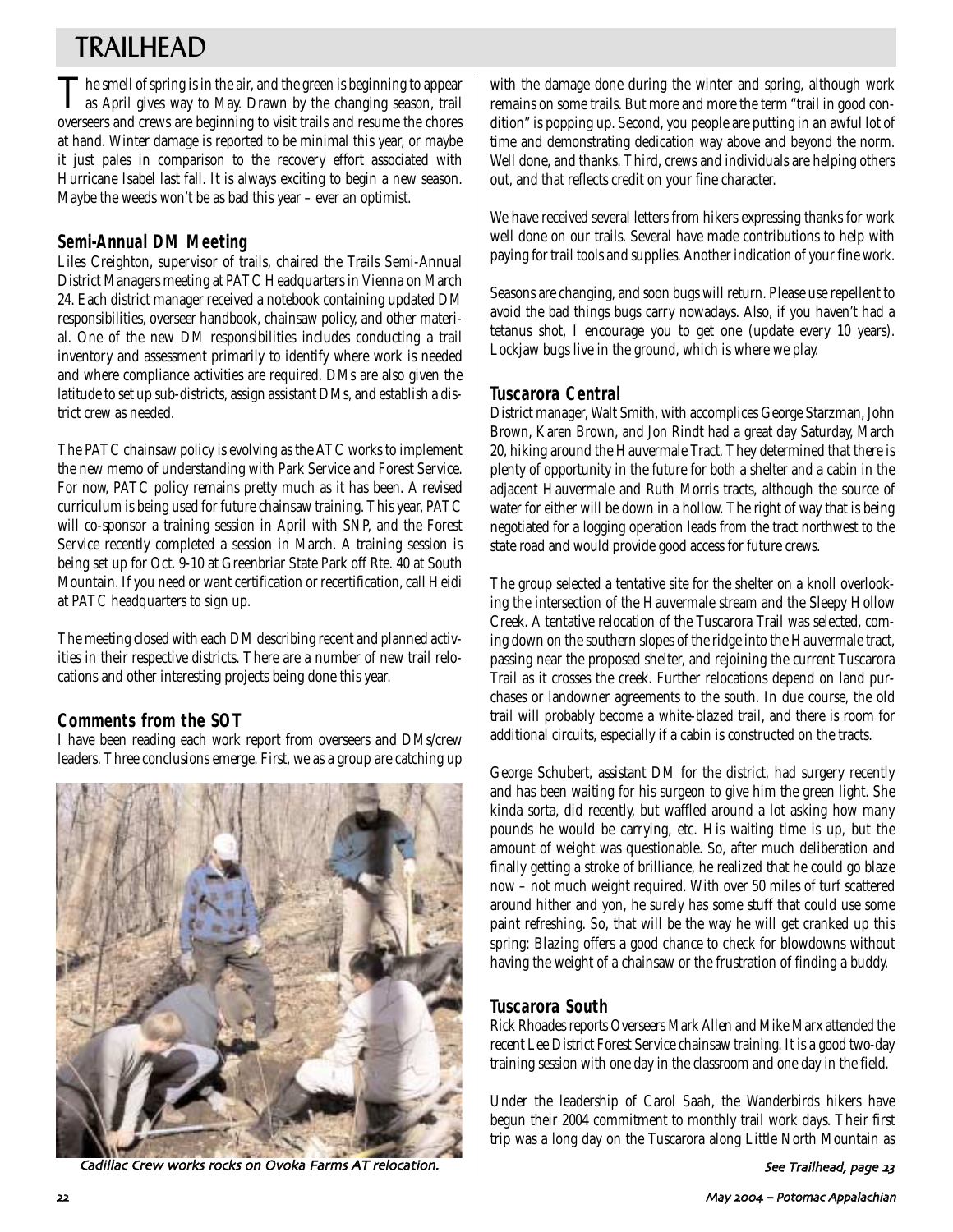## Trailhead from page

chainsaw swampers (under-paid, overworked forest sanitation engineer) and brush cutters. We really appreciate their willingness to "give back."

## **Blue & White Begins Season**

The Blue and White inaugurated their 2004 season on the first weekend of March. What had threatened to be a chilly, rainy weekend, turned out to be perfect for trail work, sunny and warm. The crew worked on the Staunton River Trail (a route that the crew re-built after the Madison County Flood of '95) and the Jones Mountain Trail. Both trails had suffered over-winter damage (large rootballs in the tread and some eroded sidehill). The trail overseers, Melanie and Aksel Falk and S.V. Dove, led the recovery efforts. The crew retired to the Falk Farm for Saturday dinner and overnight accommodations. "Fats" Wilson dominated the Falk billiard room, humiliating all comers.

The Spring Overseer Workshop is scheduled for June 5 - 6. See the notice in the Forecast for more details, or e-mail Kerry Snow (kerry@trailcrews.net).

## **SNP South Side Trails**

Pete Gatje says he has a great bunch of overseers this year with all positions filled. Most trails in the SNP South Side District are in tip-top shape since they have removed almost all the blowdowns from Isabel. Pete is feeling great after his out-patient knee surgery in February and is now able to get out on the wilderness trails to give overseers a hand.

## **Hoodlums Get Help**

On Saturday, March 20, the North District trail season opened with a bang as the Key School of Annapolis, Md., joined with the North District Hoodlums and several trail overseers for an all-out assault. In all, 48 people turned out for this event.

The weather cooperated as Bernie Stalmann and Ray Galles led a crew of 15 students in a tread-work project along the Upper Piney Branch Trail. Dick Dugan and Wayne Limberg led a crew of six students crosscutting on the Lower Piney Branch. Overseer Peter Harris, Kevin Kraditor, and Dave Nebhut embarked on a successful mission to remove 30 blowdowns from the recesses of the Piney Branch as well.

John McCrea led a crew of students in a tread-work project on the Pass Mountain AT.



A damp Cadillac Crew after adding steps to steep section of Potomac Heritage Trail below American Legion Bridge.

While this was going on, George Walters, Frank Burke, and Jim Finucane led three Hoodlum chainsaw crews, who cleared about 3/4 of the North District's AT in SNP, and also cleaned the waterbars along the way.

The students retired to Indian Run while the Hoodlums returned to Range View Cabin for the annual St. Patrick's Day feast. Special thanks to Lee Curry of the Key School who has made this trip an annual part of the school's outdoor program for the past seven years. Lee is retiring at the end of this school year after 34 years at Key School. Lee does a great job with these kids, and he will be missed. Thanks again for all your efforts. It's always a pleasure working with this group.

## **Potomac Heritage Doings**

The year work on the Potomac Heritage Trail (PHT) started on an unseasonably warm February day when the Student Conservation Association (SCA) came to help. New waterbars and checkdams dot the landscape as the SCA toiled in the shadow of historic Fort Marcy, guardian of Chain Bridge during the Civil War.

Six SCA members and a crew chief joined PHT Overseers Bob Laughlin and Ken Williams to help control erosion amongst the rolling gullies of northern Virginia. SCA had such fun that they returned in March to sidecut a new trail into a hillside, reroute the PHT around a waterlogged section of trail, and channel a spring water seep through the trail into the Potomac River. The high schoolers saw Canada geese and other migratory waterfowl play in the Potomac as they gave the PHT a better tread for us landlubbers. PATC gives many thanks for their efforts.

## **SNP South AT**

The Park Service's Shawn Green and PATC's DM's Dennis DeSilvey and Eric Seaborg looked over the relocation of the AT at Simmons Gap on March 3. The new trail goes, as Eric said, where the trail should always have gone. The new section will be about 90 feet long, shorter than the old by about 180 feet. They are looking for the lost feet so the guide book does not have to have a fuss. We are hopeful that the May work crew will tackle the task and a new trail will greet summer hikers. For those who wish to view the largest blowdown from Isabel, a nature side-trail will be included, and signs indicating the work of Kerry Snow, *et al.*, will be posted.

## **The Cold Wind Blows**

It blew as we gathered, blew as we worked, and blew as we settled into our tents for an attempt at a night's sleep. It blew so hard that having a hot Sunday breakfast seemed almost futile until Fred Tutman saved the day by magically producing trail omelets on his backpacking stove. But the Cadillac Crew managed to begin the AT relocation across the Ovoka Farms lands purchased last year by the AT Park Office. The relocation, in conjunction with some blue-blazed trails connecting to the adjacent Sky Meadows State Park, will provide a unique series of trails through high, open meadows and woods with views to the east across the Rte. 17 valley farms.

See Trailhead page